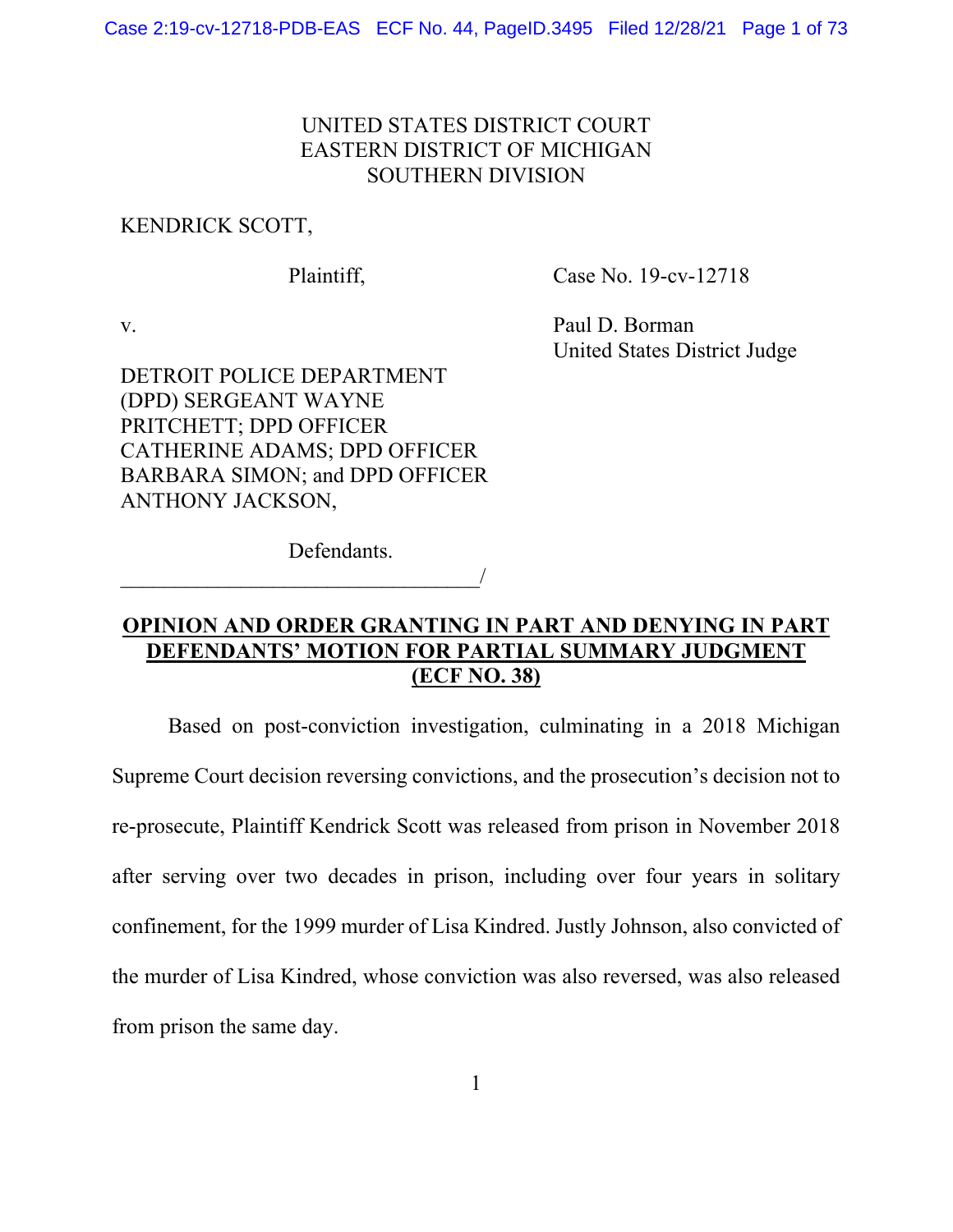Plaintiff Kendrick Scott filed this suit under 42 U.S.C. § 1983 against four City of Detroit police officers alleging violations of his constitutional rights based upon alleged coercion of witness testimony to falsely inculpate Plaintiff Scott and Justly Johnson, and withholding of evidence. Justly Johnson filed a separate lawsuit against two of those City of Detroit Police officers, alleging essentially the same violations of his constitutional rights. (Case No. 19-cv-12331.) Defendants filed a Motion for Partial Summary Judgment (ECF No. 38), and Plaintiff Scott has filed a Response in opposition (ECF No. 39.) Defendants did not file a reply brief. The Court held a hearing on Defendants' motion on Thursday, December 9, 2021. For the reasons that follow, Defendants' Motion for Partial Summary Judgment is GRANTED IN PART and DENIED IN PART.

### **I. FACTUAL AND PROCEDURAL BACKGROUND**

#### **A. Factual Background**

# **1. Lisa Kindred is murdered between midnight and 1:00 a.m. on Sunday, May 9, 1999**

On May 8, 1999, William Kindred, his wife Lisa Kindred, Mr. Kindred's eight-year-old stepson, Charmous (C.J.) Skinner, Jr., and the Kindreds' daughter Shelby (two years old) and son Dakota (a 10-day-old newborn), who lived in Roseville, Michigan, went to see the movie "Life" at a drive-in theater in Dearborn,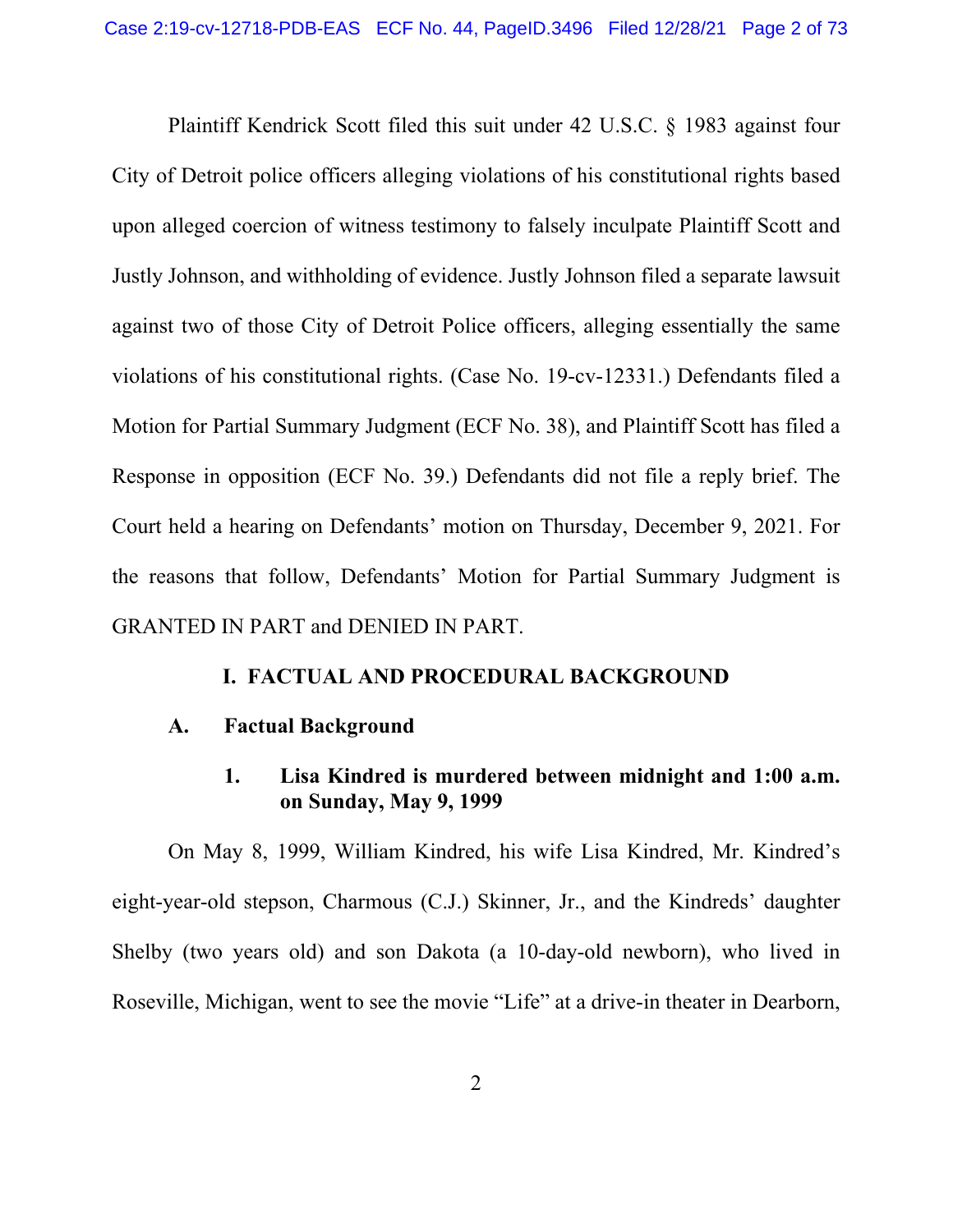Michigan. (ECF No. 41-11, Deposition of Charmous (C.J.) Skinner (Skinner Dep.) at pp. 5-6, PageID.2051-52.) After the movie ended, at approximately 11:30 p.m., Mr. Kindred announced that he wanted to stop by the home of his sister, Lillie Harris, who lived on Bewick Street on the east side of Detroit, to talk to her boyfriend, Verlin Miller, about purchasing a motorcycle. (*Id*. at p. 27, PageID.2073) (ECF No. 41-12, William Kindred Witness Statement (Kindred Statement) at p. 1, PageID.2133) (ECF No. 38-2, Investigator's Report at p. 1, PageID.344.) When the Kindred family arrived on Bewick Street, Lisa, who was driving, parked their minivan across the street from Miller's home and waited in the van with the three children while Mr. Kindred went inside the house. (Skinner Dep. at pp. 26-27, PageID.2072-73) (Kindred Statement at 1, PageID.2133.)

After about 20 to 30 minutes, Lisa Kindred grew impatient, walked up to the house, and spoke with Mr. Kindred about returning to the van. (Skinner Dep. at pp. 8, 27, PageID.2054, 2073.) Mr. Kindred said that he would be out shortly, and Lisa then returned to the minivan. (*Id.* at p. 9, PageID.2055) (Kindred Statement at PageID.2133.) As Lisa was opening the minivan's driver's-side door, her son C.J., Jr., who was sitting in the front passenger seat, heard a loud bang and saw a flash and the glass shatter. (Skinner Dep. at pp. 9-11, PageID.2055-57.) Lisa Kindred had been shot, but she managed to put the car in gear and speed up the street to a nearby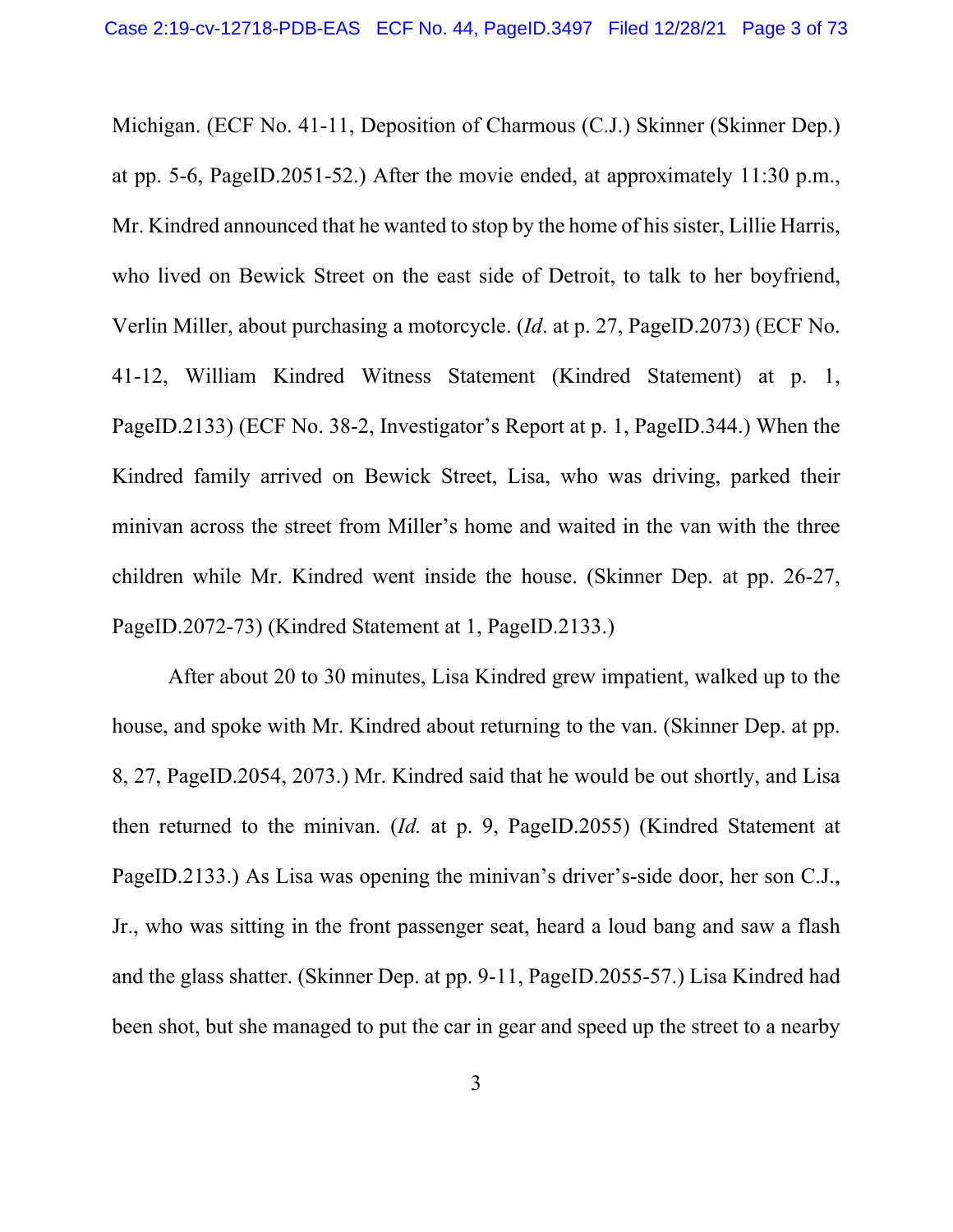gas station. (*Id*. at p. 15, PageID.2061.) Lisa then got out of the car and collapsed. (*Id.*) She was later pronounced dead at the hospital. (Investigator's Report at p. 1, PageID.344.)

According to Mr. Kindred, a few minutes after he told Lisa that he would be right out, he heard a noise that sounded like a car-door slamming. (Kindred Statement at p. 1, PageID.2133) When he and Mr. Miller opened the door of the house, they saw the minivan quickly speeding away and Mr. Kindred states that he saw an individual running across a vacant lot adjacent to where the van had been parked. (*Id*.) Mr. Kindred chased this fleeing person but failed to catch him or her. (*Id*.) Mr. Miller got in his pickup truck and drove around the area first looking for the individual, and then went to the gas station on the corner of Bewick and East Warren, where the minivan was parked. (ECF No. 38-2, Verlin Miller, Witness Statement (Miller Statement) at pp. 1-2, PageID.357-58.)

The medical examiner's report revealed that Lisa's death was caused by a single gunshot wound to the chest. (Investigator's Report at p. 1, PageID.344.) The minivan's driver's side window had been shattered, but nothing had been stolen from the minivan, and the children were not harmed, but were still in the vehicle when the police arrived at the scene. (ECF No. 41-17, Preliminary Complaint Record (Officer Scola), 5/9/1999, PageID.2574.) A .22 caliber spent casing was found in the street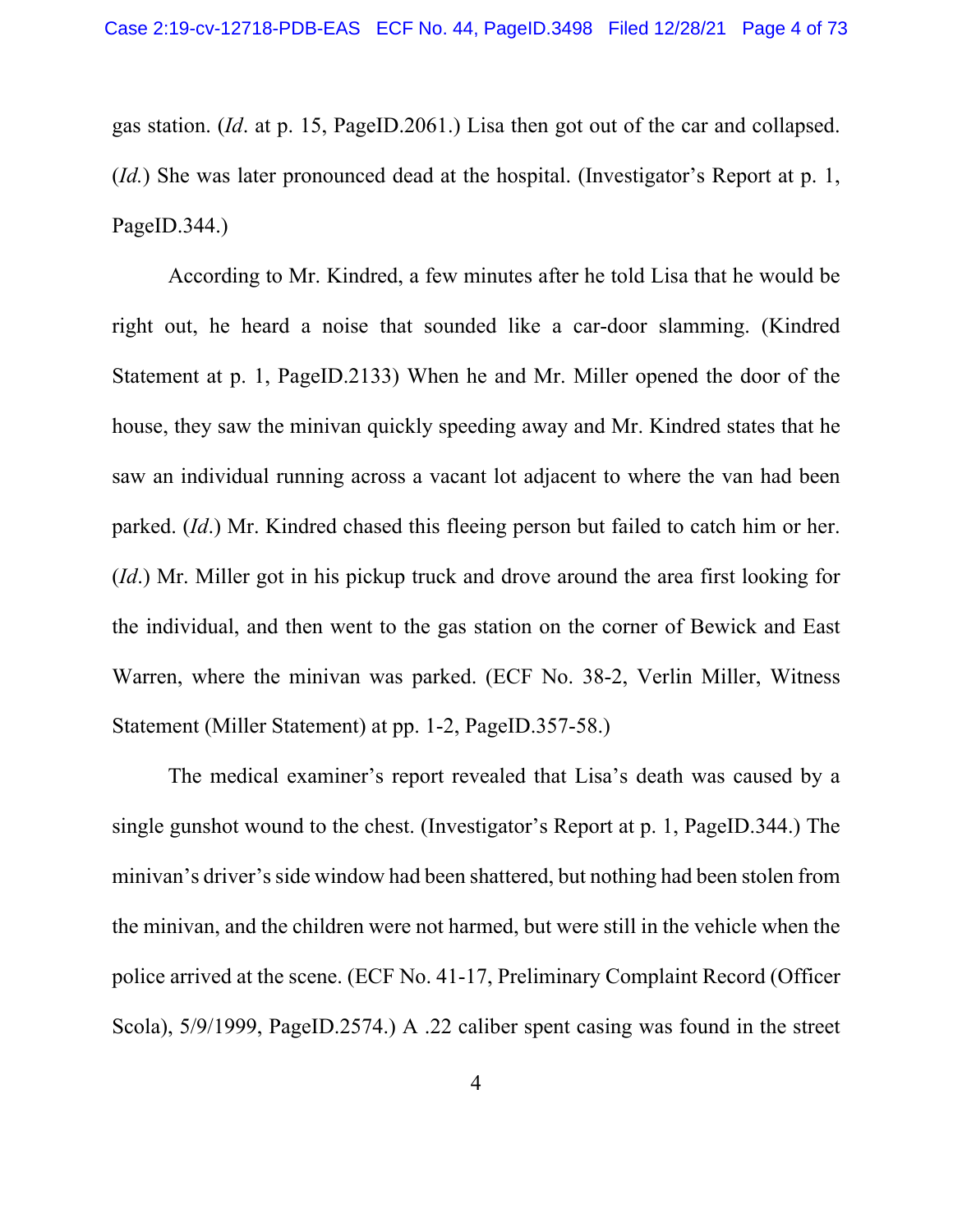at the scene of the shooting on Bewick Street. (ECF No. 41-19, Deposition of Defendant Catherine Tuttle (formerly Adams) on July 16, 2020 (Adams Dep. II), at pp. 81-82, PageID.2748-49.)

# **2. Plaintiffs Kendrick Scott and Justly Johnson - at the time of the shooting**

#### **a. Plaintiff Scott**

Somewhere between 11:00 p.m. on May 8, 1999 and 12:00 a.m. on May 9th, Plaintiff Kendrick Scott walked from his home on Hurlbut Street to his girlfriend Falynn Kenner's house on Bewick to obtain a cell phone. (ECF No. 38-4 Deposition of Kendrick Scott (Scott Dep.) at pp. 33-34, PageID.404-05.) Once at Ms. Kenner's house, Plaintiff Scott saw two persons, one of whom was carrying a rifle, walking in the alley near Ms. Kenner's home. (*Id.* at pp. 35-37, PageID.406-08.) Ms. Kenner let Plaintiff Scott into her home, and the two individuals with the rifle were seen walking by the home, toward the site of the shooting. (*Id.* at pp. 39-41, PageID.410- 12.)

Plaintiff Scott then left Ms. Kenner's home and went in the opposite direction of the two men, to the home of his nephew, Quinton Billingslea, and Billingslea's girlfriend, Lakeniya Hicks, on Hurlbut, the street immediately west of Bewick. (*Id.*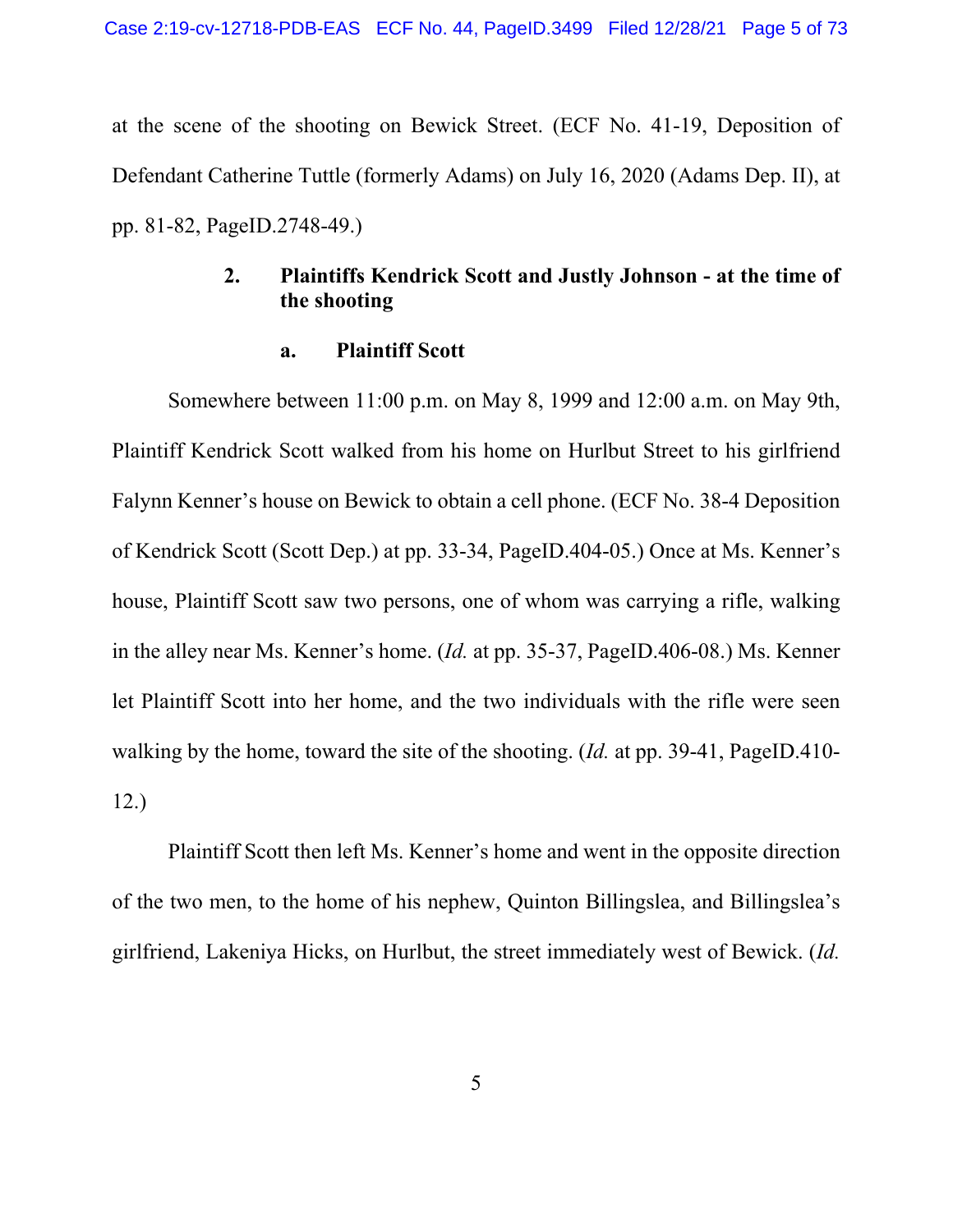at p. 43, PageID.414.)<sup>1</sup> Plaintiff Scott stated that he went there because of the two suspicious men walking through the alley carrying a rifle. (*Id.*) (ECF No. 38-5, Deposition of Lakeniya Hicks (Hicks Dep.) at pp. 8-9, PageID.497-98.)

While Plaintiff Scott was inside Ms. Hicks's and Mr. Billingslea's home, they all heard a gunshot and then a car speed off. (Hicks Dep. at pp. 10-12, PageID.499- 501) (Scott Dep. at p. 43, PageID.414.) Plaintiff Scott and Mr. Billingslea got into Mr. Billingslea's car and drove down to Bewick to see what had happened. (Scott Dep. at pp. 45-46, PageID.415-16) (Hicks Dep. at p. 11, PageID.500.) They stopped and spoke with Mr. Kindred's sister, Lillie Harris, who was pacing back and forth outside her house. (Scott Dep. at pp. 45-46, PageID.416-17.) Scott testified at his deposition that he could not remember what Ms. Harris said at that time (*id.*), but stated in his May 9, 1999 witness statement to the police that she had reported that one of her relatives had been kidnapped in a van with her kids. (Scott Statement, PageID.654.) Plaintiff Scott and Mr. Billingslea then drove around the block and

<sup>&</sup>lt;sup>1</sup> This information that Scott visited Mr. Billingslea's house at the time of the murder is not in Plaintiff Scott's statement to the police. (See ECF No. 38-7, Kendrick Scott Witness Statement, 5/9/1999, PageID.654-55.) According to Defendants, Plaintiff Scott never told anyone with the Detroit Police Department that he was at the home of Mr. Billingslea at the time of the shooting, and this information instead was first revealed during Mr. Scott's March 12, 2020 deposition in this case. (Defs.' Mot. at p. 2, PageID.267.)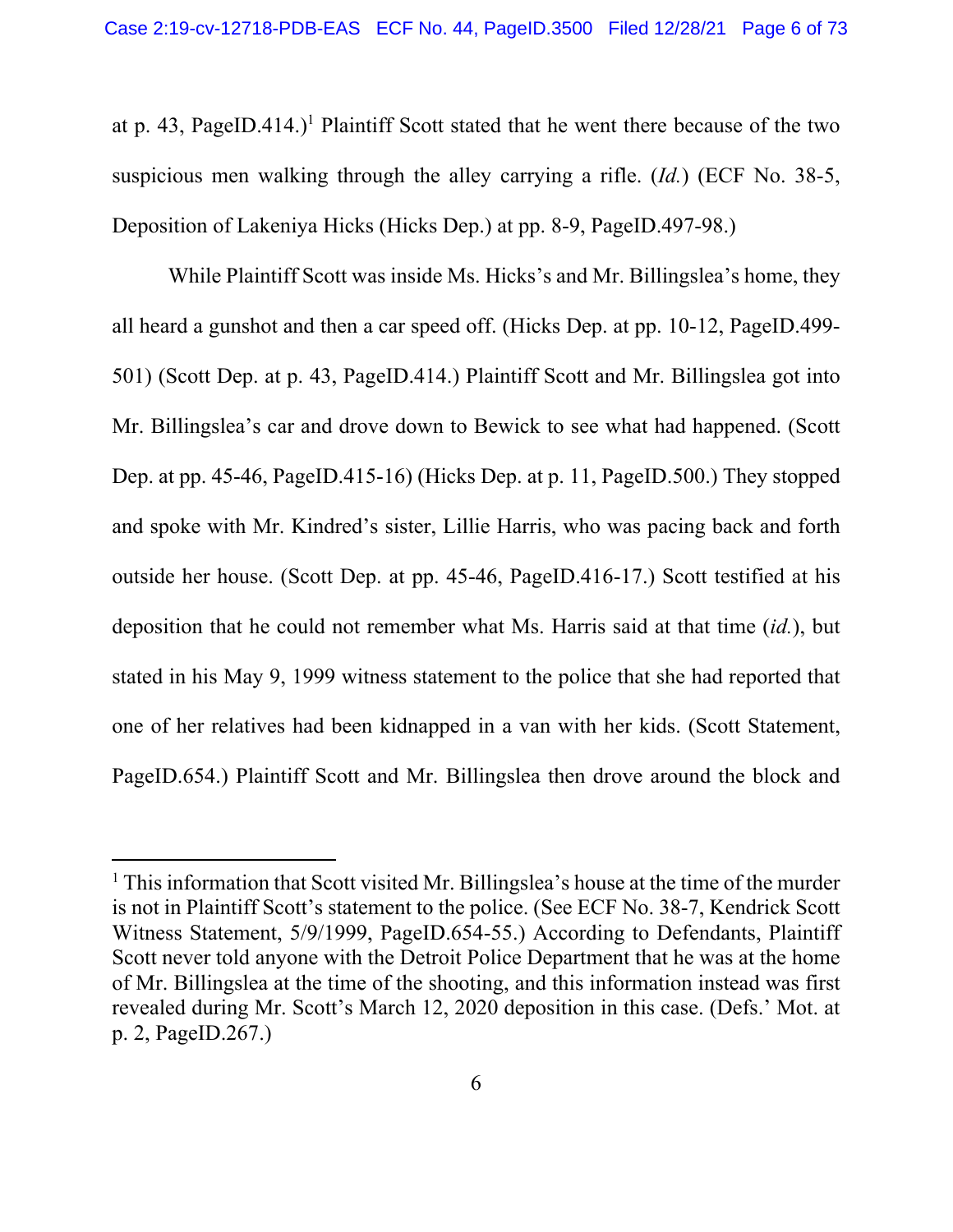Plaintiff Scott was dropped off at his home on Hurlbut. (Scott Dep. at p. 50, PageID. $421$ .)

Plaintiff Scott then walked first to Ms. Kenner's house and then went four to five houses down to the home of Raymond Jackson. (Scott Dep. at pp. 54-55, PageID.425-26.) The two men walked to the gas station where Lisa Kindred had driven the minivan to see what was going on, and then walked to Plaintiff Scott's house. (*Id.* at pp. 56-57, PageID.427-28.) According to Plaintiff Scott, Justly Johnson and Antonio Bernette arrived at Scott's home shortly thereafter. (*Id.* at pp. 59-60, PageID.430-31.)

#### **b. Justly Johnson**

Justly Johnson testified that he was away from the neighborhood at the time of the shooting, driving around and attending several parties with his friends Antonio Bernette and Mike (last name unknown), starting at a little before midnight. (ECF No. 38-6, Deposition of Justly Johnson (Johnson Dep.) at pp. 29-33, PageID.576- 79) (ECF No. 41-15, Deposition of Antonio Bernette (Bernette Dep.) at pp. 18-20, PageID.2263-65.) Around 1:15 am, Mike dropped Mr. Johnson and Mr. Bernette off near the gas station where Lisa Kindred had driven the minivan after the shooting. (Johnson Dep. at pp. 32-33, PageID.579-80.) The two men approached the gas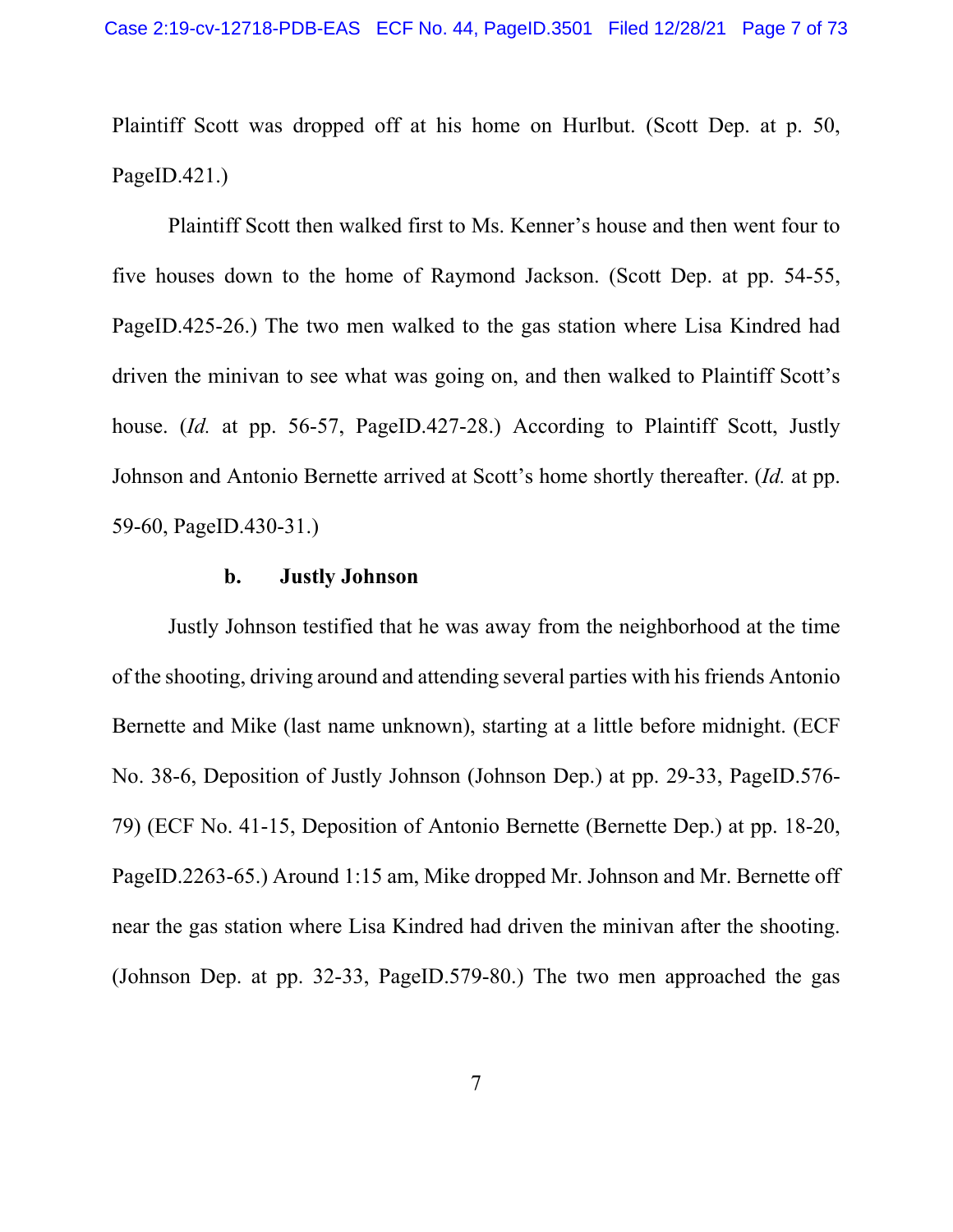station, but were told by police to get back, so they ended up walking to Mr. Scott's home on Hurlbut. (*Id.* at p. 33, PageID.580.)

When Mr. Johnson and Mr. Bernette got to Plaintiff Scott's house, they told Scott that something was occurring at the gas station, and Scott responded that something happened on Bewick and ended up at the gas station. (*Id.* at p. 34, PageID.581.) Mr. Johnson then called his girlfriend to come and pick him up and take him home, and Mr. Bernette crawled into Plaintiff Scott's car parked in front of Scott's house and went to sleep. Plaintiff Scott and Mr. Jackson went back to Mr. Jackson's house. (Scott Dep. at pp. 61-62, PageID.432-33) (Johnson Dep. at p. 34, PageID.581.)

## **3. The Detroit Police Department (DPD) responds and investigates Lisa Kindred's murder**

At approximately 1:00 a.m. on May 9, 1999, DPD Officer Frank Scola and his partner responded to the scene of the shooting. (ECF No. 41-16, Deposition of Frank Scola (Scola Dep.) at pp. 16-17, PageID.2498-99) (Preliminary Complaint Record (Initial – Officer Scola) at PageID.2574.) Upon their arrival at the gas station and seeing Lisa Kindred's body, the officers notified the dispatcher and EMS immediately, and then secured the scene until the homicide detectives could arrive. (Scola Dep. at pp. 24-25, PageID.2506-07.)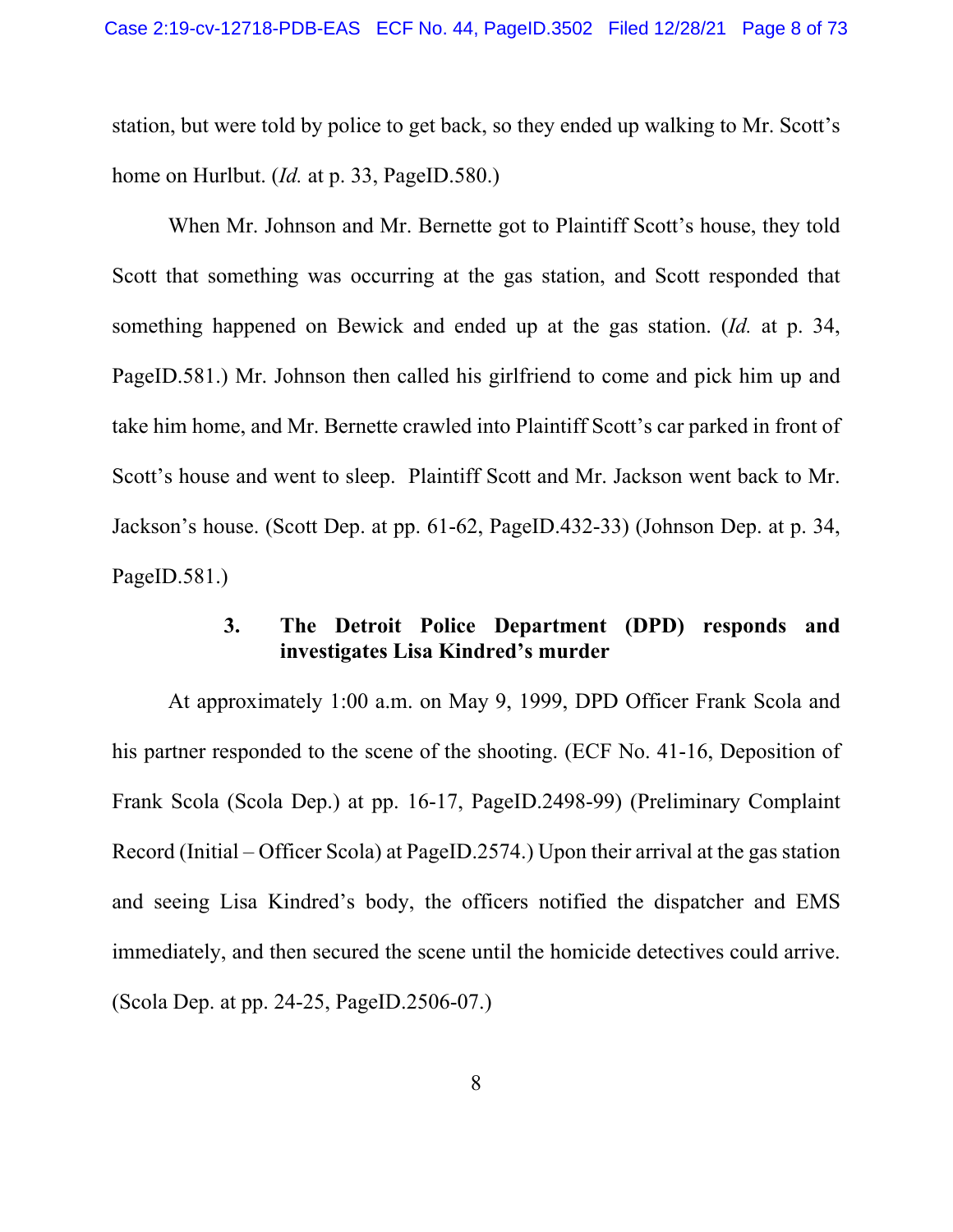After the other units arrived on the scene, Officer Scola left the gas station and canvassed the neighborhood, where he eventually saw Plaintiff Scott and Raymond Jackson, who were standing in front of Mr. Jackson's house on Bewick. (*Id*. at pp. 33-35, PageID.2515-17) (Scott Dep. at p. 63, PageID.434.) During this time period, the DPD is alleged to have had a practice of "rounding up witnesses, arresting them, [and] keeping them even though there might not be probable cause for their arrest." (ECF No. 41-18, Deposition of Defendant Catherine Tuttle (formerly Adams) (Adams Dep. I), April 15, 2019, at pp. 17-18, PageID.2592-93.) Defendant Adams explained: "if somebody were at the scene where somebody got killed, everybody would go to jail." (Adams Dep. II at pp. 273-274, PageID.2940- 41.) Seemingly consistent with that practice, DPD rounded up Plaintiff Scott and Mr. Jackson and took them to headquarters around 1:30 a.m. (Scola Dep. at pp. 35, 41, PageID.2517, 2523) (Scott Dep. at p. 63, PageID.434) (Preliminary Complaint Record (Scola) 5/9/1999, PageID.2574.) Plaintiff Scott "never got released again." (Scott Dep. at p. 63, PageID.434.)

# **a. Raymond Jackson's First Witness Statement, Sunday May 9, 1999 at 5:10 a.m.**

Once at DPD headquarters, Mr. Jackson was interviewed and he gave a witness statement to Sgt. John Falk at around 5:00 a.m. (ECF No. 41-20, Raymond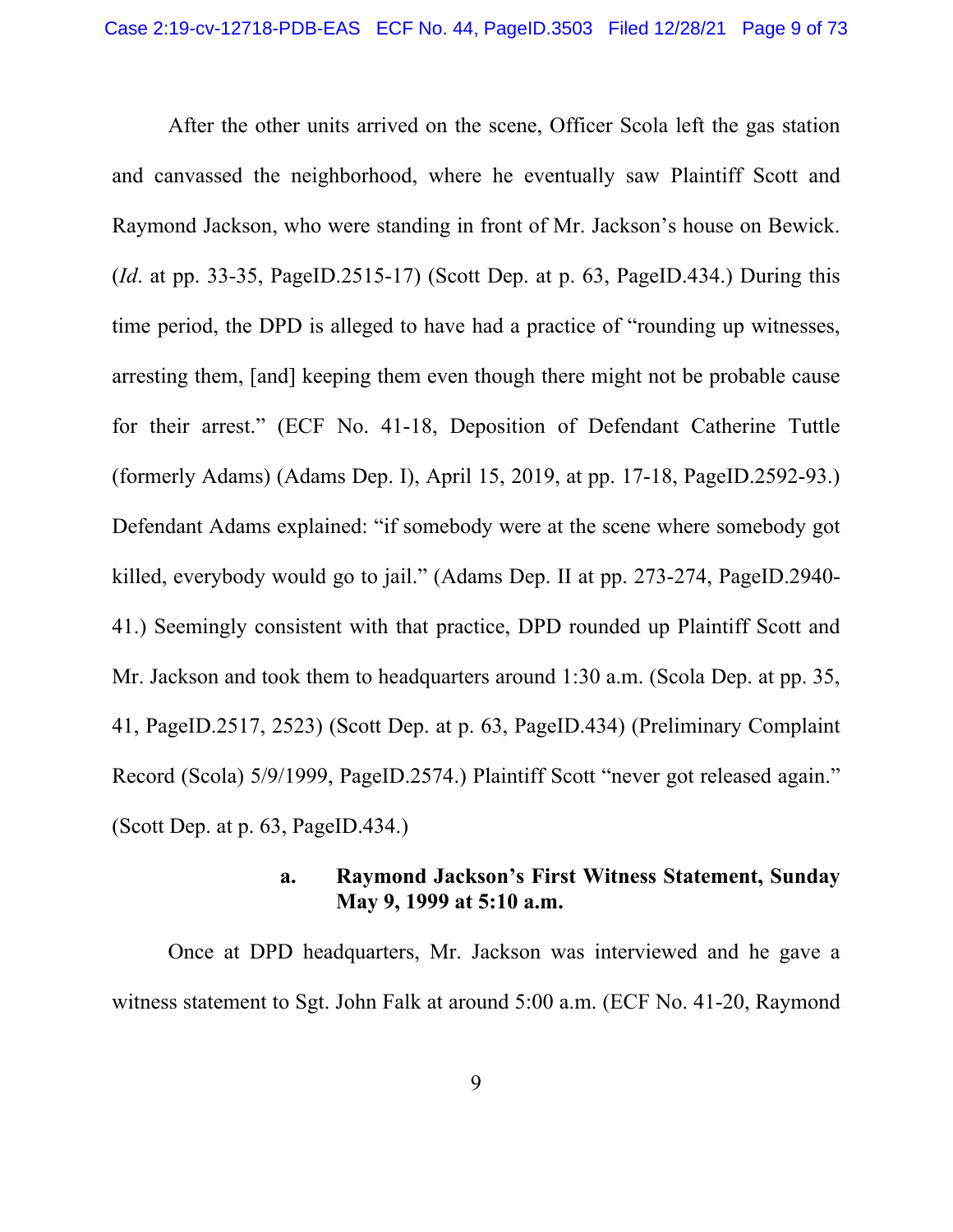Jackson Statement May 9, 1999, 5:10 a.m. (Jackson Statement No. 1), PageID.3037- 39.) Mr. Jackson stated that he was sleeping in the front living room of his house when he heard a gunshot and a car "squeal off." (*Id.*) He put on his clothes, and went outside around 1:05 to 1:10 a.m., and the police were already there. (*Id.*) Jackson told the police that he heard one gunshot, but that he did not see anyone with a gun. (*Id.*) He stated that he saw Plaintiff Scott at his girlfriend, Ms. Kenner's, house and that Scott then came over to his house and told him about seeking the two men with a rifle before the shooting (*Id.*)

Mr. Jackson was allowed to go home after giving his statement.

# **b. Plaintiff Scott's Witness Statement, Sunday May 9, 1999 at 6:55 a.m.**

Plaintiff Scott gave his witness statement to an Officer Kirk at about 6:55 a.m. on May 9th. (Scott Statement, PageID.654-55.) Scott denied any involvement in the crime and explained that while he was outside of his girlfriend's house, he saw two men walking in the alley and that the taller man had a rifle down by his side. (*Id.*) He stated that he had been waiting for a ride at his girlfriend's house and that when the ride showed up and he went outside, he found out that a neighbor's relative had been kidnapped in a van with kids in it. (*Id.*) Scott stated that he had seen the white van earlier parked on Bewick, with its parking lights on. (*Id.*)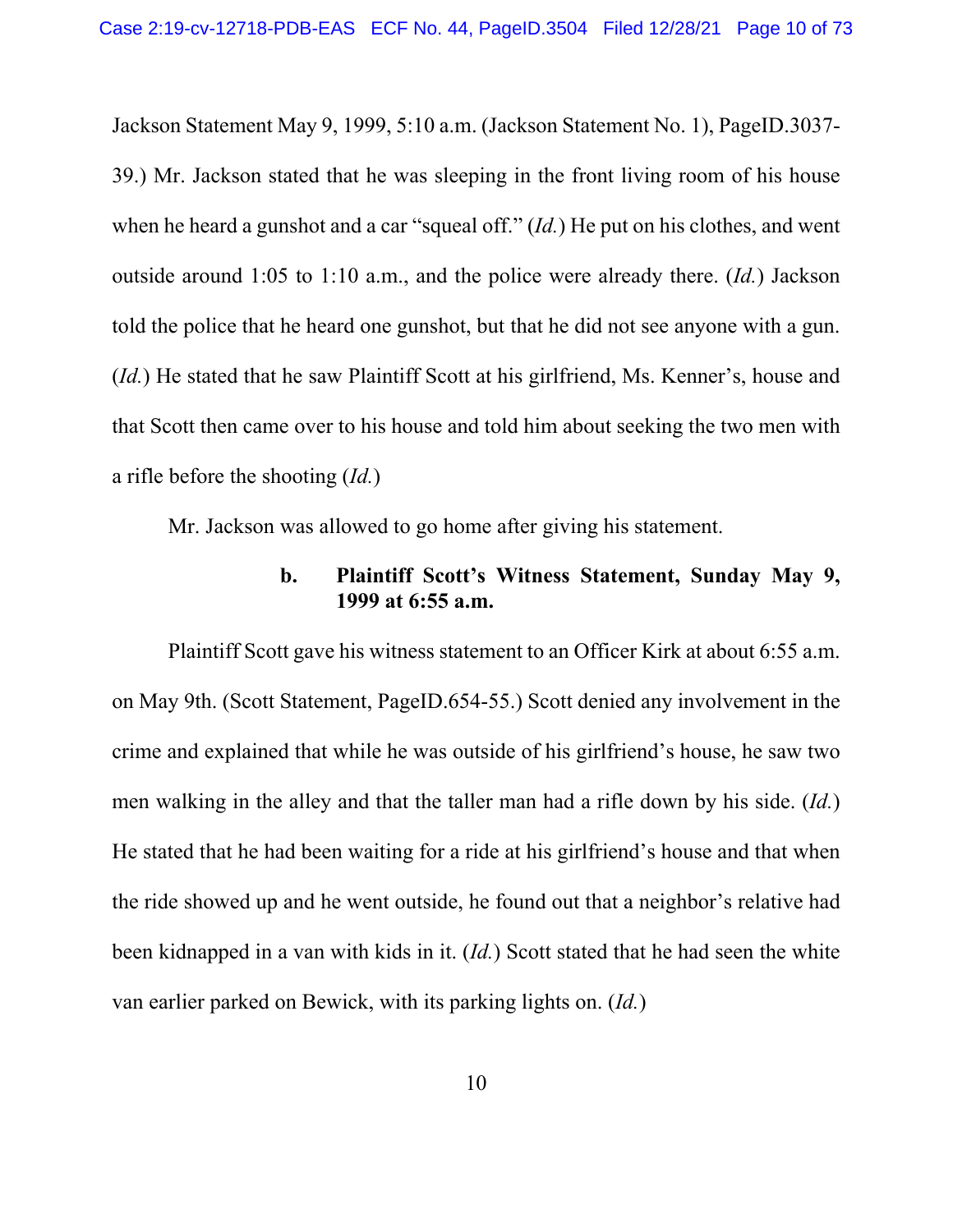# **c. Antonio Bernette's Witness Statement, Sunday May 9, 1999 at 2:20 p.m.**

Later in the morning of May 9th, DPD officers found juvenile Antonio Bernette sleeping in a car parked in front of Plaintiff Scott's house. (ECF No. 38-8, Preliminary Complaint Record (Bernette), 5/9/99, 11:20 a.m., PageID.666) (Bernette Dep. at pp. 21, 25, PageID.2266, 2270.)<sup>2</sup> Officers searched the car and found some marijuana and crack cocaine. (Bernette Dep. at pp. 31-32, PageID.2276- 77.) Mr. Bernette was detained, handcuffed, and taken to headquarters for questioning in connection with Lisa Kindred's murder. (PCR (Bernette) at 1, PageID.666) (Bernette Dep. at pp. 34-35, PageID.2277-78.) Mr. Bernette testified that he had consumed large quantities of alcohol and marijuana the night before and was so "drunk and high" that he was still intoxicated when he was arrested, and that

*People v. Johnson*, 502 Mich. 541, 549 n.2 (2018).

 $2^{\circ}$  Mr. Bernette is sometimes referred to in the record, and in some pleadings, as "Antonio Burnette." Mr. Bernette's exact age at the time he was questioned is a bit unclear in the record. As the Michigan Supreme Court noted in its opinion:

Burnette testified at Scott's trial that he was 14 years old when the shooting occurred and was 15 years old at the time of the trial. However, at the evidentiary hearing, Burnette testified that he was born in 1982, which would have made him 16 or 17 years old when the shooting occurred and 17 or 18 years old at the time of the trial. Jackson was 22 years old at the time of the preliminary examination. Johnson was 24 years old at the time of the shooting, and Scott was 20 years old.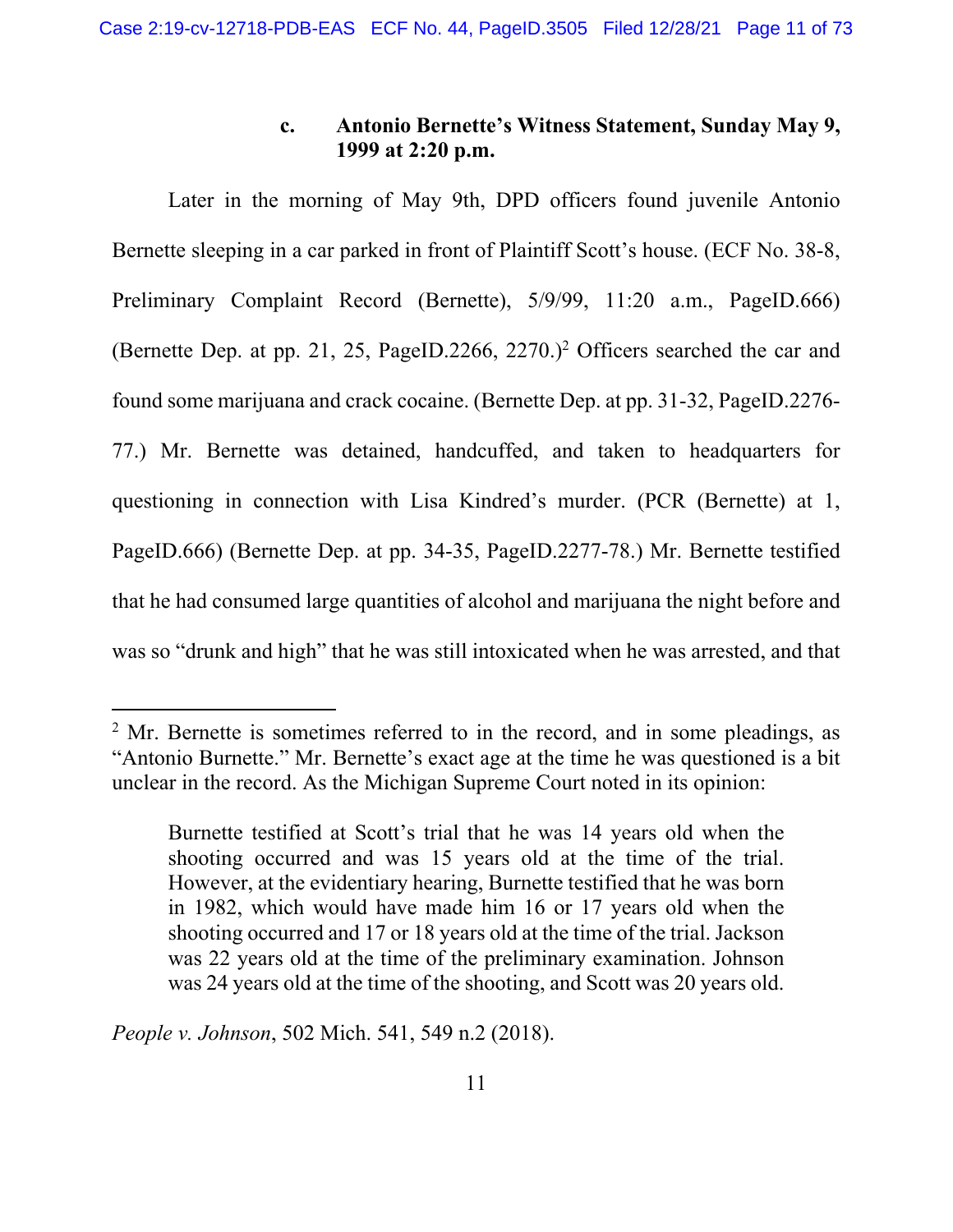he reeked of alcohol when he was questioned at headquarters. (Bernette Dep. at pp. 23, 25, 32, PageID.2268, 2270, 2277) (ECF No. 41-23, Deposition of Wayne Pritchett (Pritchett Dep.) at p. 81, PageID.3126.)

At headquarters, officers took Mr. Bernette to a small interrogation room where he was handcuffed to a table. (Bernette Dep. at pp. 35-36, PageID.2280-81.) He was only a middle school student (*id*. at p. 60, PageID.2305), but he testified post-trial that he was forced to spend seven or eight hours in the interrogation room (*id*. at pp. 39-40, PageID.2284-85), where he was interrogated by multiple officers, including Defendant Pritchett. (*Id.* at pp. 35-37, PageID.2280-82) (Pritchett Dep. at p. 74, PageID.3119.) Mr. Bernette told Defendant Pritchett and the other officers that he was a juvenile, he did not understand what was going on, he could not read, and that he wanted his mother and father, but Mr. Bernette stated that Defendant Pritchett told him that his parents "can't help you here." (Bernette Dep. at pp. 35, 37-38, PageID.2280, 2282-83.) Defendant Pritchett testified that he tried to call Mr. Bernette's father two times, but did not get an answer. (Pritchett Dep. at p. 91, PageID.3136.)

Mr. Bernette testified that during his interrogation, Defendants Pritchett, Simon, and Adams threatened him and told him he would be charged with murder if he did not tell them what they wanted to hear and sign a statement. (Bernette Dep.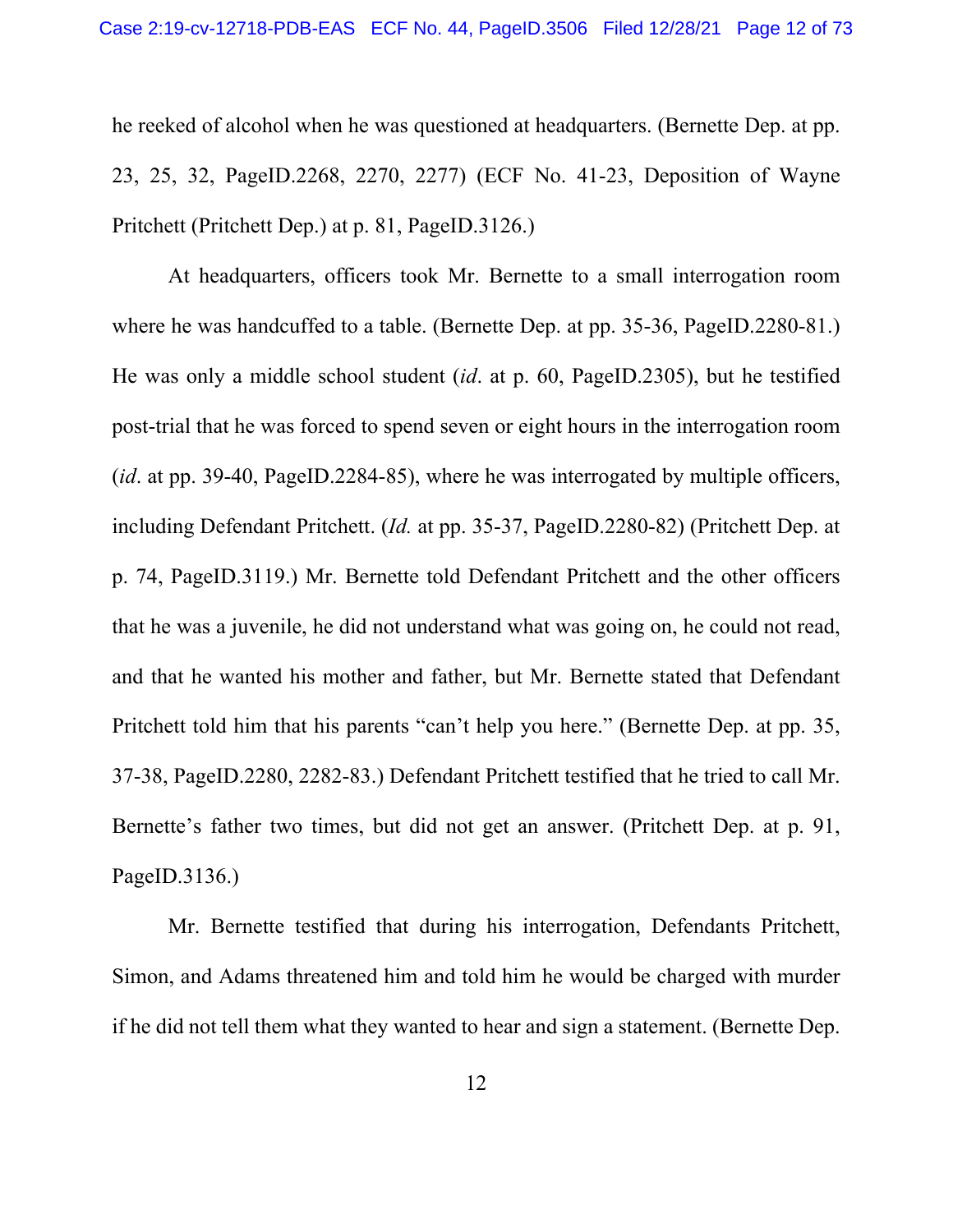at pp. 48-55, 78-80, PageID.2293-2300, 2323-25.) Mr. Bernette further testified that Officer Pritchett punched him eight to ten times in his lower body and that Defendant Simon slapped him, and that not a single officer tried to intervene to stop the abuse. (*Id*. at pp. 53-55, PageID.2298-2300.) At 2:15 p.m. on May 9th, Mr. Bernette signed a notification of rights form, even though he has testified that he could barely read or write. (*Id*. at pp. 57-58, 60, PageID.2302-03, 2305) (ECF No. 41-24, A. Bernette Constitutional Notification of Rights Form, May 9, 1999, 2:15 p.m., PageID.3277.)

Mr. Bernette subsequently signed a witness statement drafted by Officer Pritchett. (Bernette Dep. at pp. 62-66, PageID.2307-11) (ECF No. 41-25, A. Bernette Witness Statement, 5/9/99, 2:15 p.m., PageID.3279-80.) Mr. Bernette did not write anything on this form; Defendant Pritchett wrote it all. (Bernette Dep. at pp. 62-64, PageID.2307-09) (Pritchett Dep. at p. 74, PageID.3119.) Mr. Bernette testified that he "couldn't read" the statement. (Bernette Dep. at p. 63, PageID.2308.)

The witness statement said that Plaintiff Scott (whom Mr. Bernette refers to as "Snoopy") told Mr. Bernette the previous night at 2:30 a.m. that he had shot a woman named Lisa after trying to "hit a lick" (i.e., rob her) with Mr. Johnson because he was "trying to get some money. He had a phone bill to pay." (Bernette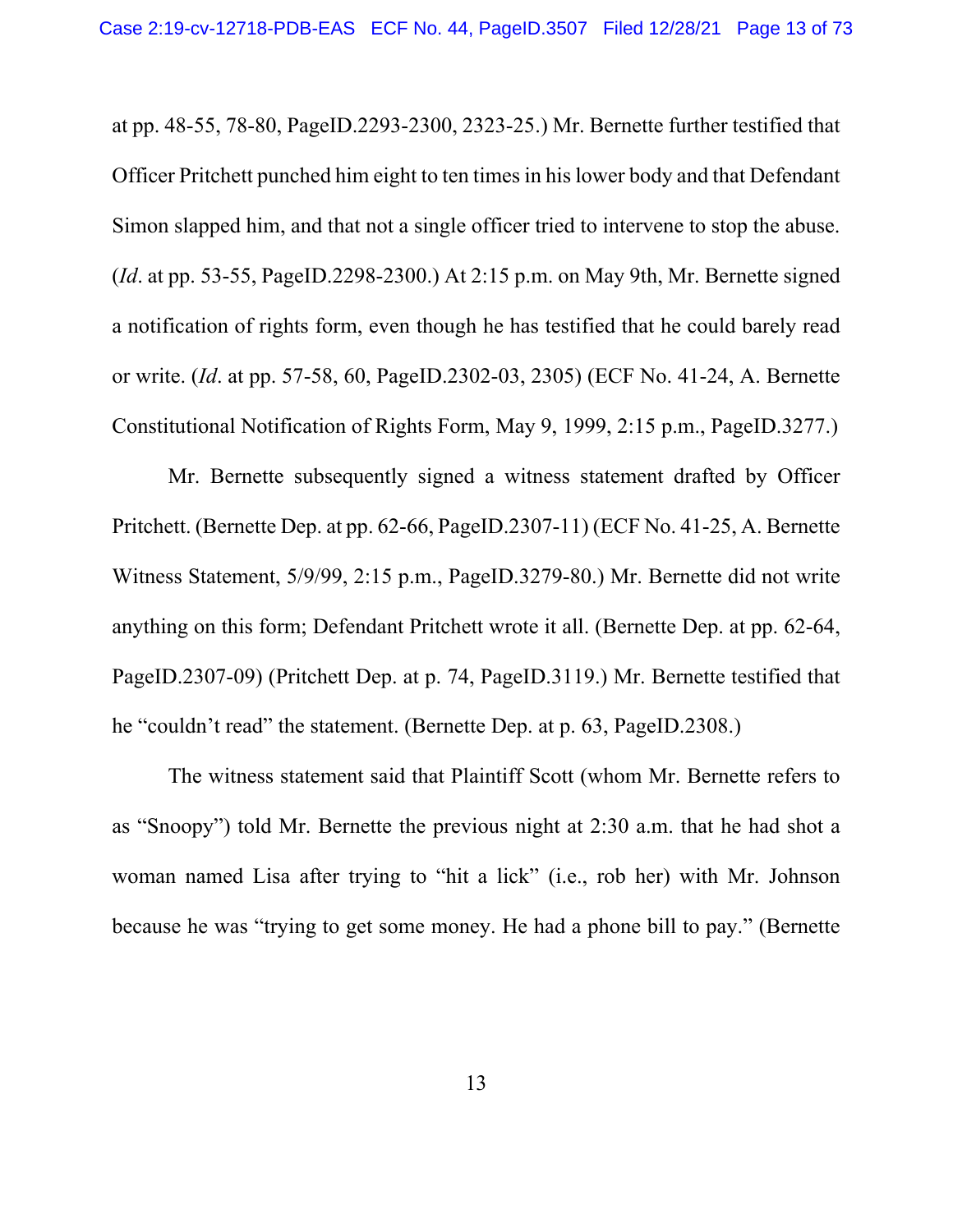Statement, PageID.3279-80.)<sup>3</sup> The statement then added that "Stank [Mr. Johnson] and Snoop agreed to kidnap this bitch named Lisa. She owed Snoop some money. Snoop sells rocks (crack cocaine)," and that Plaintiff Scott and Mr. Johnson told Mr. Bernette that they had a "rifle and a AK." (*Id.*)

Mr. Bernette later testified at his deposition, however, that he never said "hit a lick," that he had never heard of "Lisa" before Defendant Simon told him that name, and that the officers "wrote up everything, and [] just had [Mr. Bernette] sign and initial" the statement. (Bernette Dep. at pp. 63-66, PageID.2308-11.) After signing the statement, Mr. Bernette was transferred to juvenile detention, where he was held for about a year, until sometime just before Plaintiff Scott's trial. (*Id.* at pp. 34, 45-46, PageID.2279, 2290-91.)

# **d. Justly Johnson's Witness Statement, Monday May 10, 1999 at 10:55 a.m.**

Sometime on the morning of Sunday, May 9th, after Mr. Jackson returned to his grandmother's house from being questioned by the police, Justly Johnson went to Mr. Jackson's grandmother's house to see him. (Johnson Dep. at pp. 37-38, PageID.584-85.) The police subsequently showed up at Mr. Jackson's house, told

<sup>&</sup>lt;sup>3</sup> While Mr. Bernette's statement said that he talked to Plaintiff Scott at around 2:30 a.m. on the 9th, records show that Plaintiff Scott was already in police custody at that time. (PCR (Scola) at PageID.2574.)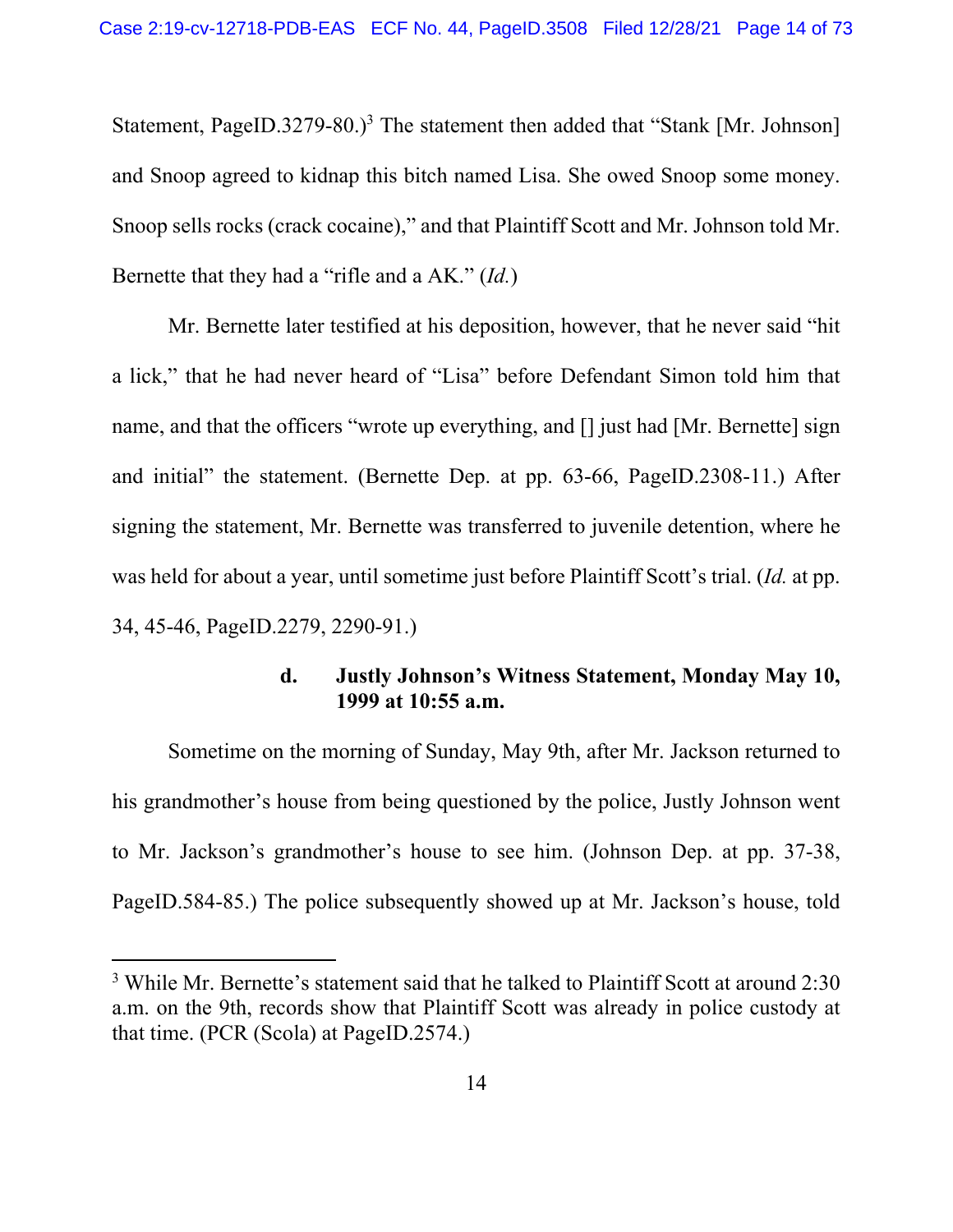Mr. Johnson that they wanted to talk to him about the shooting the night before, handcuffed him, took him downtown to homicide for questioning, interrogated him, and then placed him in cell until the following day. (*Id.* at pp. 38-41, PageID.585- 88.)

Mr. Johnson subsequently made a witness statement the next day, on May 10, 1999, to Defendant Officer Anthony Jackson. (ECF No. 38-7, Justly Johnson Witness Statement, 5/10/99 at 10:55 a.m., PageID.659-62.) Mr. Johnson denied knowing anything about the shooting on Bewick and said that he was with Mr. Bernette (aka "Shorty") and Mr. Bernette's friend Mike from around midnight to 1:00 a.m. on the 9th, riding around in Mike's car. (*Id.*) Mr. Johnson stated that, after being dropped off by Mike near the gas station where the minivan ended up, he and Mr. Bernette went to Plaintiff Scott's house, and they talked about the police and the minivan. (*Id.*) Mr. Johnson said that he stayed at Plaintiff Scott's house until his girlfriend picked him up around 2:00 a.m. (*Id.*) He stated that Mr. Bernette went into the car in front of Plaintiff Scott's house and went to sleep. (*Id.*)

# **e. Jodi Gonterman's Witness Statement, Monday 5/10/99 at 12:10 p.m.**

At the time of Lisa Kindred's death, her sister, Jodi Gonterman, lived in Albuquerque, New Mexico, where she worked as a police officer. (ECF No. 38-14,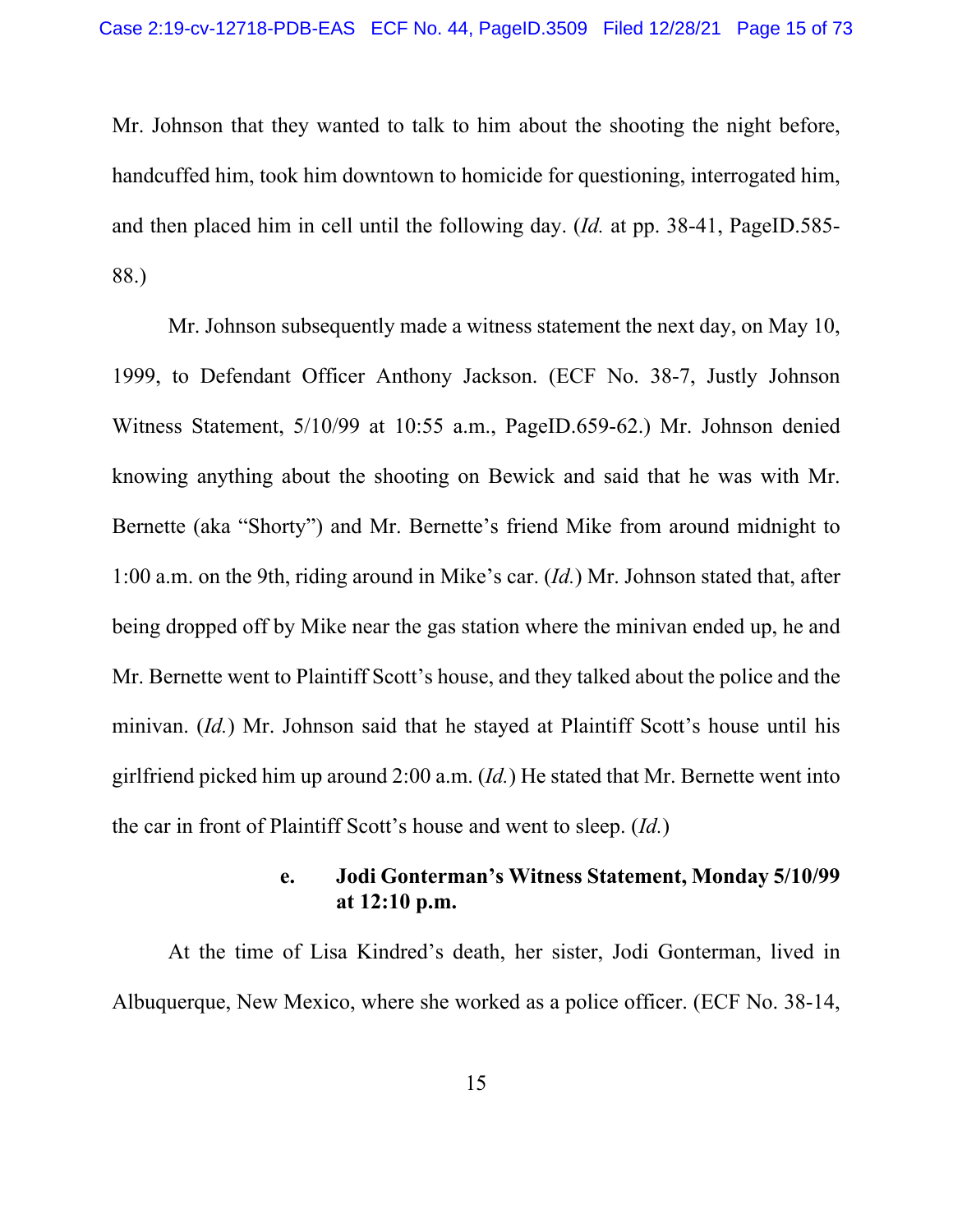Deposition of Jodi Gonterman (Gonterman Dep.) at p. 22, PageID.924.) She flew home to Detroit on May 9, 1999, after learning of Lisa's murder. (*Id*. at p. 37, PageID.939.) The next day, Ms. Gonterman went to DPD headquarters, where she was interviewed by Defendant Officer Anthony Jackson. (*Id*. at p. 39, PageID.941.) (ECF No. 38-13, Jodi Gonterman Witness Statement (Gonterman Statement), PageID.900-01.) (ECF No. 41-7, Defendant Anthony Jackson Deposition (A. Jackson Dep.) at p. 27, PageID.1799). Defendant Jackson testified in his deposition in this case that he has "no recollection of this case" or Ms. Gonterman. (A. Jackson Dep. at pp. 9-10, PageID.1781-82.)

Ms. Gonterman testified that she went to the Homicide Section that day with one specific goal: she wanted to tell the police about a phone conversation she had with her sister Lisa a year prior. (Gonterman Dep. at pp. 39-40, PageID.941-42.) She told Defendant Jackson that her sister, Lisa Kindred, had told her during a phone conversation in 1998 that William Kindred should be a suspect if anything ever happened to her. (*Id*. at p. 48, PageID.950.) As a police officer herself, Ms. Gonterman testified that she knew this information was "important and [she] needed to relay that information to [the DPD]." (*Id*. at pp. 40-41, PageID.942-43.) But this information was not included in Ms. Gonterman's witness statement. (See Gonterman Statement, PageID.900-01.) Defendant Jackson offered no explanation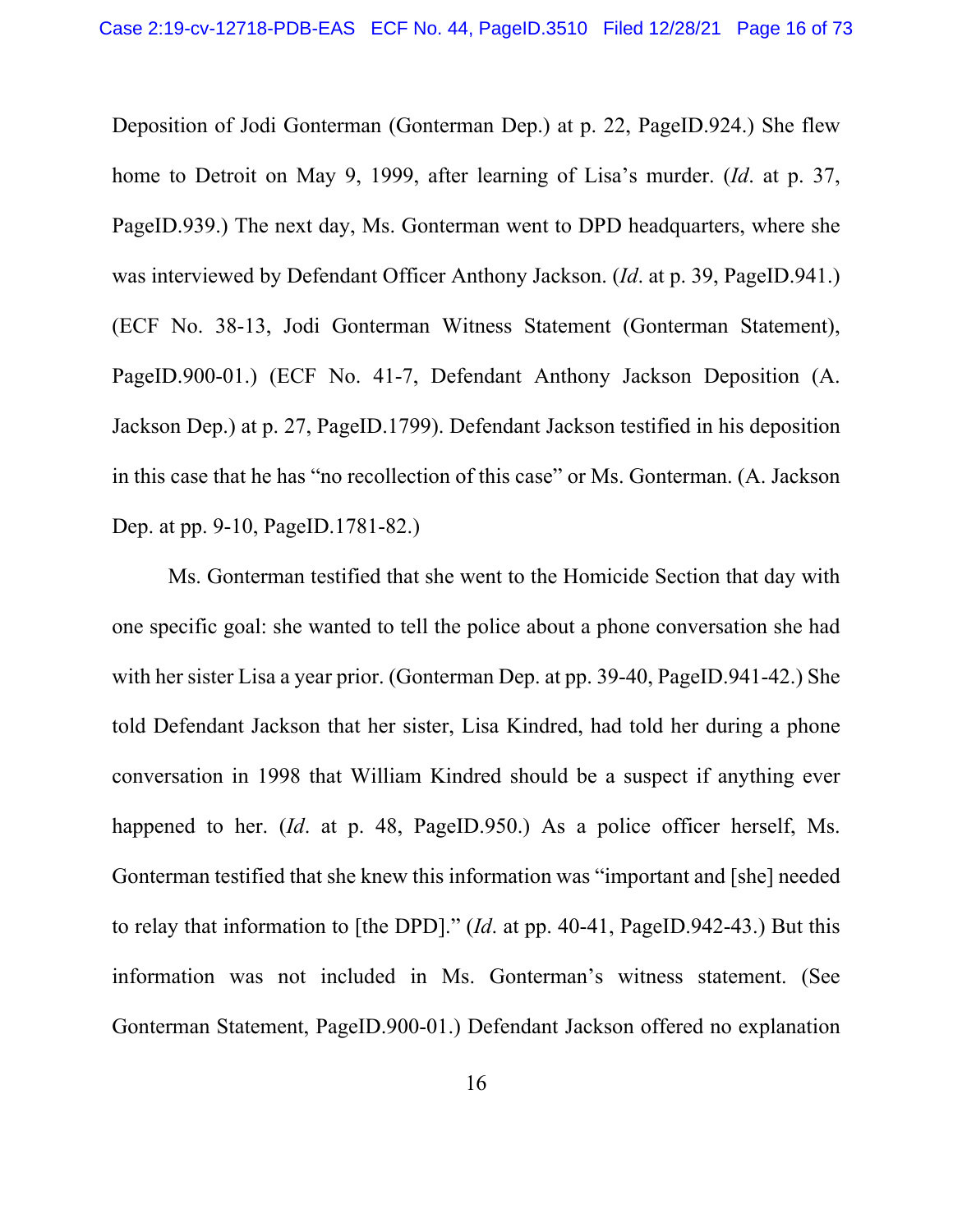for why the information is missing, and repeatedly testified at his deposition in this case that he "[doesn't] recall anything in regards to this case." (A. Jackson Dep. at p. 43, PageID.1815.) As a result, the information regarding Lisa's statement to her sister was never turned over to the prosecutor or the defense, Ms. Gonterman never spoke with anyone in the prosecutor's office, and she was not called as a witness at either Plaintiff Scott's or Mr. Johnson's trials, by the government or either defendant. (Gonterman Dep. at pp. 67, 70, PageID.969, 972) (See ECF No. 41-2, Deposition of Prosecutor Elizabeth Walker (Walker Dep.) at pp. 62-63, PageID.1404-05) (ECF No. 41-3, Deposition of Defense Attorney Curtis Williams (Williams Dep.) at pp. 24-26, PageID.1520-22.)

# **f. Raymond Jackson's Second Witness Statement, Monday May 10, 1999 at 6:00 p.m.**

Later in the day on May 10, 1999, DPD officers picked up Mr. Jackson again and brought him downtown a second time for more questioning. (See ECF No. 41- 27, Raymond Jackson Witness Statement No. 2, 5/10/99, 6:00 p.m., PageID.3342- 43.) According to Mr. Jackson, he had severe mental health issues and was taking prescription medications used to treat schizophrenia, depression, and alcohol abuse, which made him "see blurry," "forget a lot of things," and have hallucinations. (ECF No. 41-26, J. Johnson Trial Tr. 1/11/2000 (Raymond Jackson testimony), at pp. 87-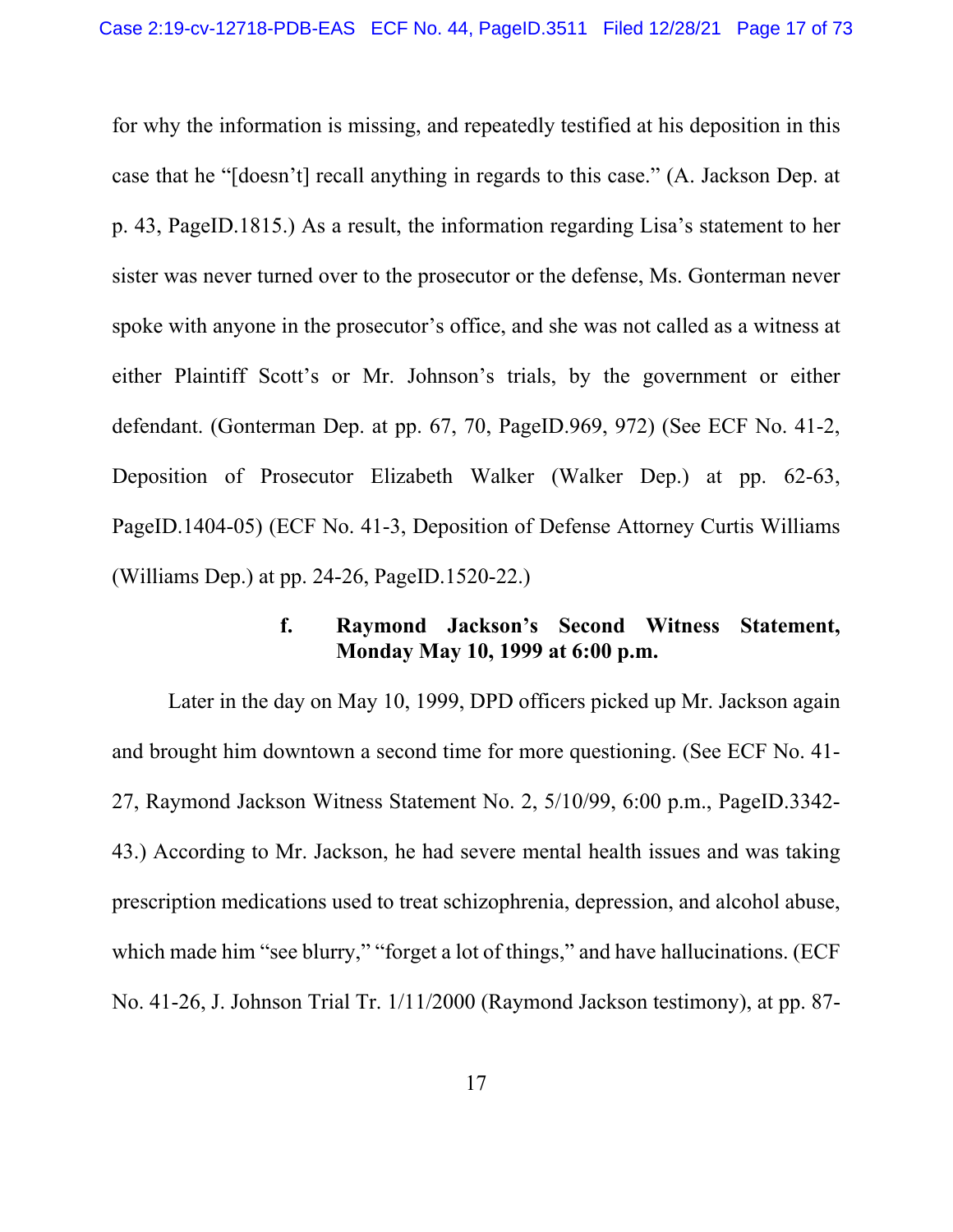88, PageID.3304-05.) He also testified that when he saw Plaintiff Johnson on the morning of May 9th at his grandmother's house, Johnson was drunk and that he was too, having consumed marijuana and three 40-ounce bottles of beer. (Raymond Jackson Testimony at pp. 73, 92-93, PageID.3290, 3309-10.)

DPD Officer A. Lovier wrote out a second witness statement for Mr. Jackson at 6:00 p.m. on the 10th, which differed from his first statement made the day before. (R. Jackson Statement No. 2, PageID.3342-43.) In this second statement, made 36 hours after his first statement, Mr. Jackson stated that it took him about ten minutes to go outside after he heard the gunshot and a vehicle drive off. (*Id.*) Once outside, he stated he saw Plaintiff Scott on the porch at his girlfriend Falynn's house, and saw Scott pass something long to Falynn that looked like it was wrapped up in clothing, and that Falynn took the object inside her house and she did not come back outside. (*Id.*) Plaintiff Scott came down to Mr. Jackson's house a short time later. (*Id.*) According to Mr. Jackson's second statement, "Stank" (Justly Johnson) had come to Mr. Jackson's house the day before (on May 9th), about 15 to 20 minutes before the police arrived to pick Mr. Johnson up, and told Mr. Jackson "we hit a lick last night and I fucked up and had to shoot" "outside by the field next to [Mr. Jackson's] house." (*Id.*) Mr. Jackson stated that Mr. Johnson told him said that he was with "Snoky" (Plaintiff Scott) at the time of the shooting. (*Id.*)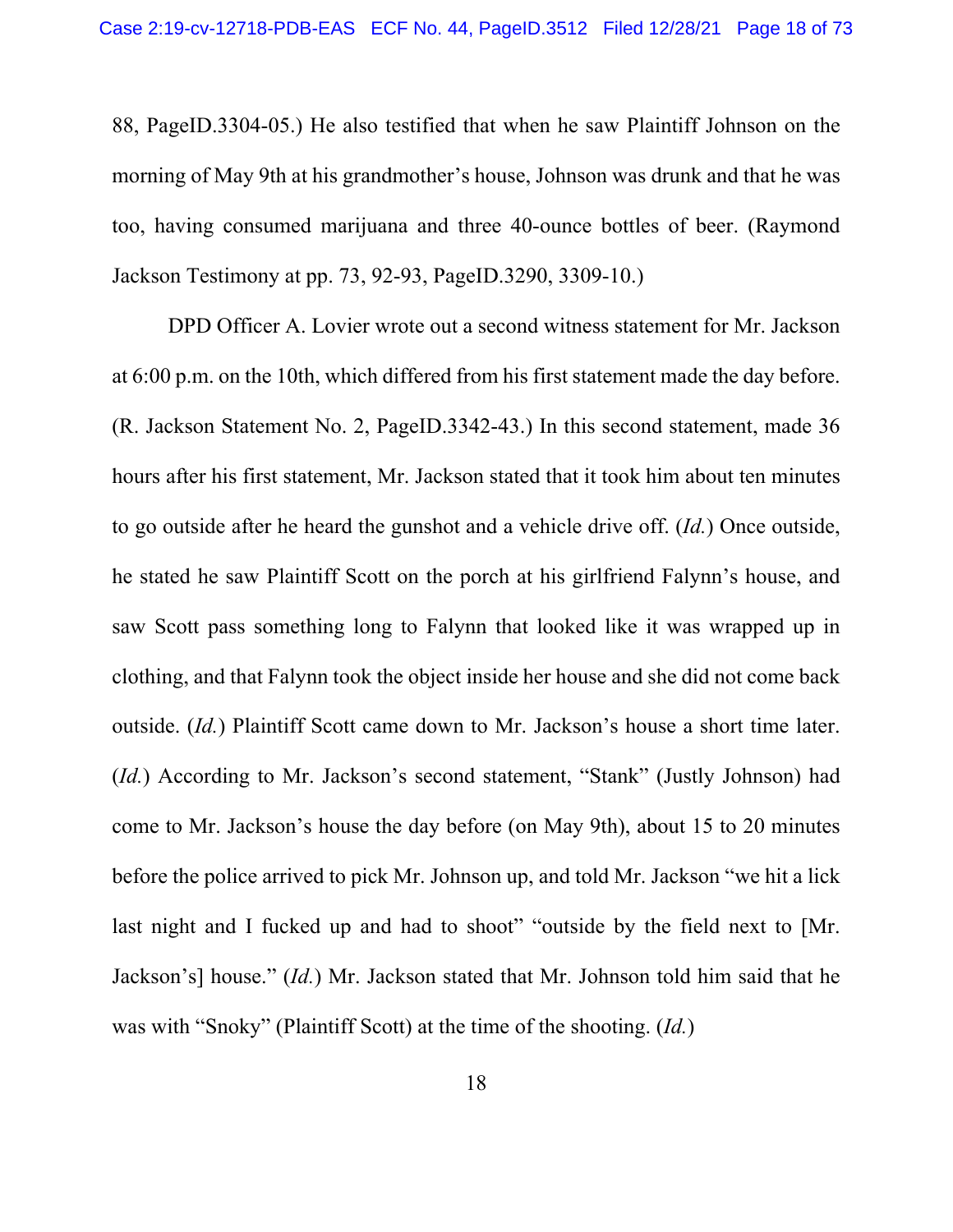# **4. Plaintiff Scott and Justly Johnson are convicted for Lisa Kindred's murder in separate trials**

Plaintiff Scott and Justly Johnson were tried separately before Wayne County Circuit Judge Prentis Edwards for Lisa Kindred's murder, with Mr. Johnson electing a bench trial and Plaintiff Scott choosing to be tried before a jury.

## **a. Justly Johnson's Bench Trial**

In January of 2000, Justly Johnson was tried before Judge Prentis Edwards. Mr. Bernette and Mr. Jackson were the key prosecution witnesses; Justly Johnson also testified on his own behalf. (ECF No. 38-9, J. Johnson Trial Tr. (Closing), 1/12/2000, at pp. 10-12, 21, 24-26, 28, PageID.677-79, 688, 691-63, 695 (Judge Edwards stating "The question here is of credibility. And again, the key witnesses are Jackson and Barnett [sic].").) Prosecutor Elizabeth Walker stressed in her closing argument that Mr. Bernette and Mr. Jackson had not been coerced or forced into giving their testimony:

Now, what's curious is, both Antonio Barnett and Raymond Jackson, who don't appear to have any connection with each other whatsoever other than through Snoop and Stank, both say these individuals hit a lick or told them that they had, and that there was a shooting that occurred in connection with hitting that lick. Both these individuals make reference to the statements being made after the shooting on Bewick, the evening, early morning hours of the shooting and the next one the next day after the shooting. That's the crux of this case, that's what connects this defendant to the shooting on Bewick, his own lips, his own words he says to friends of his under circumstances which he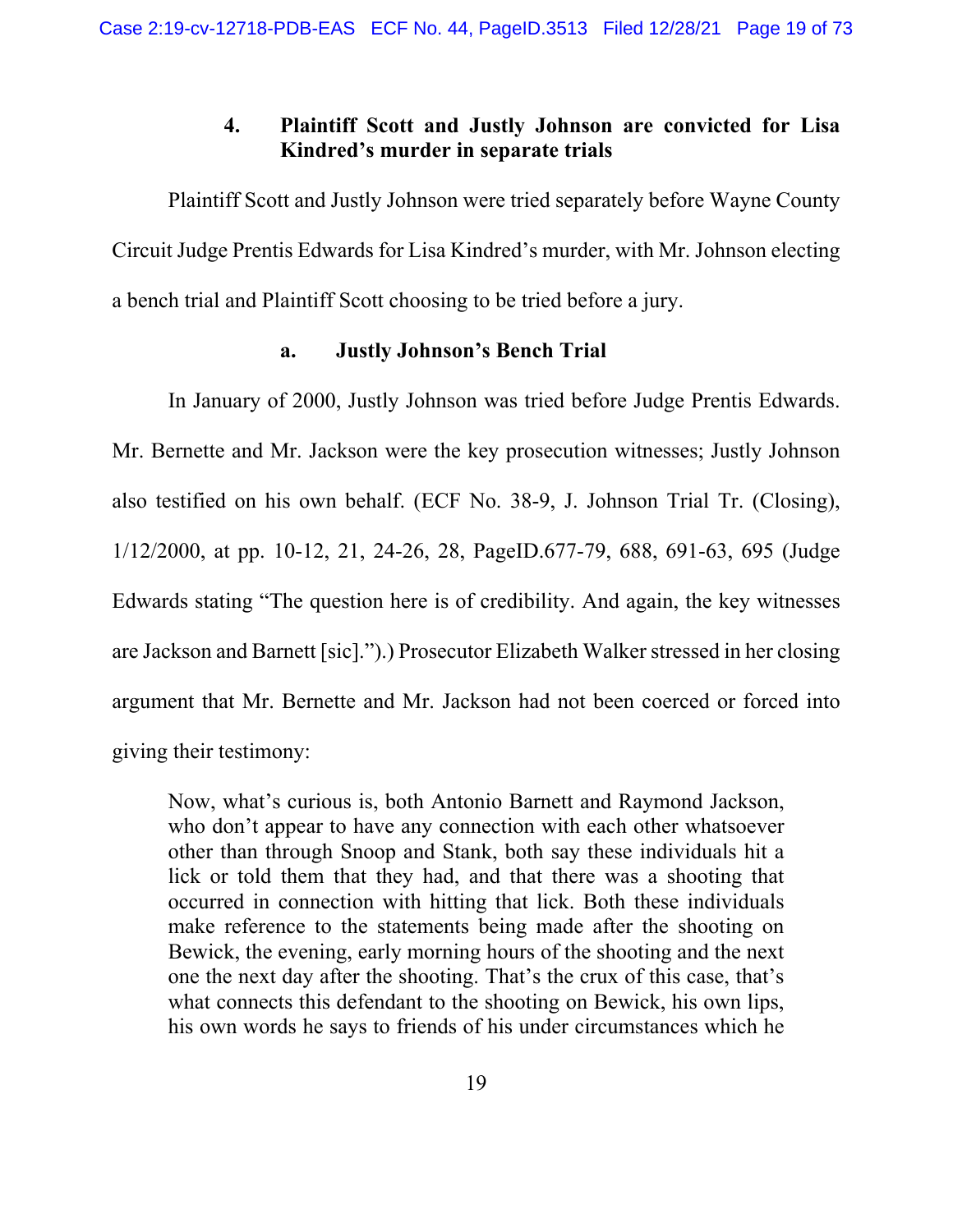has no reason to lie to them. It's not a question of any kind of police coercion, nobody's forced him to make these statements. He's talking to people that he believes for one reason or another he can trust. Why would he say this if it wasn't so?

(Johnson Trial Tr. at p. 11, PageID.678.) Judge Edwards found Mr. Johnson guilty of first degree murder, assault with intent to rob while armed, and carrying or possessing a firearm when committing or attempting to commit a felony (felonyfirearm). (*Id.* at pp. 30-31, PageID.697-98.) Mr. Johnson was sentenced to spend the rest of his life in prison without the possibility of parole.

## **b. Plaintiff Scott's Jury Trial**

In June of 2000, Plaintiff Scott had a jury trial in the Wayne County Circuit Court, before Judge Prentis Edwards. (ECF No. 38-10, Kendrick Scott Jury Trial Tr., PageID.701-78.) The trial lasted two days and the jury found Plaintiff Scott guilty of the murder of Lisa Kindred. (*Id.* at pp. 74-78, PageID.773-77.) Scott was sentenced to life in prison without the possibility of parole. The prosecutor, Elizabeth Walker, again stressed the importance of Mr. Bernette's and Mr. Jackson's credibility in her closing argument, claiming they were the key witnesses who had not been coerced:

We have the testimony of Raymond Jackson and Antonio Burnette and it's no secret. I told you at the beginning those were going to be some of the key players, some of the key witnesses in this case.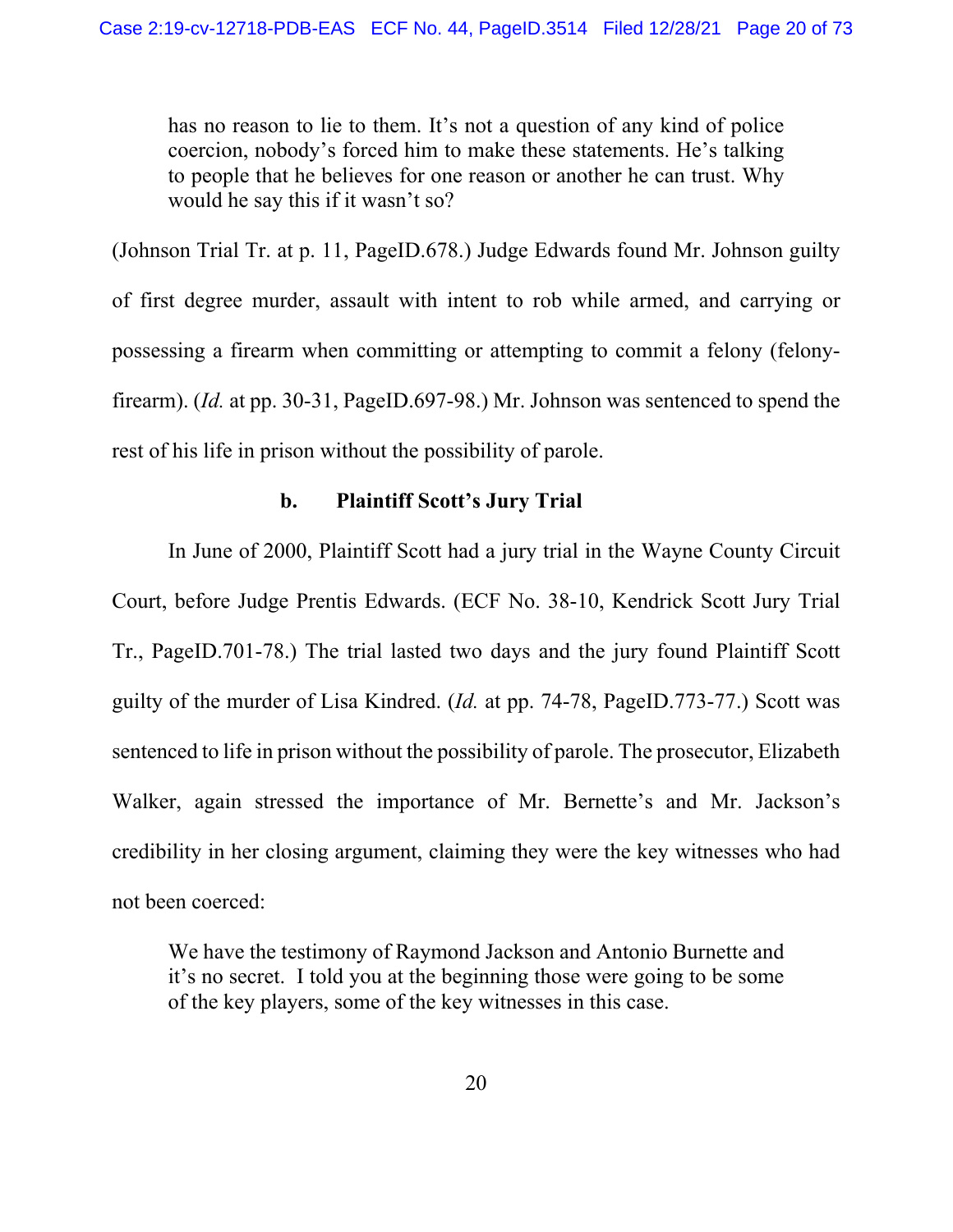#### \*\*\*

Though Antonio and Raymond may not be the nicest people you've ever seen, the question you have to ask is whether or not the testimony they have given to you is reliable and credible. Now, if you find that it is, then there's not going to be a whole lot of talk. If so then it means he's telling you the truth about Snook – they're telling you the truth about what Snook and Stank said. Now, why would they say it if it wasn't so. They're not under any compulsion. This is not some TV type police rubber hose interrogation out of a 1930 late night movie. These are people [Plaintiffs Johnson and Scott] talking to their friends in what they believe is a safe and secured environment.

(*Id.* at pp. 26, 34-35, PageID.726, 734-35).

Plaintiff Scott and Mr. Johnson spent the next 19 years of their lives

incarcerated for the murder of Lisa Kindred.

# **5. Post-conviction proceedings/events**

Following years of unsuccessful appeals,<sup>4</sup> the University of Michigan

Innocence Clinic took over Plaintiff Scott's and Mr. Johnson's cases and filed

<sup>&</sup>lt;sup>4</sup> Both Defendants appealed by right. The Michigan Court of Appeals affirmed Mr. Johnson's convictions. *People v. Johnson*, Case No. 228547, 2002 WL 484610 (Mich. Ct. App. Mar. 26, 2002). The same Court of Appeals panel vacated on double-jeopardy grounds Plaintiff Scott's conviction of assault with intent to rob while armed but otherwise affirmed his convictions and sentences. *People v. Scott*, Case No. 228548, 2002 WL 483420 (Mich. Ct. App. Mar. 26, 2002). The Michigan Supreme Court denied both defendants' applications for leave to appeal. *People v. Johnson*, 467 Mich. 911 (Table) (2002); *People v. Scott*, 467 Mich. 911 (Table) (2002).

Mr. Johnson thereafter filed three motions for relief from judgment. In his second motion for relief from judgment, Mr. Johnson presented, as a claim of newly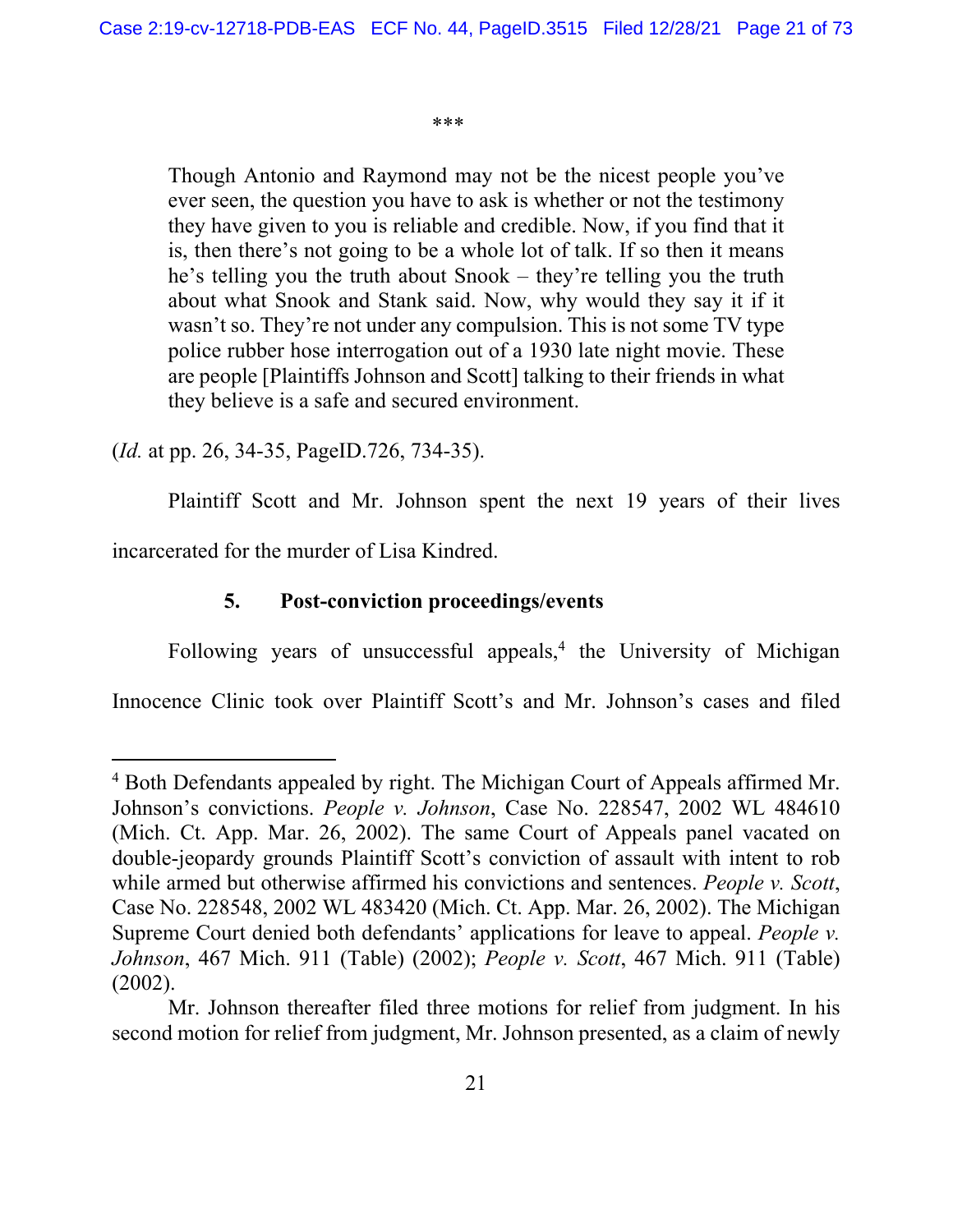motions for relief from judgment (Justly Johnson's fourth such motion and Plaintiff Scott's first), and sought a new trial based, in large part, on newly discovered evidence in the form of the eyewitness testimony of Lisa Kindred's son, Charmous (C.J.) Skinner, Jr., who was eight years old and in the vehicle at the time Lisa's death, as well as Mr. Bernette's recantations, testimony that Mr. Jackson had lied at the trials, and the police reports regarding domestic violence disputes between William and Lisa Kindred. The trial court denied Plaintiffs' motions for relief from judgment, and the Michigan Court of Appeals denied leave to appeal. The Michigan Supreme Court granted leave to appeal and reversed the Court of Appeals' decision supporting the trial court's denial of the motions for relief from judgment, and ordered the case remanded for an evidentiary hearing. *People v. Johnson*, 497 Mich. 897 (2014); *People v. Scott*, 497 Mich. 897 (2014).

discovered evidence, Mr. Bernette's recantation and an affidavit from Mr. Jackson's relative that Mr. Jackson lied at the trials. The trial court denied the motion, and the Court of Appeals and the Michigan Supreme Court denied leave to appeal. *People v. Johnson*, unpublished order of the Court of Appeals, entered February 11, 2009 (Docket No. 287529); *People v. Johnson*, 485 Mich. 893 (2009). Mr. Johnson's third motion for relief from judgment presented additional newly discovered evidence, which included police reports regarding domestic violence disputes between William and Lisa Kindred. Again, the trial court denied the motion, and the Michigan Court of Appeals and the Michigan Supreme Court denied leave to appeal. *People v. Johnson*, unpublished order of the Court of Appeals, entered December 2, 2010 (Docket No. 298189); *People v. Johnson*, 489 Mich. 990 (2011).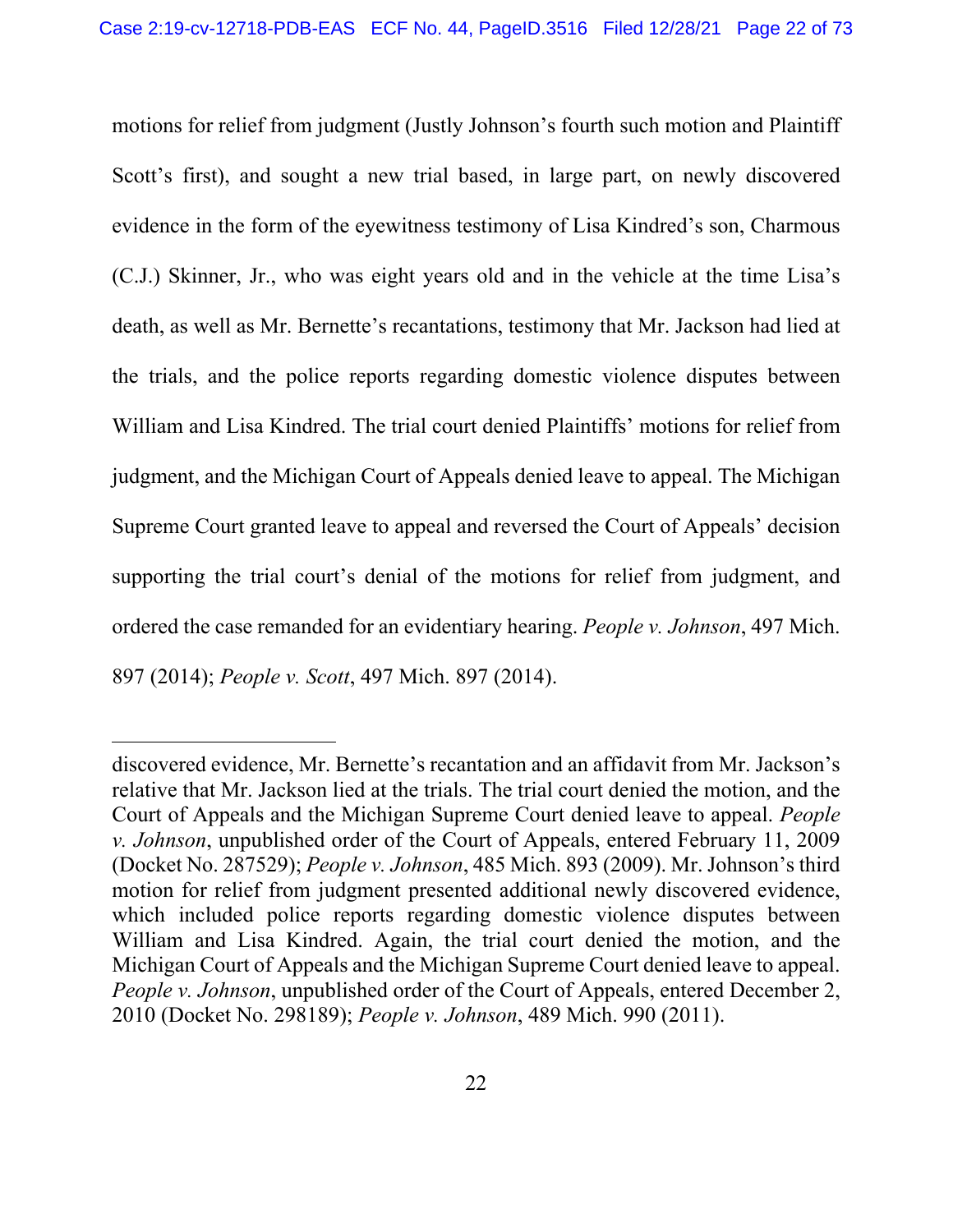The trial court held an evidentiary hearing in the spring of 2015. Newly discovered evidence presented to the judge included Lisa Kindred's now-adult son, C.J., Jr., who testified that he could not forget the face of the man who shot his mother and that he was sure that Justly Johnson and Kendrick Scott were not the shooters. *People v. Johnson*, 502 Mich. 541, 558-59 (2018). C.J., Jr. testified that he was never contacted by the police, the prosecution, or defense counsel regarding the shooting until years later, when Innocence Project investigator, Scott Lewis, contacted him. *Id.* at 550-60.

Defendant Adams testified in her July 2020 deposition that she did speak with C.J., Jr. at his house, the morning after the shooting. (Adams Dep. II, at pp. 228-29, PageID.2895-96.) She testified that C.J. said he was sleeping when the shooting occurred. (*Id.*) Defendant Adams did not write down what C.J. said, or make a note in her record that she had spoken with him. (*Id.* at pp. 229-31, PageID.2896-98.)

Antonio Bernette also testified at the evidentiary hearing. *People v. Johnson*, 502 Mich. at 561. He recanted his prior identification and testimony that Plaintiff Scott and Mr. Johnson confessed to robbing and shooting a woman, and also recanted his previous testimony that the police had not threatened him, saying he was threatened by the police into falsely implicating Johnson and Scott. *Id.*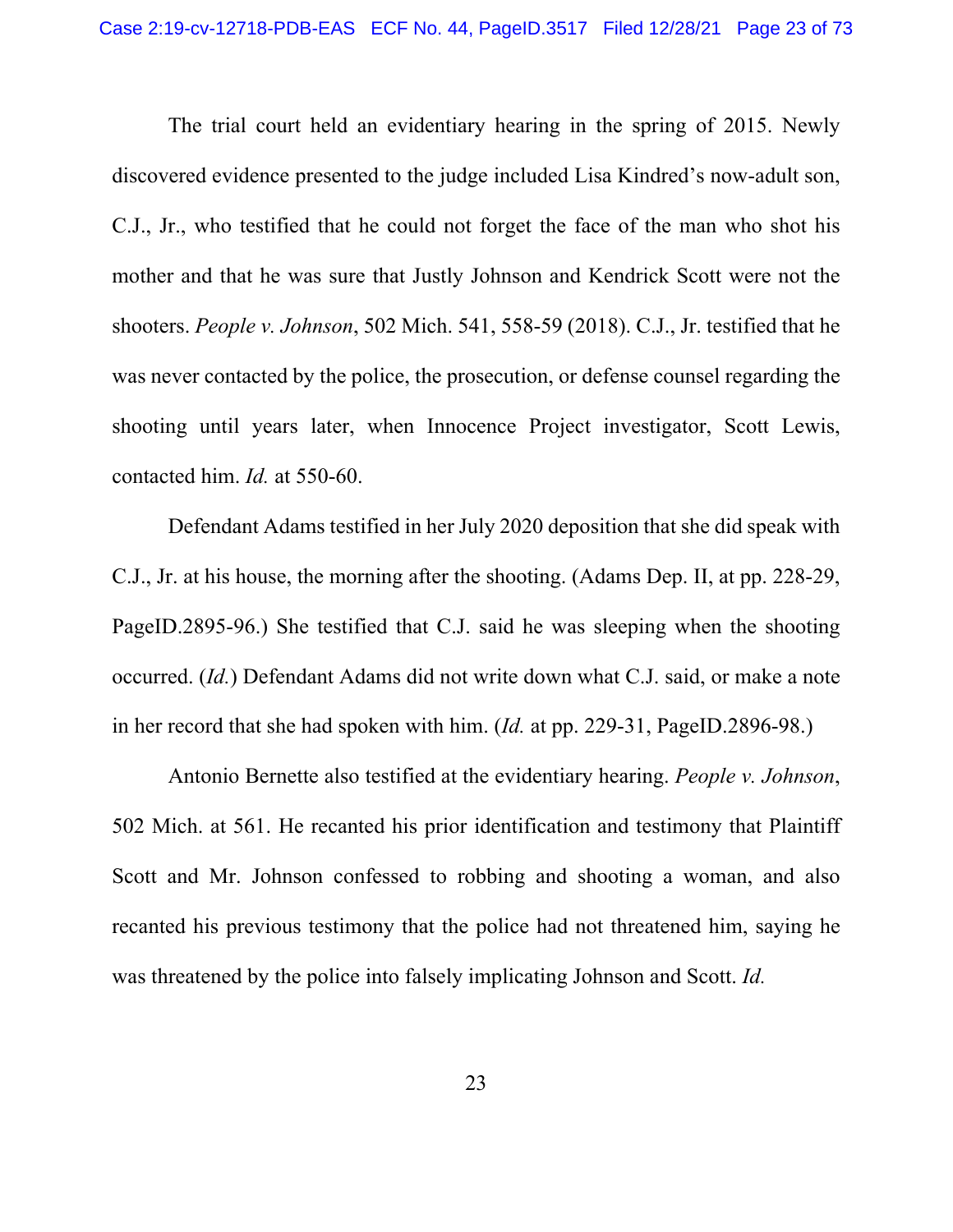Further, although Raymond Jackson had died in 2008, his cousin, Lameda Thomas, testified that Mr. Jackson had told her, on two separate occasions, that he had lied on the stand out of fear of prosecution, and specifically lied about Mr. Johnson telling him he "hit a lick" and had to shoot. *Id.*

Following the evidentiary hearing, the trial court denied both Scott's and Johnson's motions for relief from judgment, concluding that there was no reasonable probability of a different result if C.J. Skinner, Jr., testified on retrial. *Johnson*, 502 Mich. at 561-62. The trial judge discredited C.J. Skinner, Jr.'s testimony, finding that C.J. was likely asleep, and that he could not have seen outside of the minivan where the shooter stood because the dome light was illuminating the interior of the vehicle. *Id.* The trial court stated that the prior trial testimony by Mr. Bernette and Mr. Jackson were consistent, and the allegation that Mr. Bernette was "coached by the police" was "illogical, reasoning that the police would not be able to predict what would be asked of Burnette." *Id.* The trial court then concluded that "it could not find 'any reasonable probability that there would be a different result in this case, even if Mr. Skinner was allowed to give testimony in regard to this matter, nothing.'" *Id.*

On May 31, 2016, the Michigan Court of Appeals affirmed the trial court's denial of relief from judgment. *People v. Johnson*, Nos. 311625, 317915, 2016 WL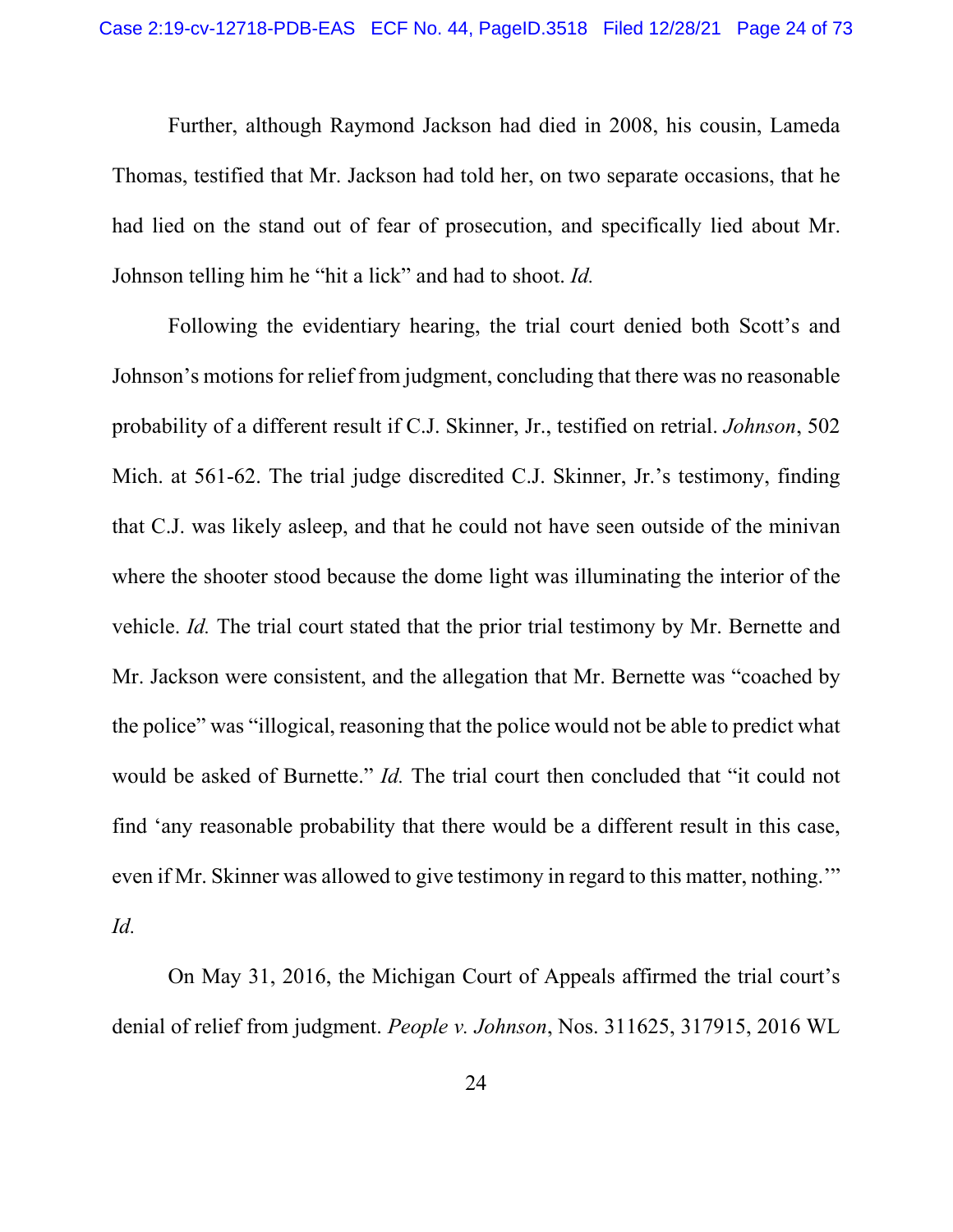3067684 (Mich. Ct. App. May 31, 2016). The Michigan Supreme Court granted leave to appeal and, in an opinion authored by Justice Richard Bernstein on July 23, 2018, reversed the lower courts and vacated the convictions, granting a new trial based on the newly discovered evidence. *People v. Johnson*, 502 Mich. 541 (2018). The Michigan Supreme Court held that the trial court clearly erred in finding that C.J. Skinner, Jr. was asleep during the shooting and in concluding that C.J.'s testimony regarding witnessing both the shooting and the shooter was entirely incredible, and found that his testimony would make a different result probable on retrial. *Id.*

On November 28, 2018, the Wayne County Prosecutor's Office dismissed the criminal charges against Justly Johnson and Kendrick Scott.

#### **B. Procedural History**

 In 2019, Plaintiff Kendrick Scott and Justly Johnson filed separate lawsuits asserting that defendant DPD officers were liable to them for violating their civil rights. Specifically, Plaintiff Scott brought this suit against Defendant DPD Officers Wayne Pritchett, Catherine Adams, Barbara Simon, and Rodney Jackson on September 17, 2019, asserting claims under 42 U.S.C. § 1983 for malicious prosecution, fabrication of evidence, withholding material exculpatory evidence in violation of *Brady v. Maryland*, and failure to intervene. (ECF No. 1, Compl.)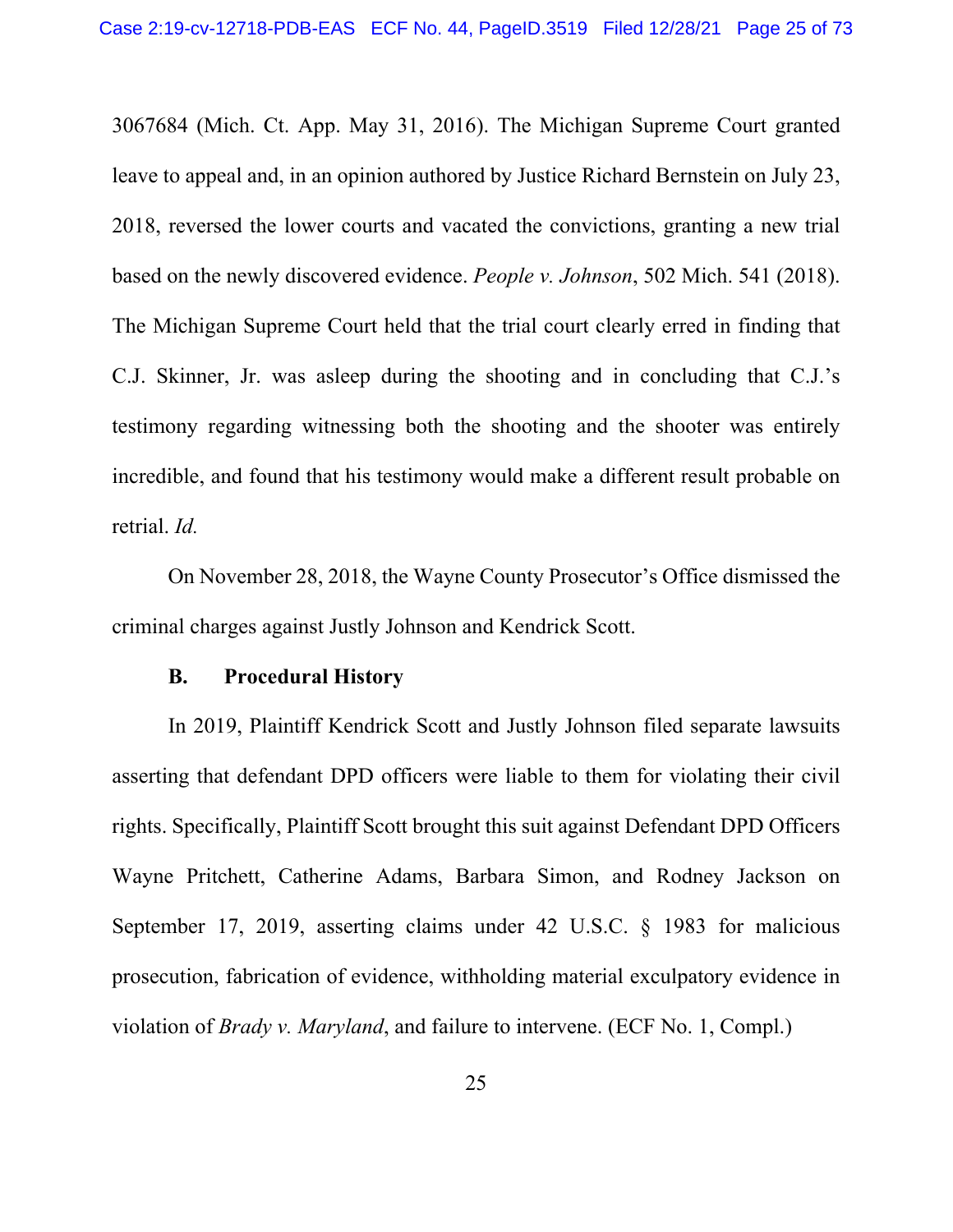Scott filed a First Amended Complaint on November 18, 2019, substituting Defendant Anthony Jackson for Rodney Jackson, and asserting the same four claims. (ECF No. 14, First Amended Compl. (FAC).) Plaintiff Scott alleges that these defendants manufactured probable cause by and through coercing Mr. Bernette's testimony through physical abuse and threats, and coercing Mr. Jackson's testimony through threats. Plaintiff further alleges that Defendants withheld exculpatory evidence given by Ms. Gonterman, and that defendants had a duty to intervene and otherwise stop each other from committing misconduct.

Defendants filed a motion for partial summary judgment after the close of discovery. (ECF No. 38, Defs.' Mot.)

Defendants argue that they are entitled to summary judgment on Plaintiff's malicious prosecution claim because they had probable cause to initiate and pursue a criminal case against Plaintiff Scott based on the statements of Mr. Bernette and Mr. Jackson. Defendants argue that even though Mr. Bernette has since recanted his testimony, because Mr. Jackson died in 2008, any testimony or evidence that he has recanted his testimony is inadmissible hearsay that cannot create a question of fact defeating summary judgment.

Defendants argue that Plaintiff's *Brady* claim fails on the ground that Ms. Gonterman's statement that Lisa told her, if anything ever happened to her, people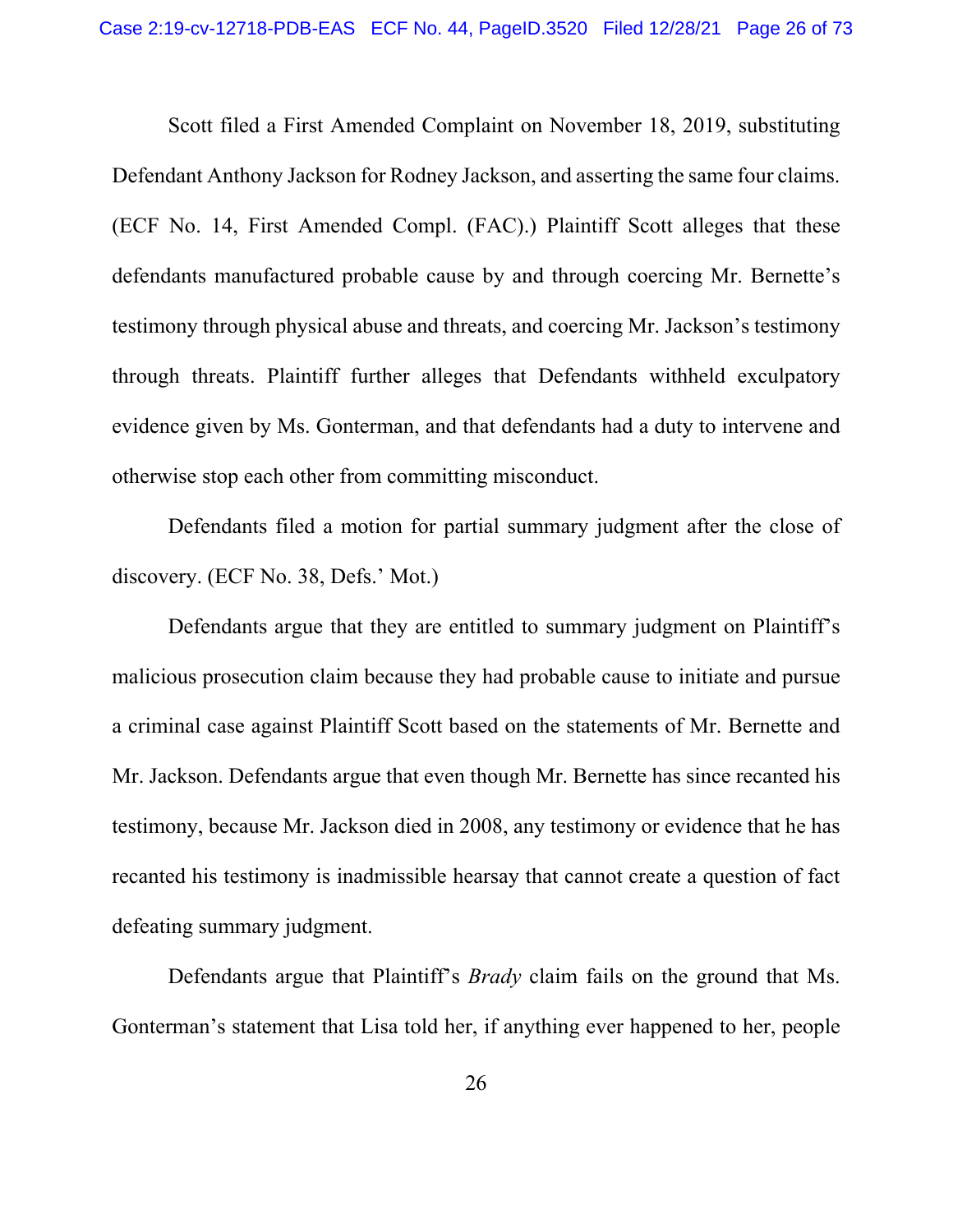should look at her husband Will as a suspect, is not exculpatory because Mr. Kindred had an "airtight alibi," and the alleged statement is inadmissible hearsay.

Defendants assert that Defendant Anthony Jackson is entitled to qualified immunity on Plaintiff's malicious prosecution claim because his only involvement in this case was taking Ms. Gonterman's statement, and he was not on the "homicide team headed by Defendant OIC, Cathy Adams."

Finally, Defendants contend that all defendants, apart from Defendant Jackson, are entitled to qualified immunity on Plaintiff's *Brady* claim because only Officer Jackson took down the statement from Ms. Gonterman and there is no evidence that Defendant Jackson told the other defendant officers that he omitted anything from Ms. Gonterman's statement.

Defendants did not move for summary judgment on Plaintiff Scott's fabrication of evidence claim (Count II), on his *Brady* claim related to the alleged coerced statements of Mr. Bernette and Mr. Jackson (Count III), or his failure to intervene claim (Count IV).

Plaintiff Scott filed a response in opposition to Defendants' motion. (ECF No. 39, Pls.' Resp.) Plaintiff Scott contends that his malicious prosecution claim should not be dismissed because Defendants had no probable cause to prosecute Plaintiff as both Mr. Bernette's and Mr. Jackson's statements were coerced, and Mr. Jackson's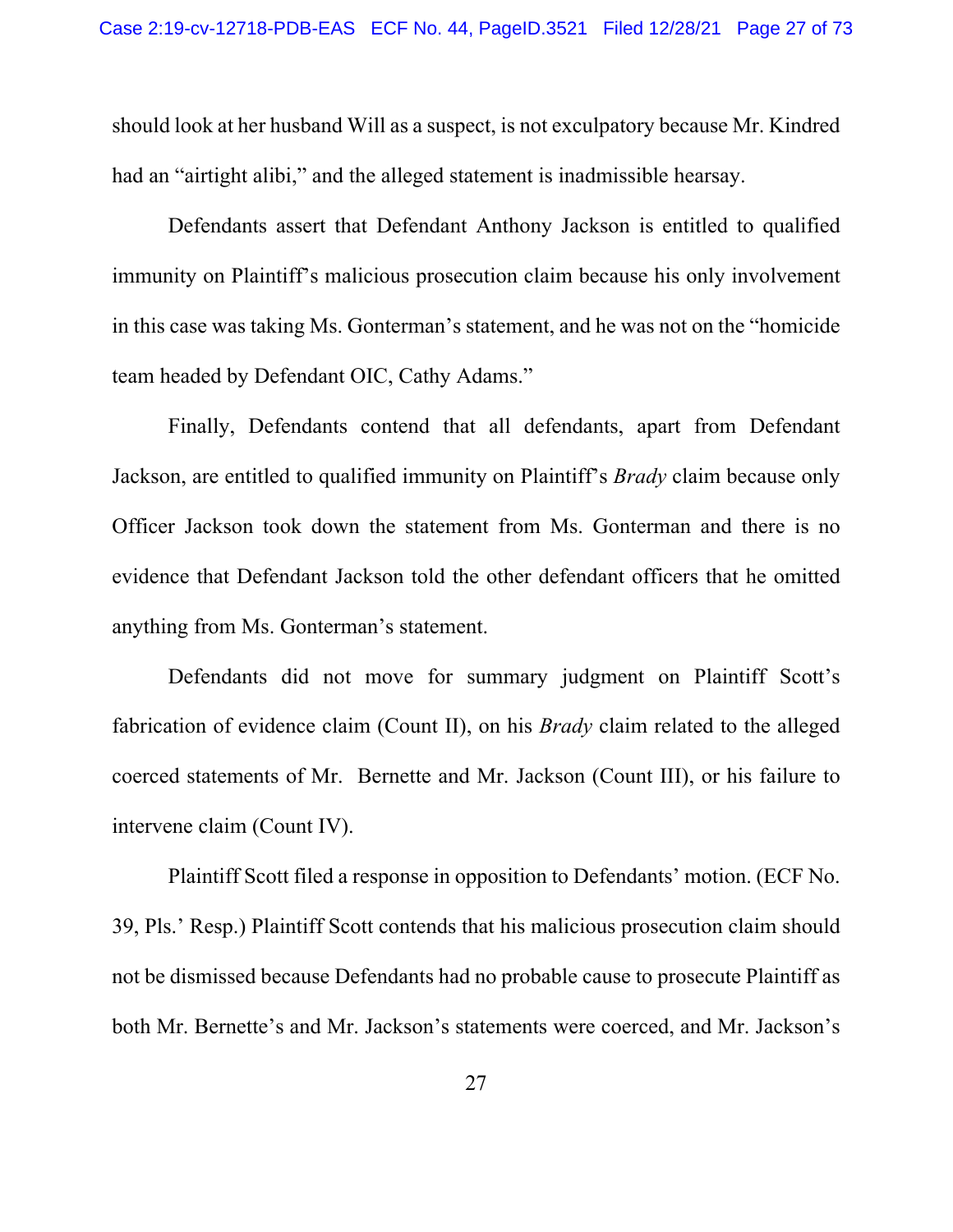multiple recantations to third parties are admissible under Fed. R. Evid. 807, the Residual Exception to the hearsay rule. Plaintiff further argues that his *Brady* claim against Defendant Jackson related to the omitted information from Ms. Gonterman's statement survives summary judgment because the omitted statement was exculpatory and impeaching, and is admissible under Fed. R. Evid. 803(3) as evidence of Lisa Kindred's state of mind, and would have led to other admissible evidence. Plaintiff next argues that all defendants other than Defendant Jackson are not entitled to qualified immunity on Plaintiff's *Brady* claim because that claim is not based solely on Defendant Jackson's suppression of Ms. Gonterman's statement, but also on the remaining defendants' failure to inform the prosecutor that they had coerced Mr. Bernette and Mr. Jackson into making false statements, and that Defendants Adams, Pritchett and Simon all participated in this suppression. Finally, Plaintiff contends that Defendant Jackson is not entitled to qualified immunity on Plaintiff's malicious prosecution claim because Defendant Jackson worked on the criminal case against Scott and Johnson, relayed all information to the OIC, Defendant Cathy Adams, and thus influenced the decision to prosecute Plaintiff Scott.

Defendants did not file a reply brief.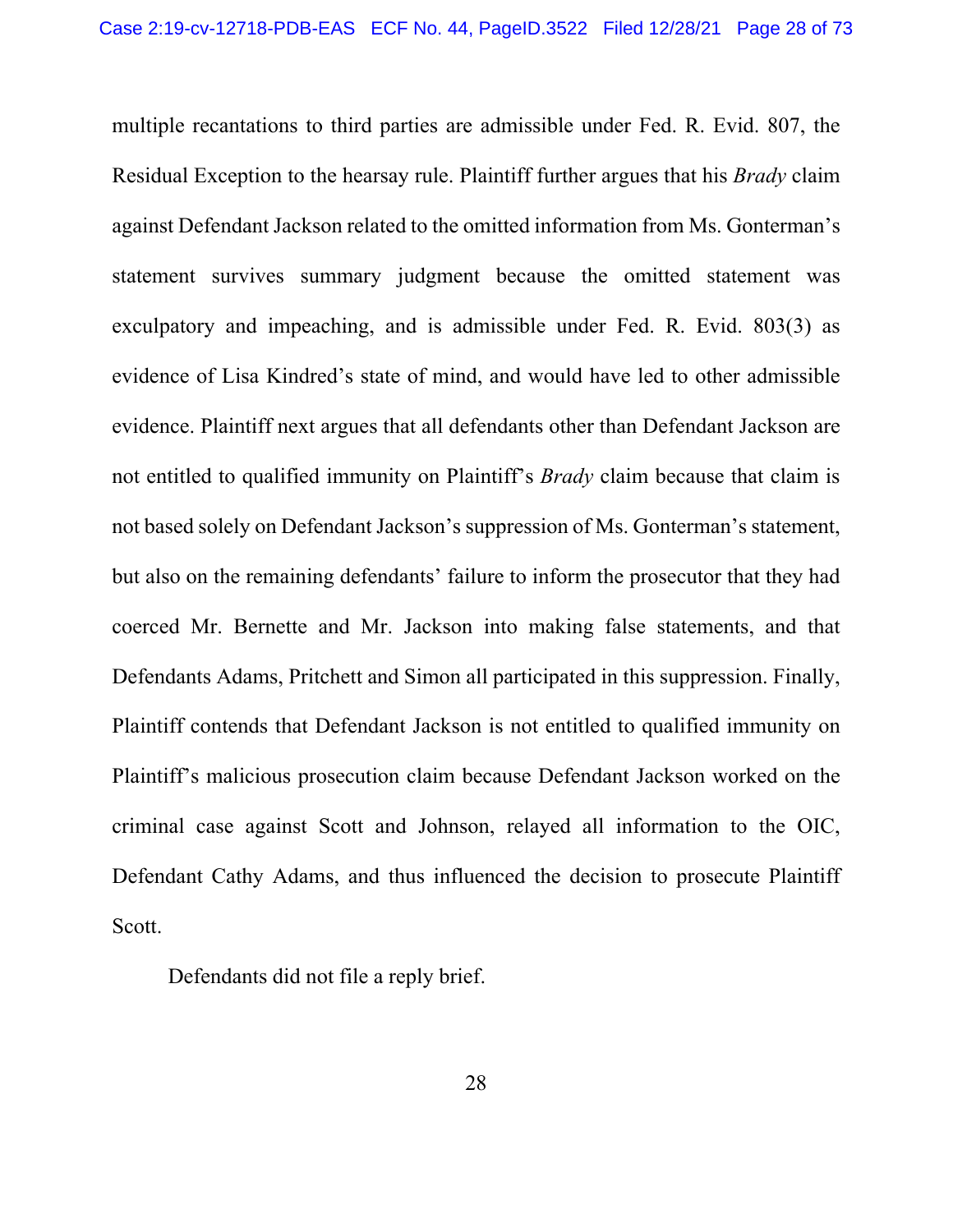## **II. LEGAL STANDARD**

Summary judgment is appropriate where the moving party demonstrates that there is no genuine dispute as to any material fact. *Celotex Corp. v. Catrett*, 477 U.S. 317, 322 (1986); Fed. R. Civ. P. 56(a). "A fact is 'material' for purposes of a motion for summary judgment where proof of that fact 'would have [the] effect of establishing or refuting one of the essential elements of a cause of action or defense asserted by the parties.'" *Dekarske v. Fed. Exp. Corp.*, 294 F.R.D. 68, 77 (E.D. Mich. 2013) (quoting *Kendall v. Hoover Co.*, 751 F.2d 171, 174 (6th Cir. 1984)). A dispute is genuine "if the evidence is such that a reasonable jury could return a verdict for the nonmoving party." *Anderson v. Liberty Lobby, Inc.*, 477 U.S. 242, 247-48 (1986).

"In deciding a motion for summary judgment, the court must draw all reasonable inferences in favor of the nonmoving party." *Perry v. Jaguar of Troy*, 353 F.3d 510, 513 (6th Cir. 2003) (citing *Matsushita Elec. Indus. Co. v. Zenith Radio Corp.*, 475 U.S. 574, 587 (1986)). At the same time, the non-movant must produce enough evidence to allow a reasonable jury to find in his or her favor by a preponderance of the evidence, *Anderson*, 477 U.S. at 252, and "[t]he 'mere possibility' of a factual dispute does not suffice to create a triable case." *Combs v. Int'l Ins. Co.*, 354 F.3d 568, 576 (6th Cir. 2004) (quoting *Gregg v. Allen–Bradley*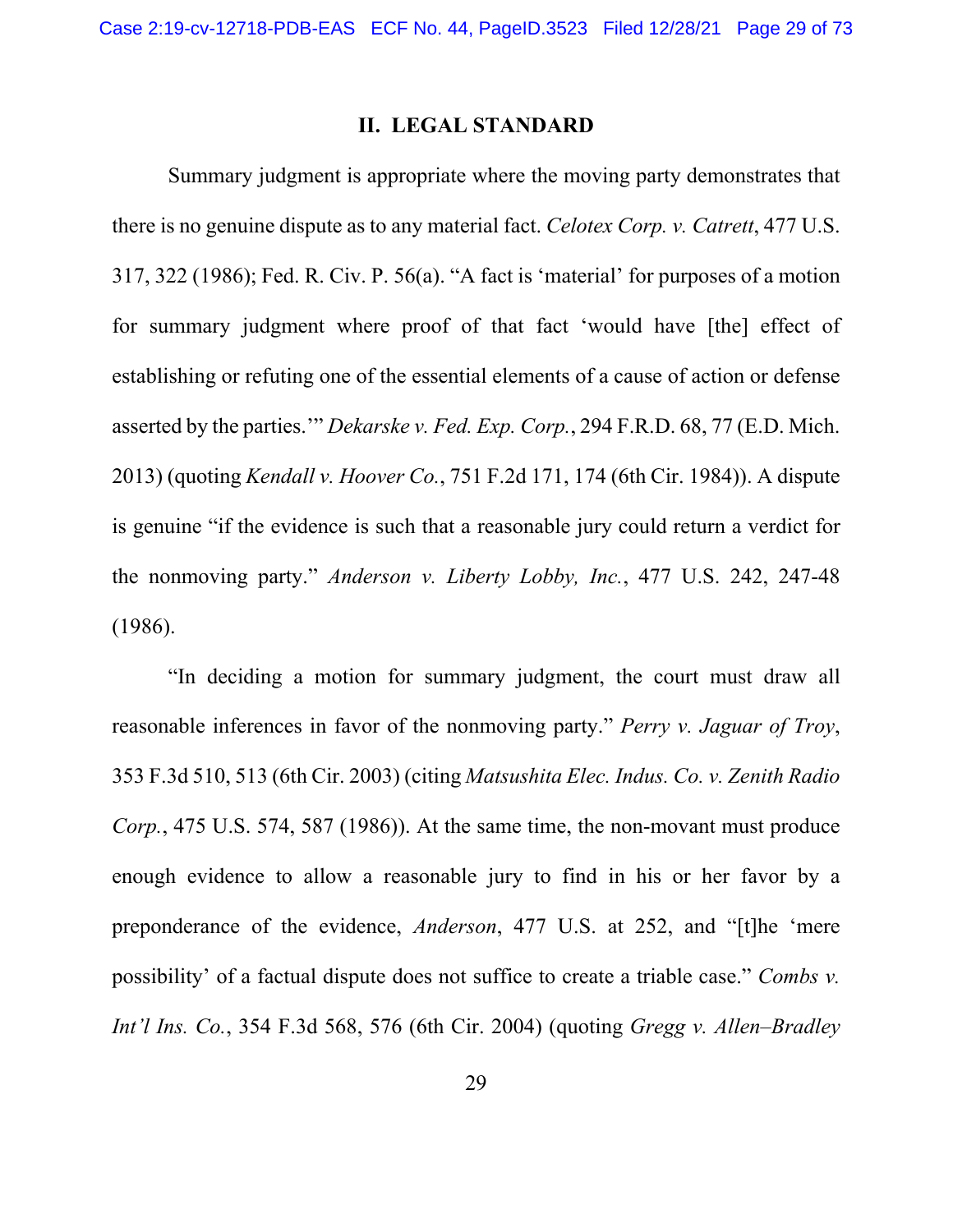*Co.*, 801 F.2d 859, 863 (6th Cir. 1986)). Instead, "the non-moving party must be able to show sufficient probative evidence [that] would permit a finding in [his] favor on more than mere speculation, conjecture, or fantasy." *Arendale v. City of Memphis*, 519 F.3d 587, 601 (6th Cir. 2008) (quoting *Lewis v. Philip Morris Inc.*, 355 F.3d 515, 533 (6th Cir. 2004)). "The test is whether the party bearing the burden of proof has presented a jury question as to each element in the case. The plaintiff must present more than a mere scintilla of the evidence. To support his or her position, he or she must present evidence on which the trier of fact could find for the plaintiff." *Davis v. McCourt*, 226 F.3d 506, 511 (6th Cir. 2000) (internal quotation marks and citations omitted). "'The central issue is whether the evidence presents a sufficient disagreement to require submission to a jury or whether it is so one-sided that one party must prevail as a matter of law.'" *Binay v. Bettendorf*, 601 F.3d 640, 646 (6th Cir. 2010) (quoting *In re Calumet Farm, Inc.*, 398 F.3d 555, 558 (6th Cir. 2005)). That evidence must be capable of presentation in a form that would be admissible at trial. *See Alexander v. CareSource*, 576 F.3d 551, 558–59 (6th Cir. 2009).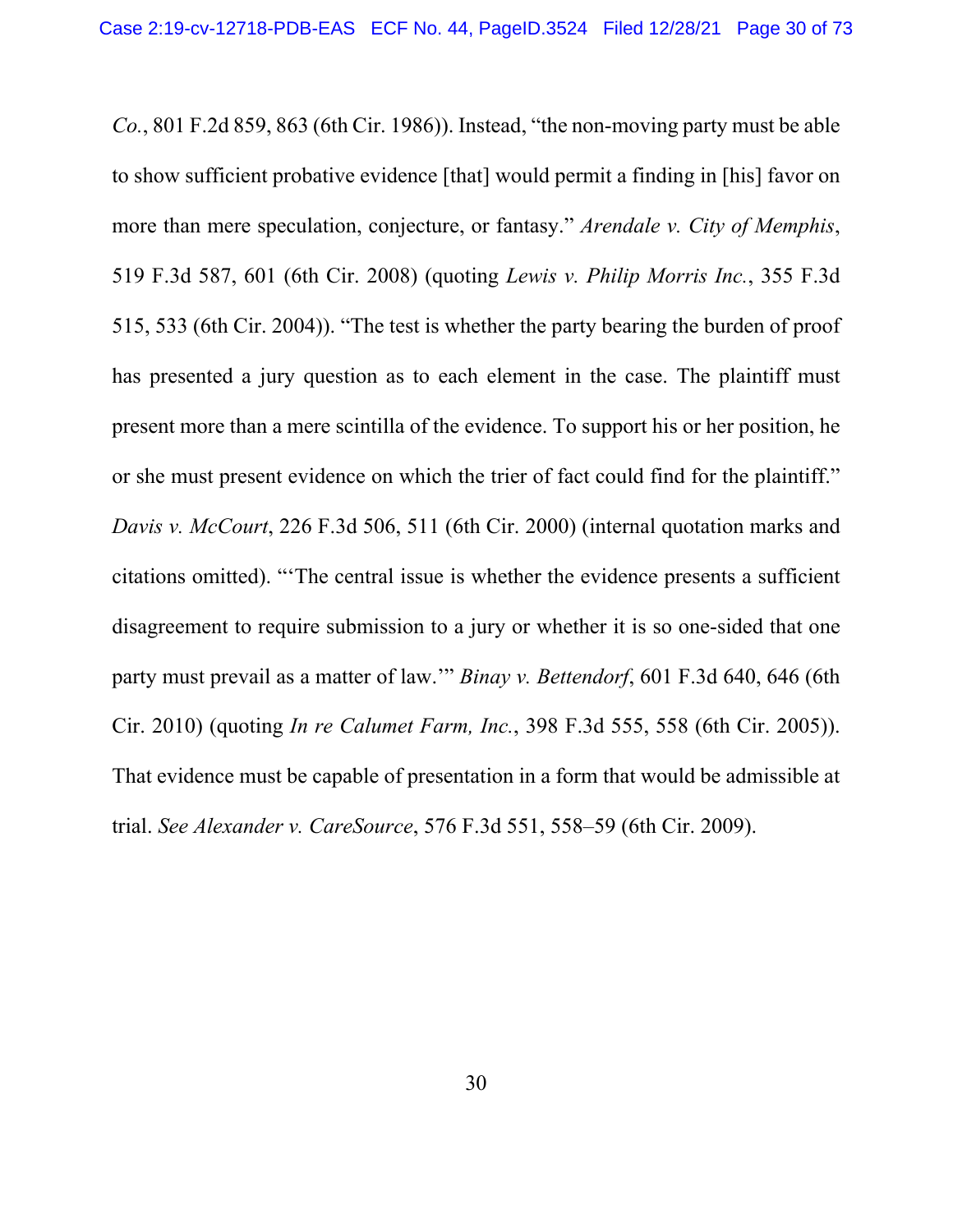## **III. ANALYSIS**

# **A. Plaintiff Scott's Constitutional Malicious Prosecution Claim (Count I)**

Plaintiff Scott asserts a malicious prosecution claim under the Fourth and Fourteenth Amendments to the United States Constitution against all four defendants. (FAC, First Cause of Action, PageID.110-11.) Plaintiff alleges in his FAC that Defendants "knew they lacked probable cause to prosecute Plaintiff because of the evidence provided by Jodi Gonterman that Will Kindred had committed the murder, which they suppressed, and because they fabricated Antonio Burnette's and Raymond Jackson's statements." (*Id.* ¶ 108, PageID.110-11.) Plaintiff further alleges that all charges against him were terminated in his favor upon the November 18, 2018 dismissal of the indictment against him. (*Id.* ¶ 110, PageID.111.)

## **1. Constitutional malicious prosecution claim**

A claim for malicious prosecution under the Fourth Amendment "encompasses wrongful investigation, prosecution, conviction, and incarceration," *Sykes v. Anderson*, 625 F.3d 294, 308 (6th Cir. 2010) (internal quotation marks and citation omitted), and has four elements: (1) the defendant "made, influenced, or participated in the decision to prosecute" the plaintiff; (2) the prosecution lacked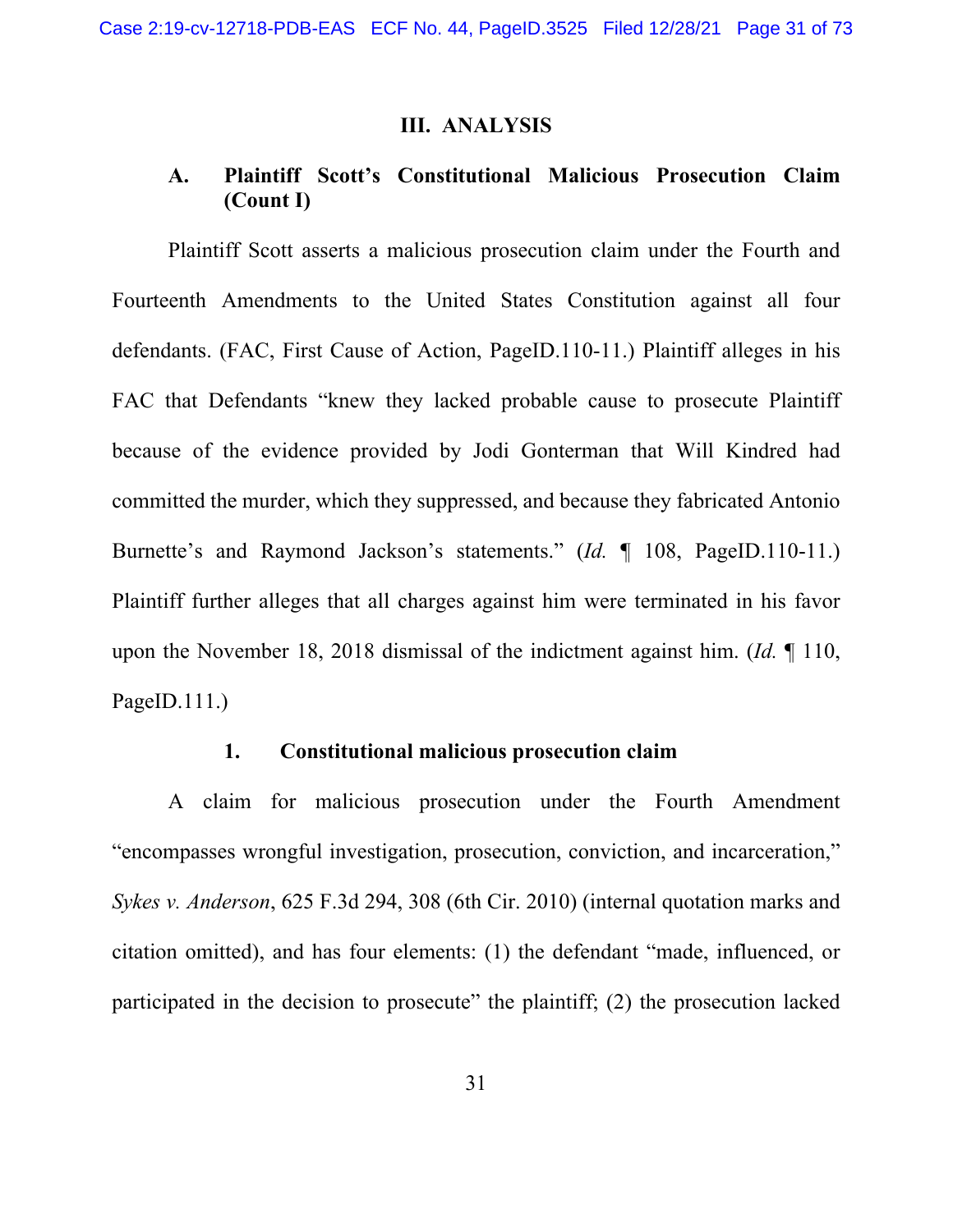probable cause; (3) the proceeding caused the plaintiff to experience a deprivation of liberty; and (4) the proceeding was "resolved in the plaintiff's favor." *Jones v. Clark Cnty.*, 959 F.3d 748, 756 (6th Cir. 2020) (quoting *Sykes*, 625 F.3d at 308-09); *see also Sykes*, 625 F.3d at 310 (explaining that the constitutional malicious prosecution claim is distinct from the similarly named state law tort and may be better described as a claim for "unreasonable prosecutorial seizure" (citation omitted)); *Lester v. Roberts*, 986 F.3d 599, 606-07 (6th Cir. 2021) (criticizing the "malicious-prosecution label" and suggesting that the court "focus on the *seizure* … rather than the *prosecution*") (emphasis in original). Although actual "malice" is not required to succeed on a constitutional malicious prosecution claim, the defendant's participation "must be marked by some kind of blameworthiness," i.e., the defendant must have made "deliberate or reckless falsehoods," and "mere negligence" will not create liability. *Johnson v. Moseley*, 790 F.3d 649, 655 (6th Cir. 2015). A police officer violates a person's clearly established right to be free from malicious prosecution when the officer's "deliberate or reckless falsehoods result in arrest and prosecution without probable cause." *Newman v. Twp. of Hamburg*, 773 F.3d 769, 772 (6th Cir. 2014). "The prototypical case of malicious prosecution involves an official who fabricates evidence that leads to the wrongful arrest or indictment of an innocent person." *Mills v. Barnard*, 869 F.3d 473, 480 (6th Cir. 2017).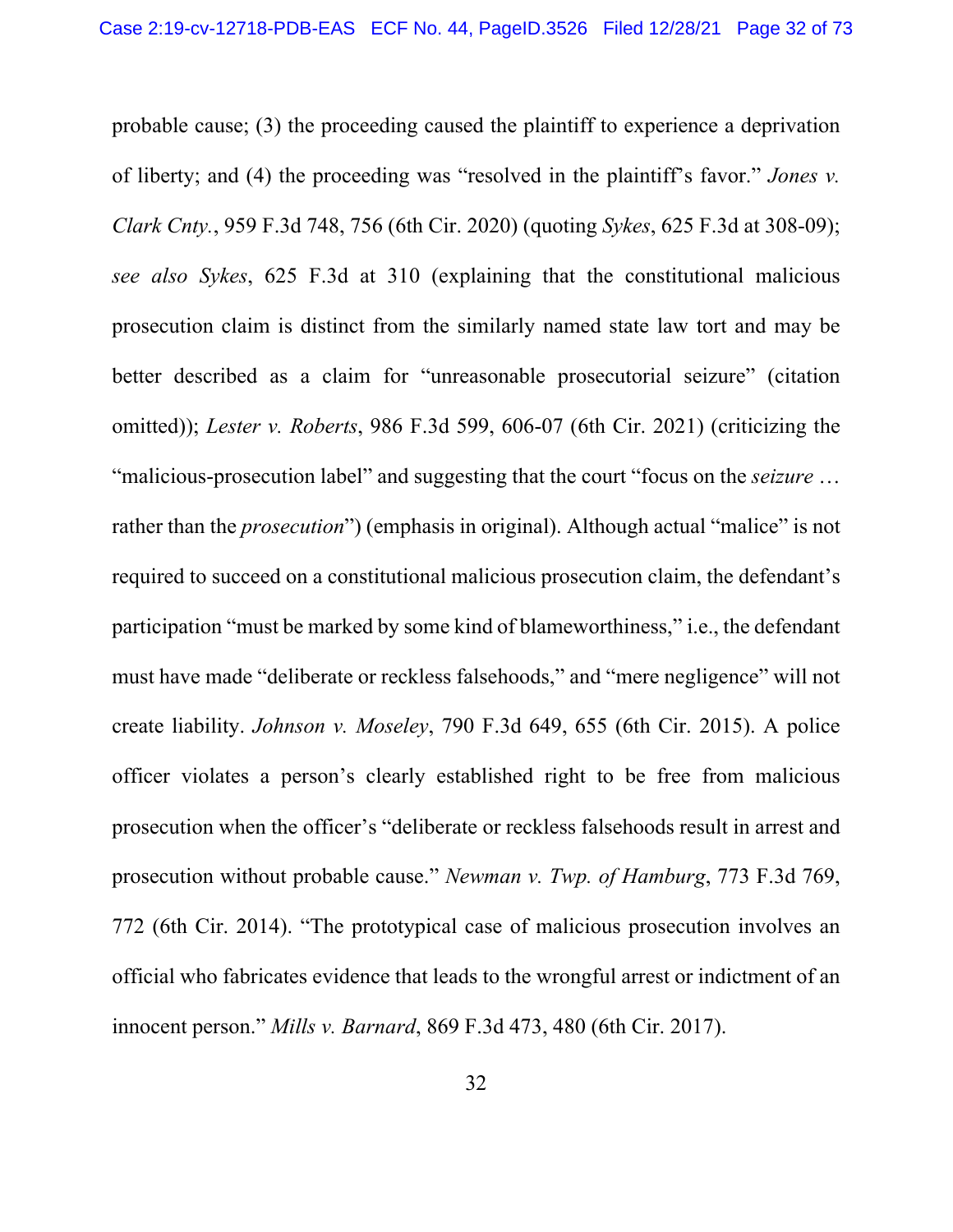#### **2. Whether Defendants had probable cause**

In their motion for partial summary judgment, Defendants dispute the second prong of the constitutional malicious prosecution claim – that there was a lack of probable cause. (See Defs.' Mot. at pp. 11-15, PageID.276-80.) Defendants assert that "[p]robable cause is created by the statements of Antonio Bernette and Raymond Jackson." (*Id.* at p. 11, PageID.276, citing Investigator's Report, PageID.344-45.) Plaintiff responds that Defendants did not have probable cause to prosecute him because both Mr. Bernette's and Mr. Jackson's statements were coerced. (Pl.'s Resp. at p. 9, PageID.1062.)

A warrantless arrest violates the Fourth Amendment if no "probable cause exists for the arresting officer's belief that a suspect has violated or is violating the law." *Criss v. City of Kent*, 867 F.2d 259, 262 (6th Cir. 1988) (citing *Michigan v. DeFillippo*, 443 U.S. 31, 36 (1979)). Defendants cannot rely on "information obtained as a result of a coerced statement to furnish probable cause." *United States v. Whitlock*, 418 F. Supp. 138, 142 (E.D. Mich. 1976), *aff'd*, 556 F.2d 583 (6th Cir. 1977) (Table). As the United States Supreme Court long ago explained, "[t]he essence of a provision forbidding the acquisition of evidence in a certain way is that not merely evidence so acquired shall not be used before the Court but that it shall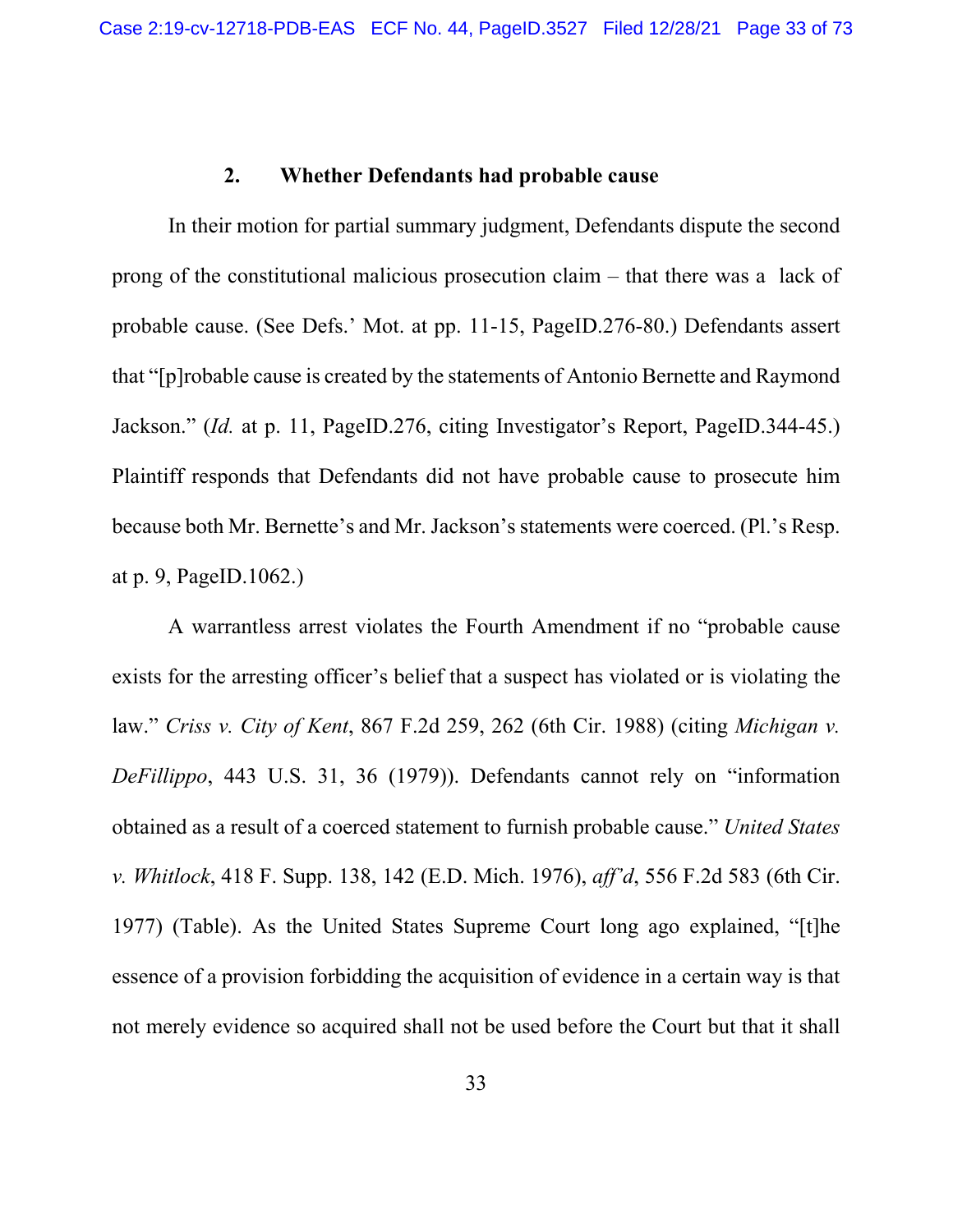not be used at all." *Silverthorne Lumber Co. v. United States*, 251 U.S. 385, 392 (1920).

The Supreme Court defines probable cause as "facts and circumstances within the officer's knowledge that are sufficient to warrant a prudent person, or one of reasonable caution, in believing, in the circumstances shown, that the suspect has committed, is committing, or is about to commit an offense." *DeFillippo*, 443 U.S at 37; *see also District of Columbia v. Wesby*, 138 S. Ct. 577, 586 (2018) (adding that probable cause "depends on the *totality of the circumstances*" (emphasis added)). The Sixth Circuit cautions that neither "a bare allegation of criminal wrongdoing," *Parsons v. City of Pontiac*, 533 F.3d 492, 500 (6th Cir. 2008), nor "an individual's mere presence at a crime scene," *Harris v. Bornhorst*, 513 F.3d 503, 515 (6th Cir. 2008), constitutes probable cause for arrest. And the Sixth Circuit requires an officer to consider "both the inculpatory *and* exculpatory evidence[ ] before determining if he has probable cause." *Gardenhire v. Schubert*, 205 F.3d 303, 318 (6th Cir. 2000) (emphasis original); *see also Parsons*, 533 F.3d at 501 ("Police officers may not make hasty, unsubstantiated arrests with impunity, nor simply turn a blind eye toward potentially exculpatory evidence known to them in an effort to pin a crime on someone." (internal citations and quotation marks omitted)).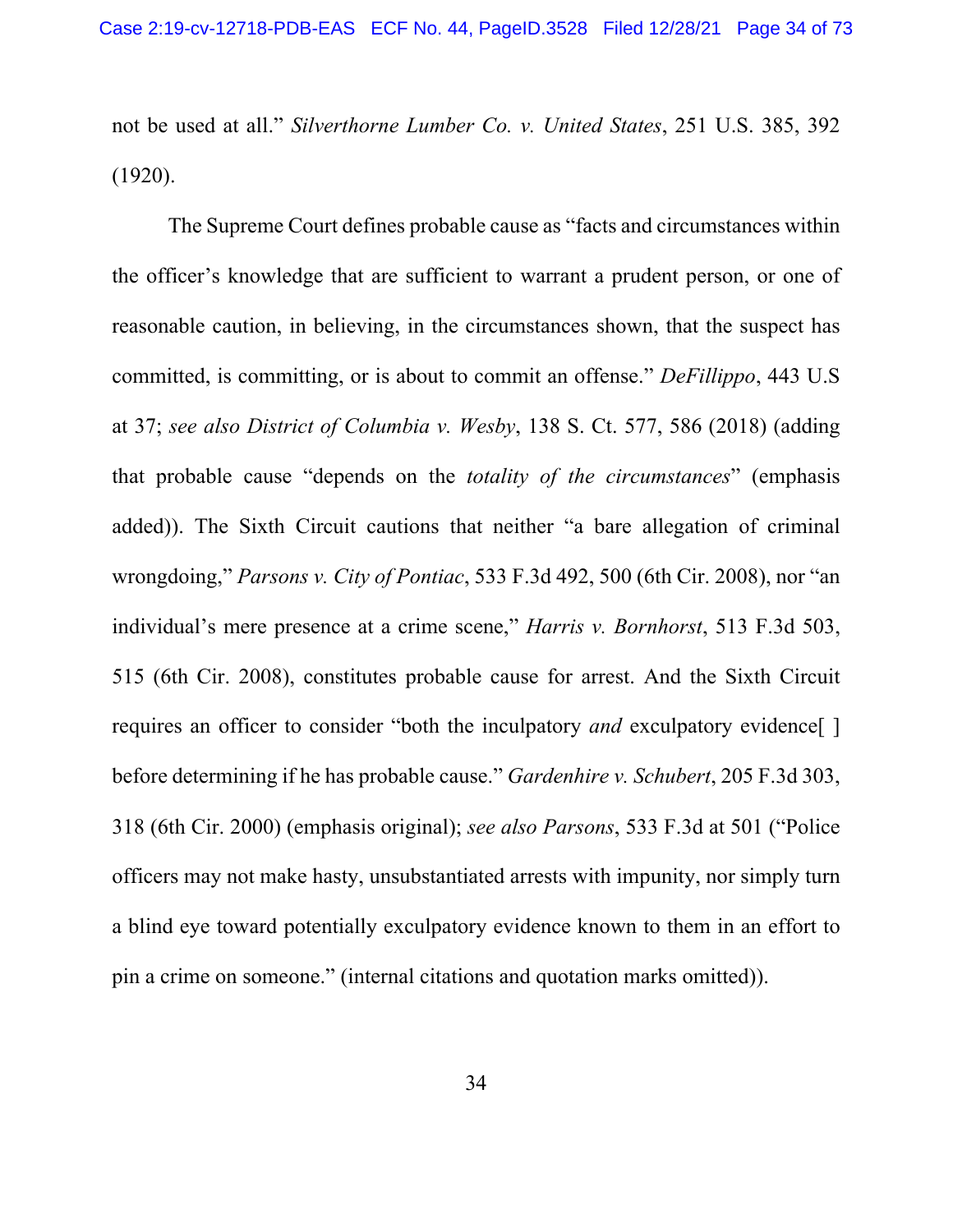The United States Supreme Court has explained that probable cause "is not a high bar," and "requires only a probability or substantial chance of criminal activity, not an actual showing of such activity." *Wesby*, 138 S. Ct. at 586 (internal citations and quotation marks omitted). And, the Sixth Circuit has held that "probable cause may be established from the collective knowledge of the police rather than solely from the officer who actually made the arrest." *Collins v. Nagle*, 892 F.2d 489, 495 (6th Cir. 1989). "But once a police officer *has* sufficient probable cause to arrest, he need not investigate further." *Klein v. Long*, 275 F.3d 544, 551 (6th Cir. 2001) (emphasis original)). "In general, the existence of probable cause in a § 1983 action presents a jury question, unless there is only one reasonable determination possible." *Ouza v. City of Dearborn Heights, Michigan*, 969 F.3d 265, 279 (6th Cir. 2020) (quoting *Gardenhire*, 205 F.3d at 315). However, the Sixth Circuit has recently clarified that "the ultimate question of probable cause (separate from the determination of historical facts) in a civil case when the historical facts are undisputed is a question of law for the court and not a jury." *Gerics v. Trevino*, 974 F.3d 798, 805 (6th Cir. 2020).

Defendants state that "[p]robable cause [to prosecute Plaintiff] is created by the statements of Antonio Bernette and Raymond Jackson." (Defs.' Mot. at p. 11, PageID.276, citing Investigator's Report, PageID.344-45.) Defendants note that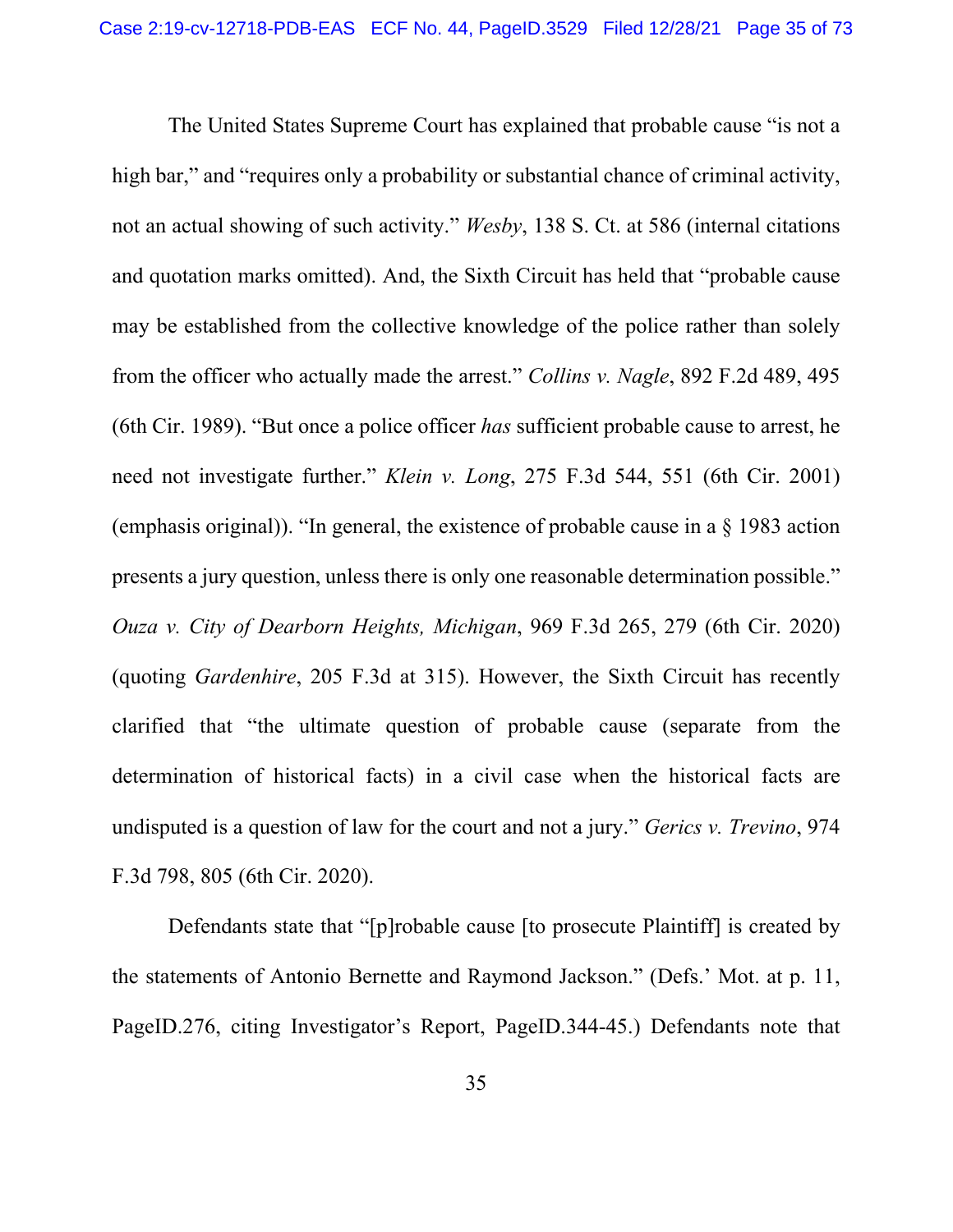these two witnesses "also testified at the Preliminary Examination wherein 36th District Court Judge Claudia Gartin found probable cause an[d] bound over the case for trial." (*Id.* citing ECF No. 38-11, Prelim. Exam. Tr. Vol. II, 6/4/1999, at pp. 68- 69, PageID.847-48.) Defendants acknowledge that Mr. Bernette has since recanted his testimony and that he has testified that his prior statement and testimony were coerced when Defendants physically beat and threatened him, and Defendants concede that, for purposes of this summary judgment motion, Mr. Bernette must be believed and his statement must be removed from the investigator's report as a basis for probable cause. (*Id.* at p. 12, PageID.277.)

Defendants assert that the issue then is whether Mr. Jackson's statement and testimony, alone, is sufficient to create probable cause justifying the prosecution of Plaintiff Scott. Defendants state that because Mr. Jackson died in August of 2008, "all that is left is his signed statements given to DPD, his Preliminary Examination testimony, and [his] testimony at the trials of plaintiffs." (*Id.*)

Plaintiff Scott asserts in response that Mr. Jackson's statements and testimony were coerced, like Mr. Bernette's, and thus his testimony cannot furnish probable cause for his prosecution. (Pl.'s Resp. at p. 9, PageID.1062.) Plaintiff contends that Mr. Jackson recanted his testimony three times before he died in 2008. First, Lakeniya Hicks has provided sworn testimony that, just before Plaintiff Scott's June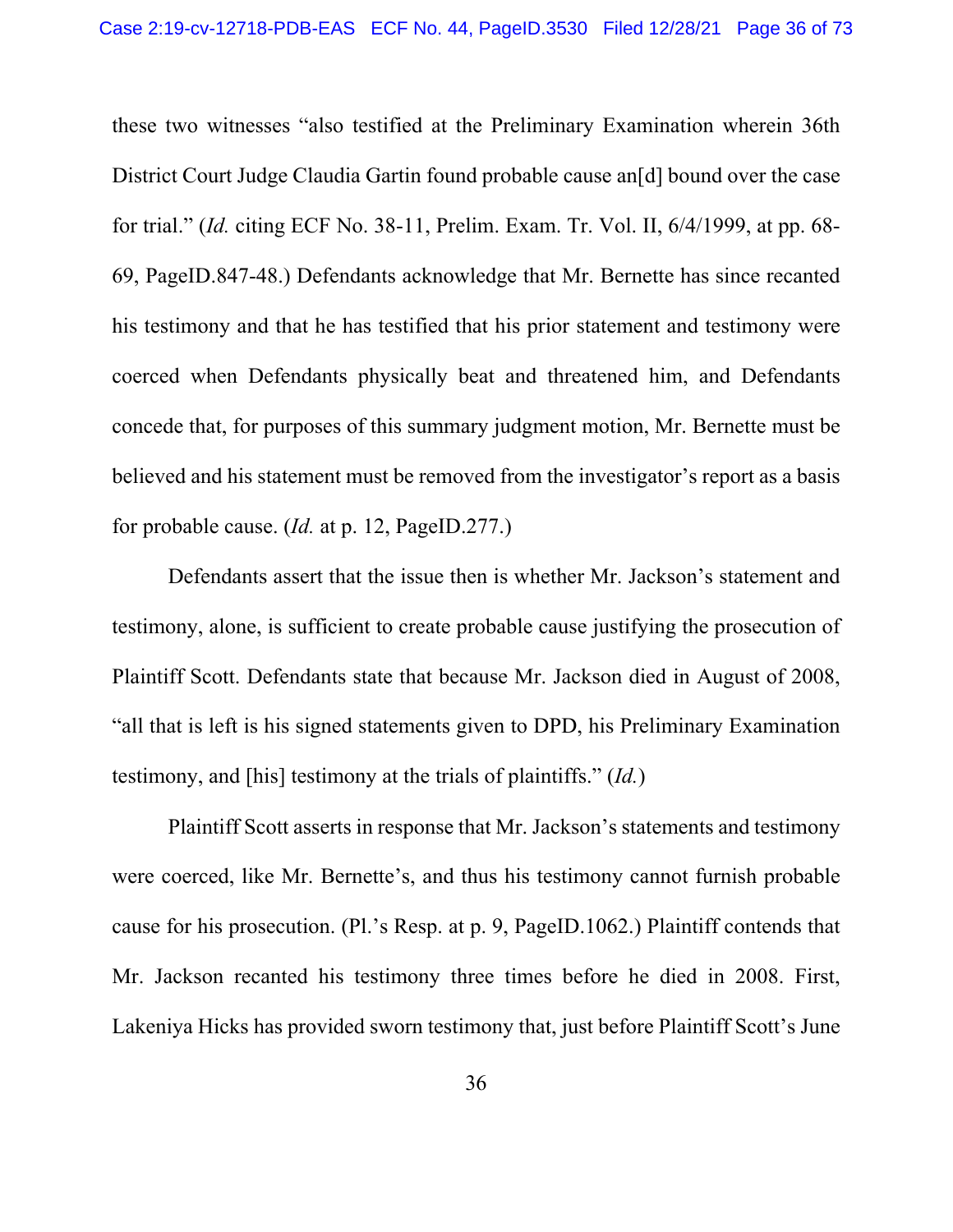2000 trial, Mr. Jackson came to Mr. Billingslea's and Ms. Hicks' house and that "he was kind of nervous" because the prosecutor wanted him to testify as to his second statement, and that she overheard Mr. Jackson tell Mr. Billingslea that his witness statement "was a lie and he wanted to recant but he, he was scared because the prosecutor was going to put him in jail," and that the police had "coerced him to talk." (Hicks Dep. at pp. 14-16, 33, PageID.503-05, 522.) Mr. Billingslea, who is alive, was not deposed by Plaintiff. (*See id.* at pp. 24-25, PageID.1888-89.)

Plaintiff further contends that Mr. Jackson also recanted two more times to his cousin, Lameda Thomas – at a family gathering or barbecue at Ms. Thomas' mother's house in June or July of 2002, and at a birthday party at a relative's house in 2006. Mr. Jackson allegedly told Ms. Thomas that he "messed up and he lied" when he made his statement and testified, which "weren't true," and explained that "[h]e was scared because he was under a lot of pressure from the police, who told him he and his grandmother could go to jail if he did not cooperate with [them]." (ECF No. 38-12, Deposition of Lameda Thomas (Thomas Dep.) at pp. 10-14, PageID.860-64.) Ms. Thomas testified that Mr. Jackson said that the police "were yelling at him and threatening him," but she does not remember him saying that the police were physically abusing him. (*Id.* at pp. 17-18, PageID.867-68.)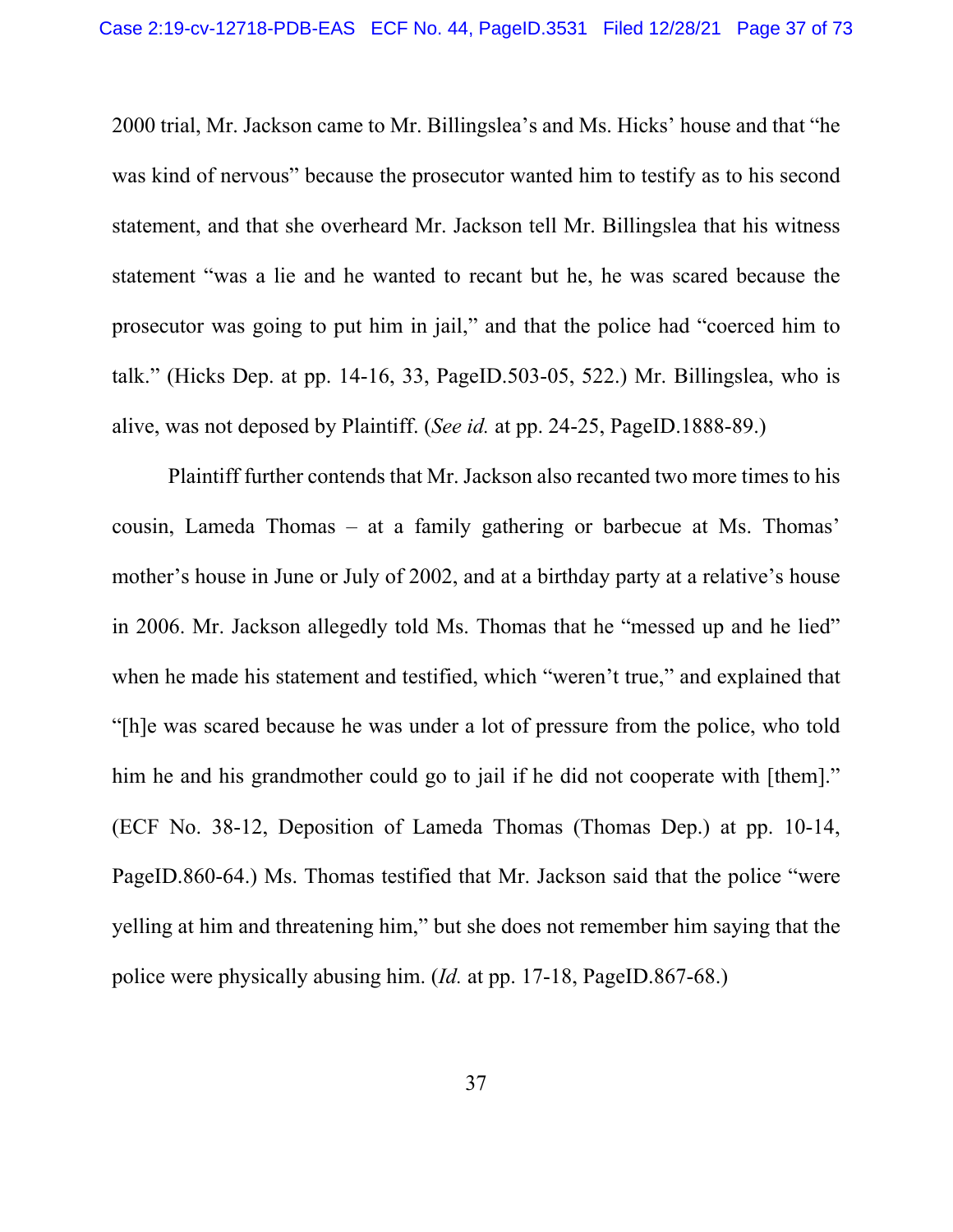Defendants argue that Ms. Hicks' and Ms. Thomas' testimony regarding Mr. Jackson's purported recantations is inadmissible hearsay. Defendants assert in their motion that they believe Plaintiff will contend that the testimony is admissible as an admission against penal interest under Fed. R. Evid. 804(b)(3). (Defs.' Mot. at pp. 13-15, PageID.278-80.) Defendants assert that, as explained by the United States Supreme Court in *Williamson v. United States*, 512 U.S. 594, 600-01 (1994), Rule 804(b)(3) "does not allow admission of non-self-inculpatory statements, even if they are made within a broader narrative that is generally self-inculpatory." Following this analysis, Defendants concede that "Mr. Jackson's self-inculpatory comments that he lied at trial may be admissible FRE  $804(b)(3)$ ," but argue that his selfexculpatory statements immediately thereafter that the "police pressured me, threatened me etc…." are inadmissible hearsay. (Defs.' Mot. at p. 14, PageID.279.)

As Defendants concede, Mr. Jackson's alleged statement that he testified falsely against Plaintiff Scott could clearly subject him to perjury charges or a civil lawsuit from Plaintiff Scott. (*Id.*) *See Beckett v. Ford*, 384 F. App'x 435, 444 (6th Cir. 2010) (holding that a declarant's statement that he "had no prior knowledge of the involvement of Dale Beckett in the murder he now stands convicted of," clearly subjected the declarant to perjury charges or civil lawsuit by Beckett because the declarant "testified at Beckett's murder trial implicating Beckett in the murder")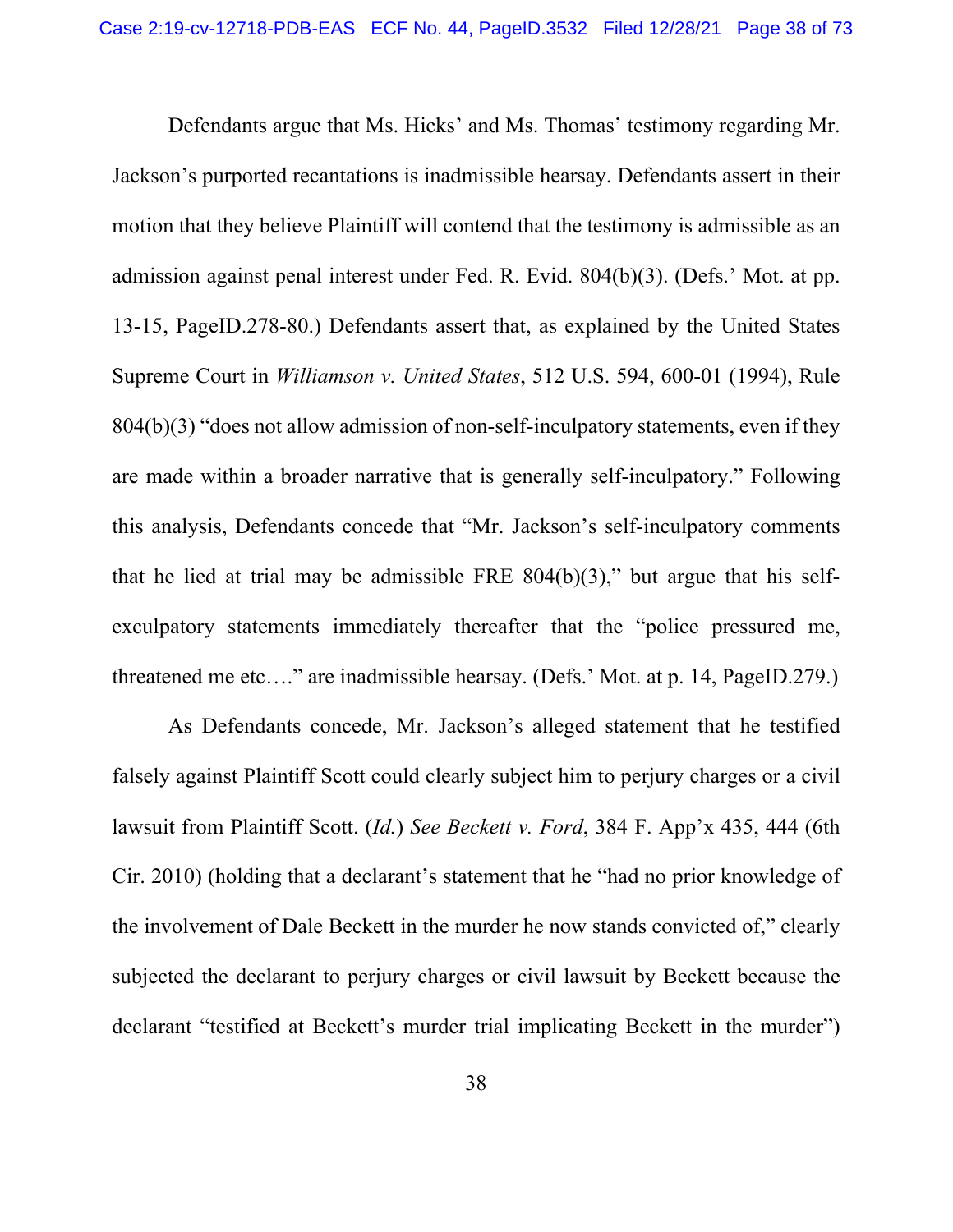(punctuation modified). By contrast, Mr. Jackson's alleged statements as to *why* he lied – that the police coerced or threatened him to lie – is not a statement against interest. (Defs.' Mot. at p. 14, PageID.279.) *See Beckett*, 384 F. App'x at 444 (holding that the declarant "did not incur any criminal or civil liability by stating that he was threatened by Forrester[, a police officer], that Forrester and Anderson[, the prosecutor] coached his testimony, or that Anderson promised that he would be released from prison in exchange for testifying falsely"). Defendants state that coercion or duress is a defense to perjury, and thus Mr. Jackson's self-exculpatory statements that he was threatened or coerced into making the false statements do not expose him to criminal liability. (Defs.' Mot. at p. 14, PageID.279.) Defendants argue that because Mr. Jackson's self-exculpatory statements that the police "pressured or threatened" him are inadmissible hearsay, they cannot be used to create a fact issue defeating summary judgment, and that Mr. Jackson's statements that Plaintiff Johnson told him that he and Mr. Scott were "hitting a lick" and had to "shoot the woman" are sufficient, alone, to create probable cause to prosecute Plaintiff Scott even without the statement of Mr. Bernette. (*Id.* at pp. 14-15, PageID.279-80.)

In his response to Defendants' motion, Plaintiff first notes that, even before considering Mr. Jackson's recantations of his statements, a jury is likely to conclude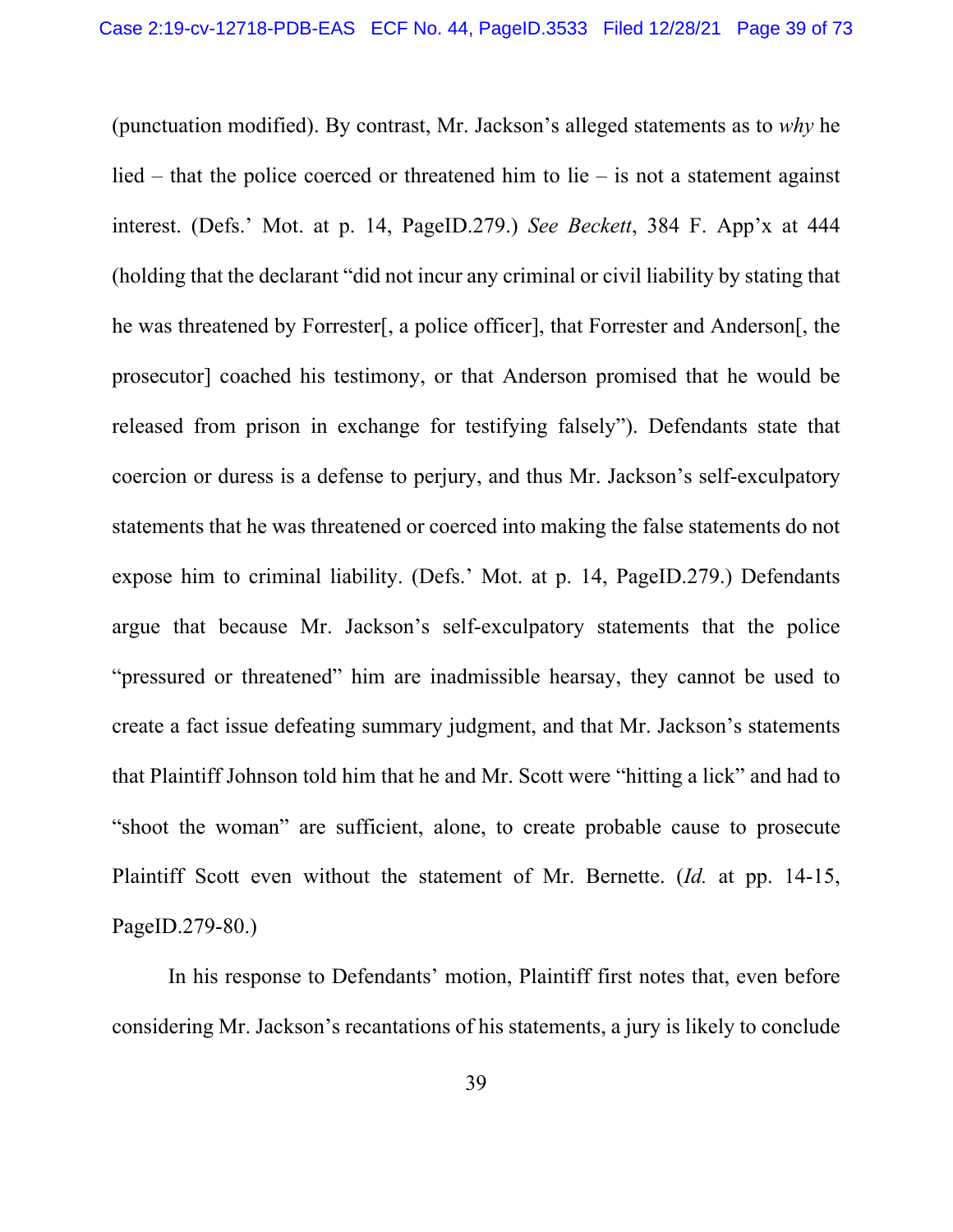that Mr. Jackson's inculpatory statement against Mr. Scott was coerced because (1) his first statement did not contain any inculpatory information; (2) officers coerced Mr. Bernette's statement prior to obtaining Mr. Jackson's second statement, which contained the identical "hit a lick" language; (3) officers tried to coerce Plaintiff's then-girlfriend, Falynn Kenner, into making an inculpatory statement by having her arrested for murder, and when she refused, she was sent to juvenile detention, only to have the charges dismissed by the court the very next day, and (4) officers decided to frame Plaintiff Scott even *before* Mr. Bernette's coerced statement was obtained because they searched his home earlier that day, admittedly without any probable cause. (Pl.'s Resp. at p. 9, PageID.1062, citing Jackson Statement No. 1; Bernette Statement; Jackson Statement No. 2; ECF No. 41-28, Deposition of Barbara Simon (Simon Dep.) at p. 109, PageID.3453; ECF No. 41-29, Complaint (Request for Action) signed by Simon, for Falynn Kenner, PageID.3489-90; ECF No. 41-30, Order of Circuit Court, Family Division, PageID.3492; Adams Dep. II, pp. 136-37, PageID.2803-04.) As to Plaintiff's fourth point, the Court finds that Plaintiff's suggested theory about the reason for the search does not "track," because Plaintiff Scott was one of the individuals already in custody being investigated, and obtaining a search warrant for his house would be standard operating procedure and not necessarily an intent to frame him. The Court notes that Defendants concede that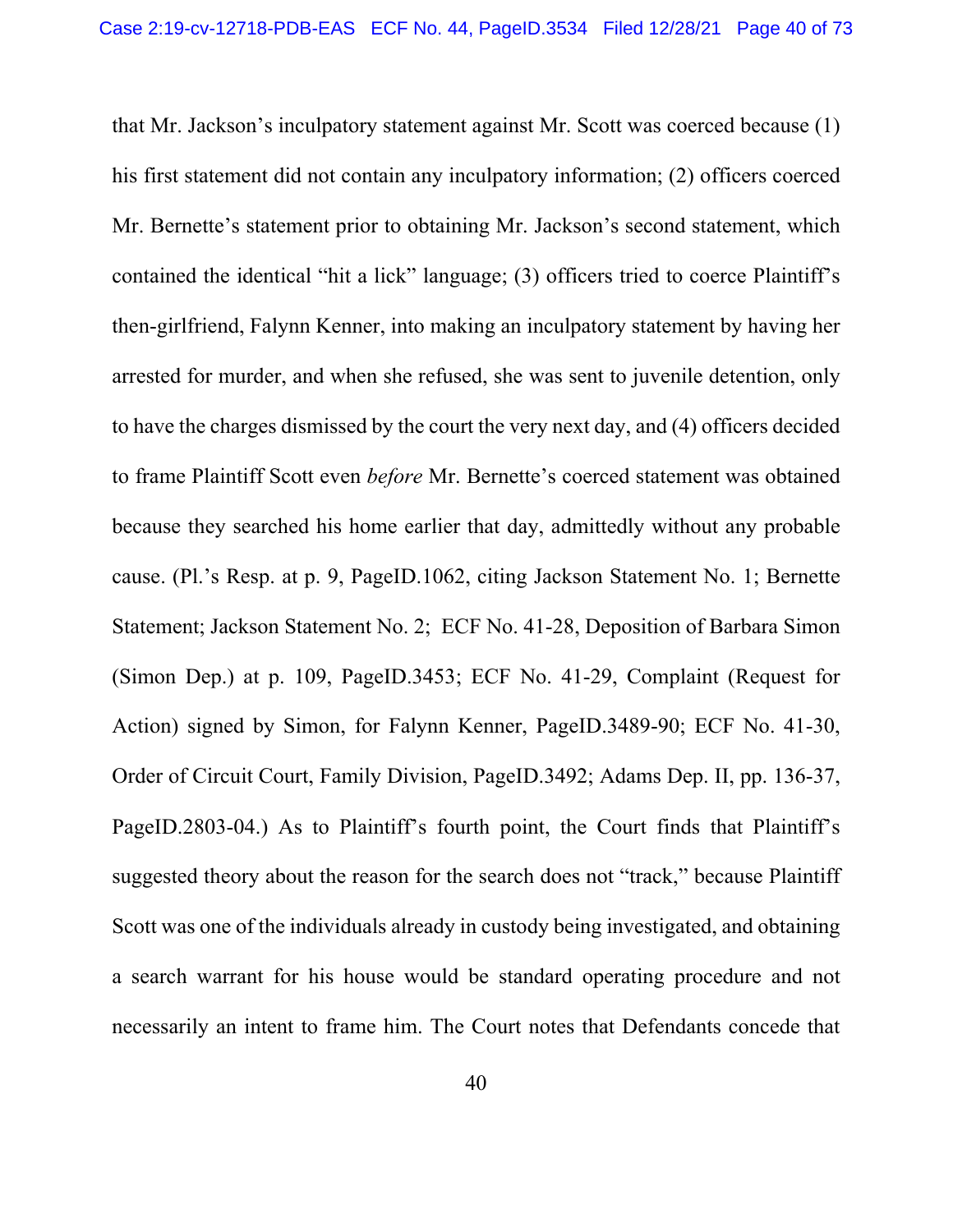Mr. Jackson's subsequent statement that he lied when making his second witness statement and when testifying at trial, may be admissible under Rule 804(b)(3) as a statement against interest, leaving only his statements as to why he lied (that he was threatened/coerced) at issue.<sup>5</sup>

Plaintiff also alleges that the officers knew they lacked probable cause to prosecute him because of the evidence provided by Jodi Gonterman that Lisa previously told her, if anything happens to her, to look at her husband Will, which was allegedly suppressed. (FAC ¶ 108, PageID.110-11.) Ms. Gonterman did state in her witness statement, in response to the question of whether she thought that Will Kindred "had knowledge of what might happen prior to" the shooting, that she "can't say for sure." (Gonterman Statement, PageID.1770.) In addition, Ms. Gonterman testified in her deposition, when asked about that response in her witness statement, "So do I think that he had prior knowledge of what was going to happen to Lisa? I didn't think so. I can't say for sure that's on here. [sic] I didn't have enough

<sup>5</sup> The Michigan Supreme Court in *People v. Johnson*, 502 Mich. at 577 n.18, opined that Mr. Jackson's recantation "would be admissible because defendant has the right, per MRE 806 ["Attacking and Supporting Credibility of Declarant"], to attack the credibility of Jackson's former testimony." (citing MRE 806 ("When a hearsay statement … has been admitted in evidence, the credibility of the declarant may be attacked, and if attacked may be supported, by any evidence which would be admissible for those purposes if declarant had testified as a witness.").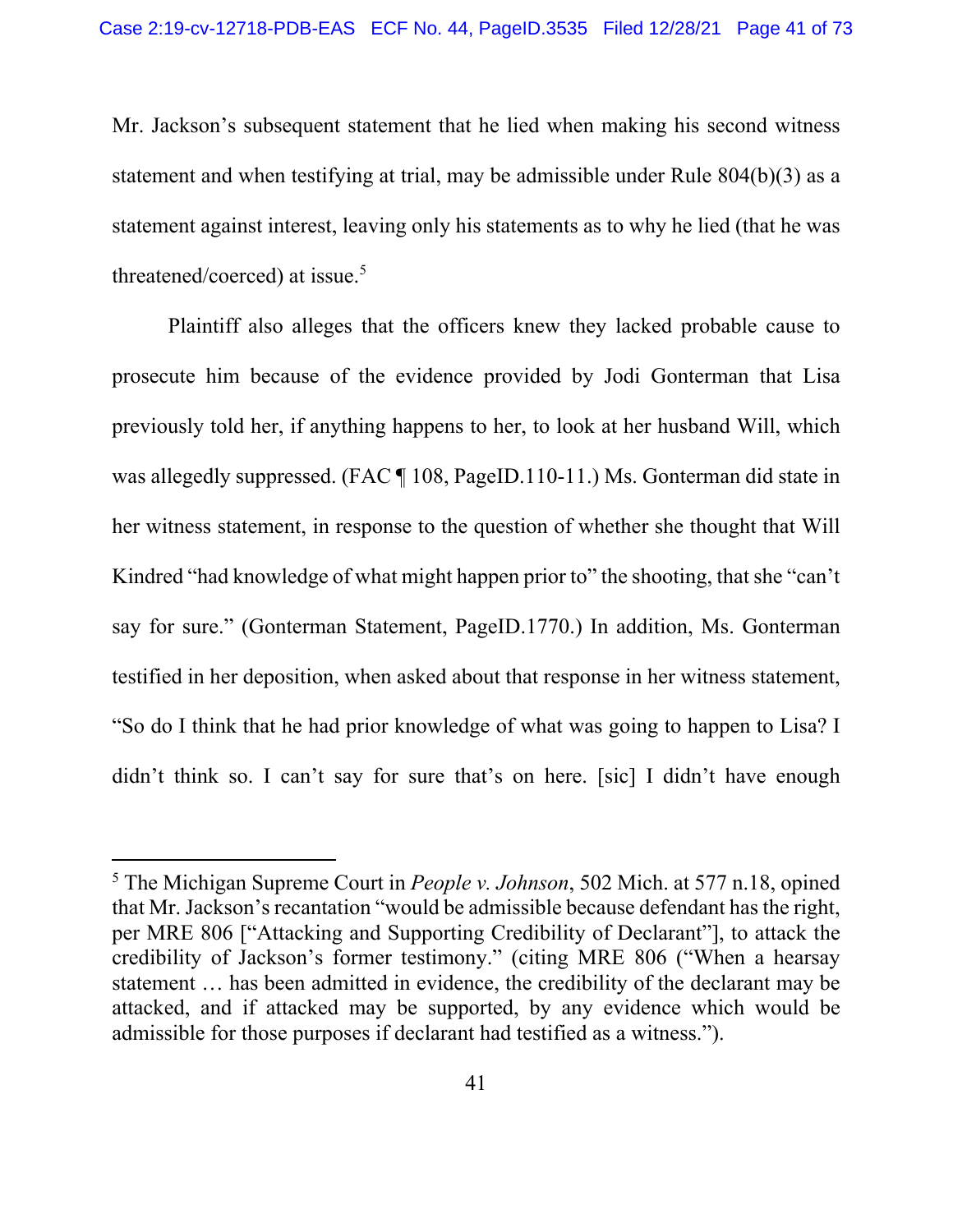information to give a thorough answer, I didn't know how this – what went down. I didn't know what took place." (Gonterman Dep. at p. 116, PageID.1744; *see id.* at p. 117, PageID.1745 ("And I really don't have any information to believe that he did. Either way, I was just trying to provide the factual information.").) Taking all this record evidence in the light most favorable to Plaintiff Scott and drawing all reasonable inferences in his favor, including Mr. Bernette's recantation of his statement inculpating Plaintiff Scott and Justly Johnson, coupled with evidence that Mr. Jackson lied when he gave his second witness statement to police and testified about inculpating Scott and Johnson, a jury could reasonably conclude that Defendants did not have probable cause to prosecute Plaintiff (which probable cause Defendants state was based solely on the Bernette and Jackson statements), thus defeating Defendants' motion for summary judgment, even without Mr. Jackson's additional statements regarding *why* he lied.6

Turning to the admissibility of those statements – that Mr. Jackson told Ms. Thomas and Ms. Hicks that he lied because he was coerced and threatened by Defendants to make the second witness statement inculpating Plaintiff Scott and

<sup>6</sup> The Michigan Supreme Court noted in *People v. Johnson*, 502 Mich. at 579, that "[e]ven if Jackson's recantation is not presented, considering Jackson's previous testimony in light of the other evidence that would be presented at retrial, we believe that defendants have a reasonably likely chance of acquittal."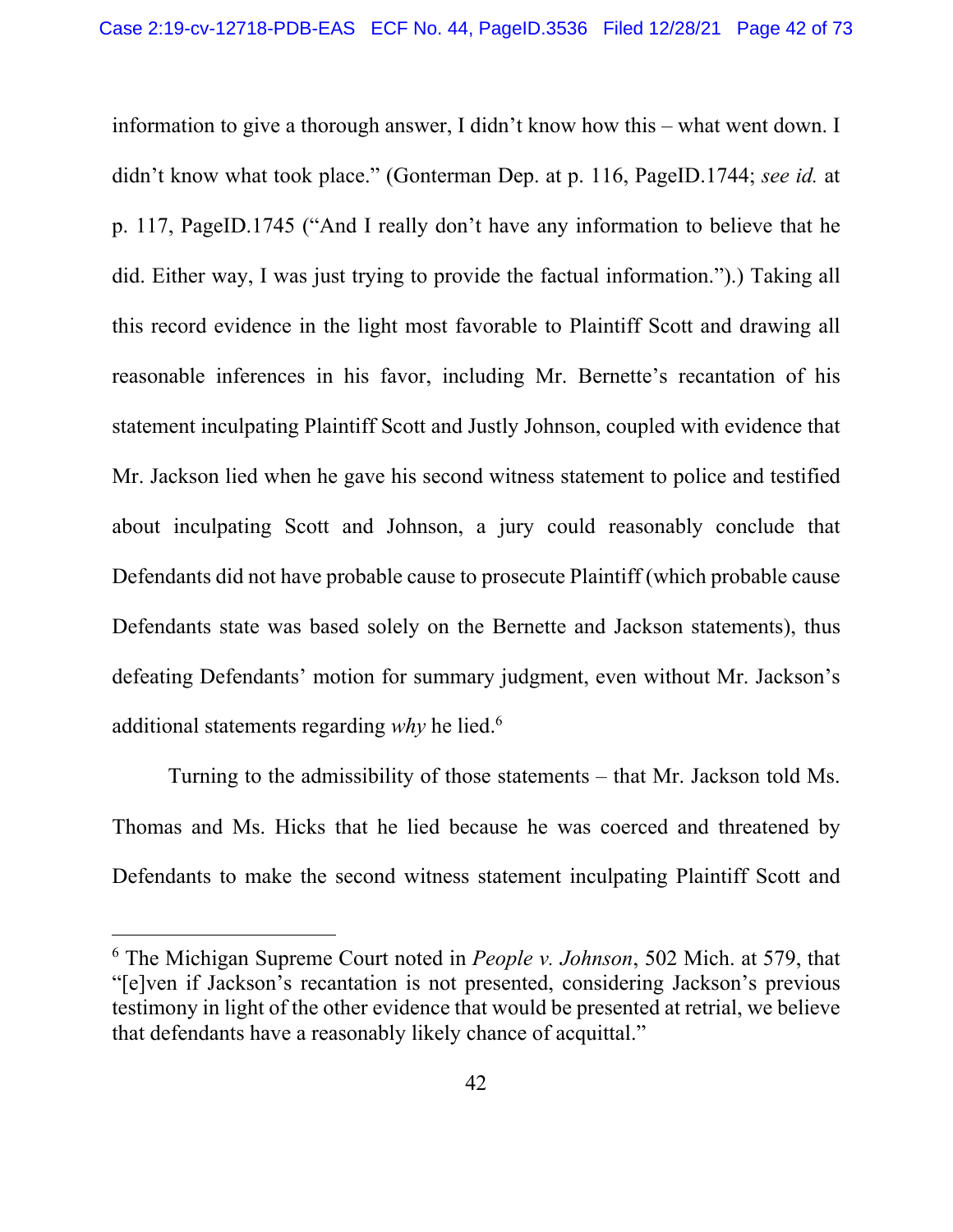Justly Johnson – Plaintiff does not argue that these statements are admissible under Rule 804(b)(3), and instead argues only that the statements are admissible under the Residual Exception to hearsay, Fed. R. Evid. 807 – a rule Defendants do not address in their motion.

The Sixth Circuit has held that, "the analysis of a hearsay statement should not end when a statement" is inadmissible under the hearsay exceptions in Rule 803 or 804, "but should be evaluated under the residual hearsay exception" in Rule 807. *United States v. Laster*, 258 F.3d 525, 530 (6th Cir. 2001); *see also Brumley v. Albert E. Brumley & Sons, Inc.*, 727 F.3d 574, 578 (6th Cir. 2013) (noting that Rule 807 allows the admission of a hearsay statement that does not fall under the exception to hearsay found in Rules 803 and 804, if certain criteria are met). Defendants did not file a reply brief, and thus did not specifically address the admissibility of Mr. Jackson's recantations under Rule 807. At the hearing on Defendants' motion, counsel for Defendants argued only that an analysis of the statements under Rule 807 is not appropriate when there is clear guidance under Rule 803, and the that selfexculpatory statements do not bear the same indicia of trustworthiness as selfinculpatory statements.

A hearsay statement is admissible under Rule 807 if: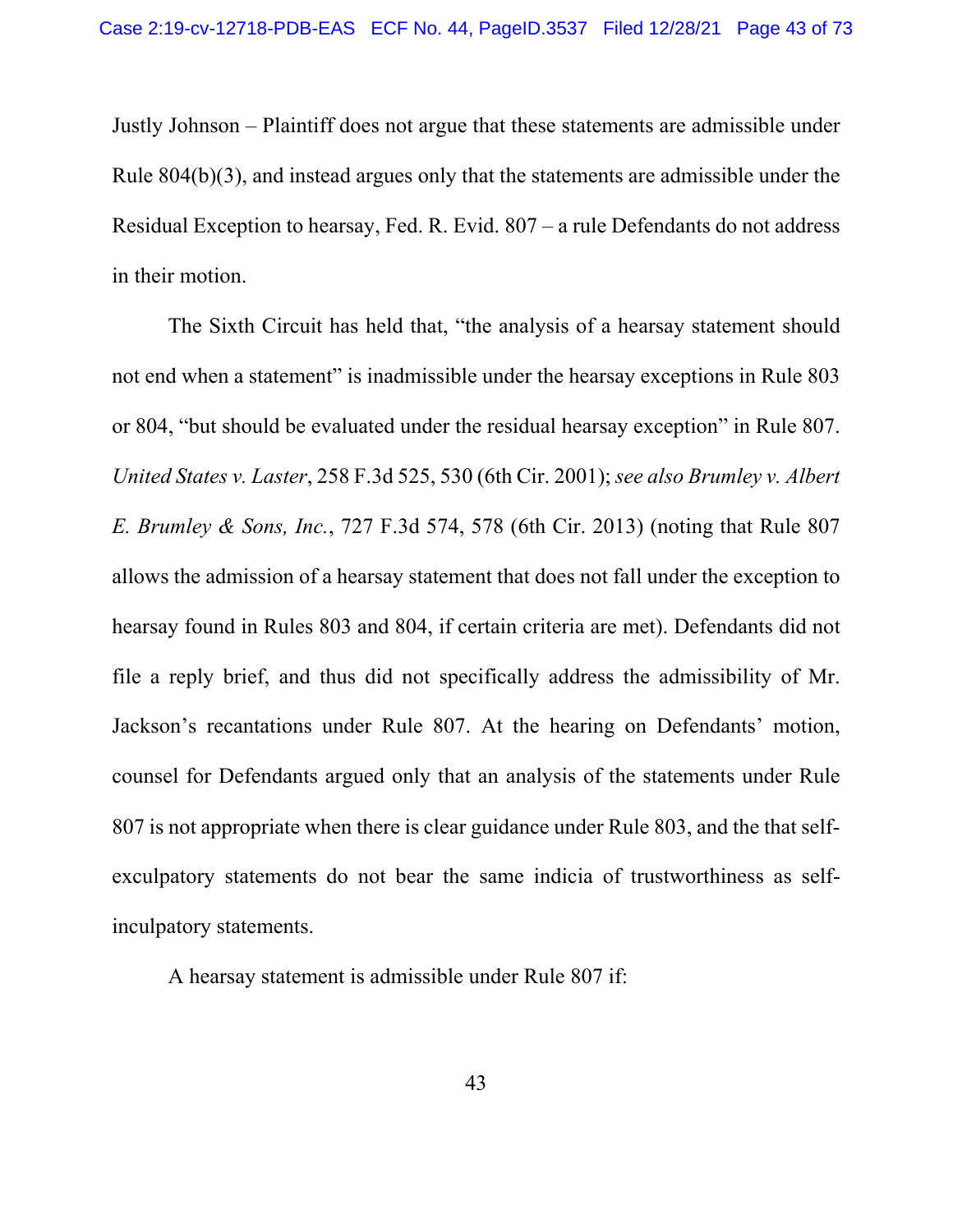(1) the statement is supported by sufficient guarantees of trustworthiness – after considering the totality of circumstances under which it was made and evidence, if any, corroborating the statement; and

(2) it is more probative on the point for which it is offered than any other evidence that the proponent can obtain through reasonable efforts.

Fed. R. Evid. 807(a).

Plaintiff bears the burden of proving that the hearsay fits within Rule 807's residual hearsay exception. *United States v. Kendrick*, 853 F.2d 492, 496 n.3 (6th Cir. 1988) ("[T]he proponent of a hearsay statement bears the burden of proving that the statement fits squarely within a hearsay exception or exclusion.") (citation omitted). While the residual hearsay exception "should be used only in extraordinary circumstances where the court is satisfied that the evidence offers guarantees of trustworthiness and is material, probative and necessary in the interest of justice," "[d]istrict courts have considerable discretion in applying the residual exception to the hearsay rule[.]" *Sims v. United States*, Nos. 04-70474, 99-80102, 2006 WL 8435527, at \*7 n.14 (E.D. Mich. Jan. 18, 2006), *Magistrate Judge's Report and Recommendation adopted*, 2006 WL 800844 (E.D. Mich. Fed. 28, 2006); *see also United States v. Moore*, 824 F.3d 620, 622 (7th Cir. 2016) ("Trial courts have a 'considerable measure of discretion' in determining whether evidence should be admitted under Rule 807.") (citations omitted).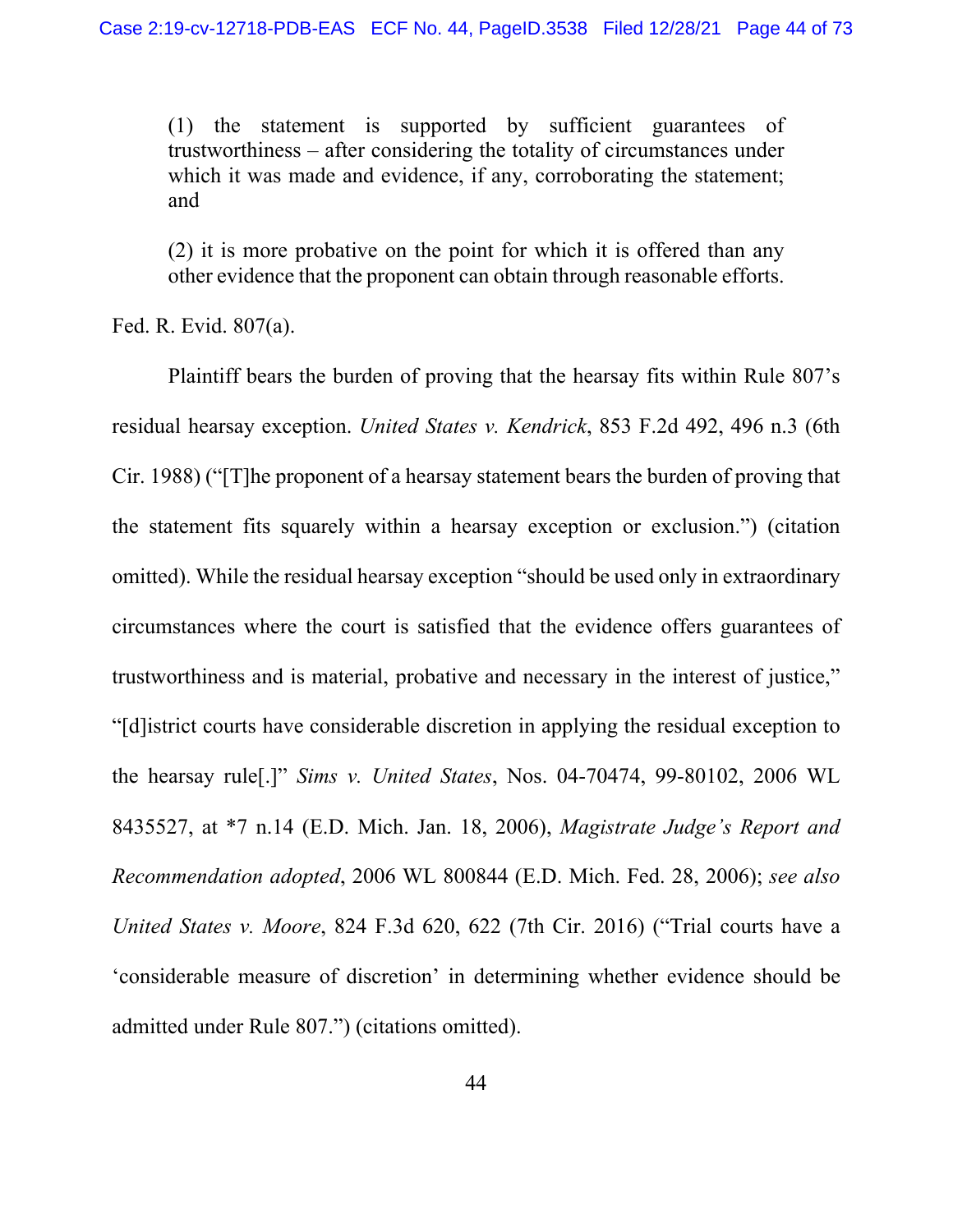Plaintiff Scott provides a lengthy discussion supporting the admissibility of Mr. Jackson's three recantation statements under Rule 807. (Pl.'s Resp. at pp. 10- 15, PageID.1063-68.) Plaintiff first argues that the recantations are supported by sufficient guarantees of trustworthiness. "Most courts apply a '[b]road inquiry,' looking to the totality of the circumstances that surround the statement when determining whether it possesses the requisite guarantees of trustworthiness." *Wright v. Beard*, No. 14 Civ. 90, 2016 WL 7173787, at \*5 (W.D. Ky. Dec. 8, 2016) (citation omitted). "In assessing the totality of the circumstances, the Court may consider the declarant's relationship to the parties, the motive of the declarant in making the statement, the extent to which the statement reflects the declarant's personal knowledge, and the consistency of any past statements by the declarant." *Hobart Corp. v. Dayton Power & Light Co.*, No. 3:13-cv-115, 2020 WL 614698, at \*2 (S.D. Ohio Feb. 10, 2020) (citing *United States v. Barlow*, 693 F.2d 954, 961-63 (6th Cir. 1982)); *see also Wright*, 2016 WL 7173787, at \*5 (discussing seven factors considered by the Seventh Circuit, including "(1) the probable motivation of the declarant in making the statement, (2) the circumstances under which the statement was made, (3) the knowledge and qualifications of the declarant, (4) the existence of corroborating evidence, (5) the character of the declarant for truthfulness and honesty and the availability of evidence on the issue, (6) whether the testimony was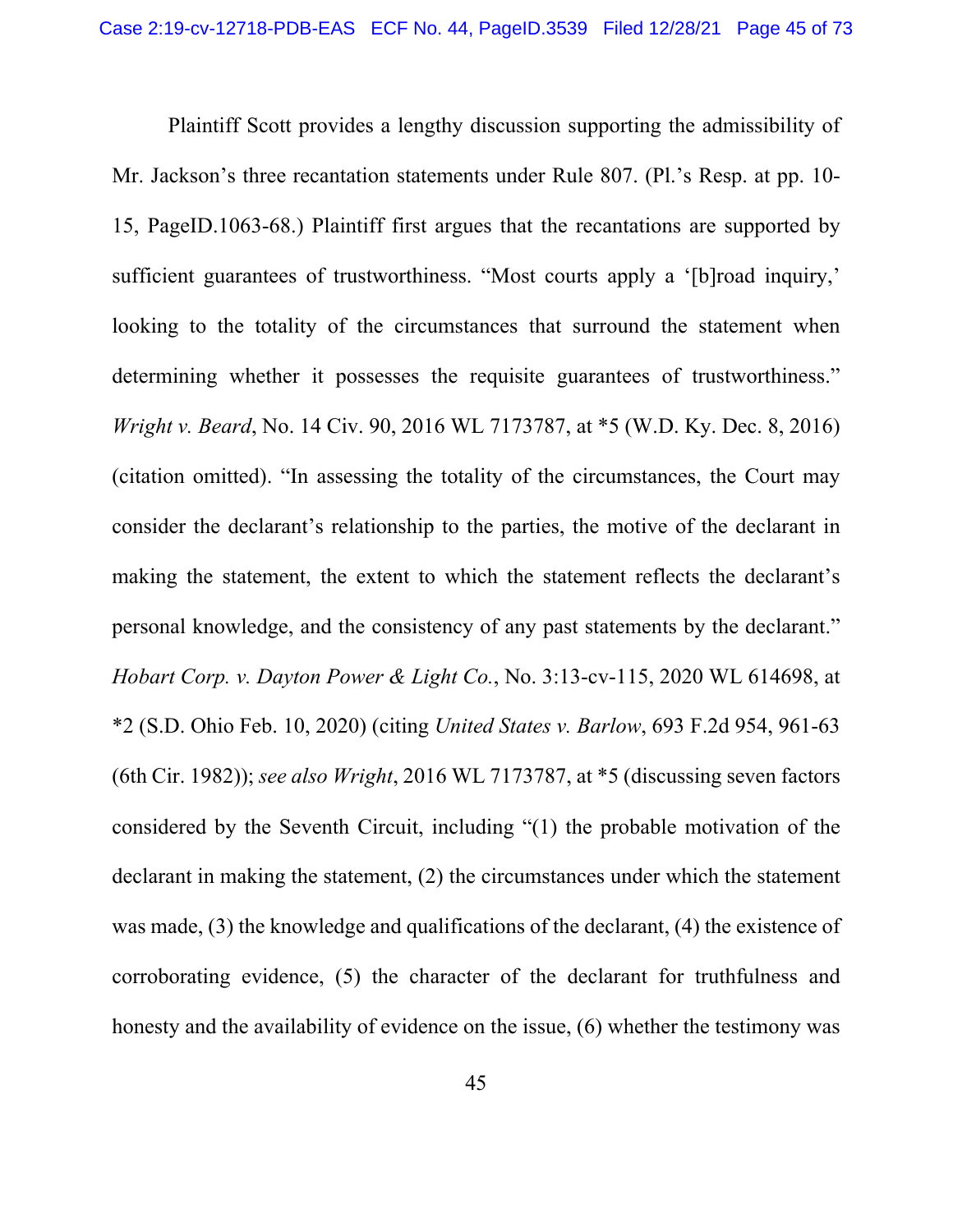given voluntarily, under oath, subject to cross-examination and a penalty for perjury, and (7) whether the witness ever recanted his testimony.") (internal quotation marks omitted) (quoting *United States v. Hall*, 165 F.3d 1110-11 (7th Cir. 1999)). However, the Advisory Committee Notes to Rule 807 provide that "[t]he credibility of the witness relating the statement is not a part of either inquiry" under the Rule because "[t]o base admission or exclusion of a hearsay statement on the witness's credibility would usurp the jury's role of determining the credibility of testifying witnesses." Fed. R. Evid. 807, 2019 Advisory Committee Notes.

 There is also a requirement that the statement contain sufficient indicia of reliability or trustworthiness. Plaintiff argues that the three recantation statements are supported by "sufficient guarantees of trustworthiness." Plaintiff explains that Mr. Jackson made essentially the same statements recanting his testimony on three separate occasions to two different people: first to Mr. Billingslea, in Ms. Hicks' presence, in 2000, and two more times to Ms. Thomas, in 2002 and 2006, and that this frequency lends credibility to the inference that Mr. Jackson's earlier statements were coerced. (Pl.'s Resp. at p. 11, PageID.1064.) *See United States v. Vretta*, 790 F.2d 651, 659 (7th Cir. 1986) ("[Declarant] told a number of people about [defendant's] threats toward him, thus lending credibility to the fact that [declarant] made the statements concerning the threats.") (citing *United States v. Howard*, 774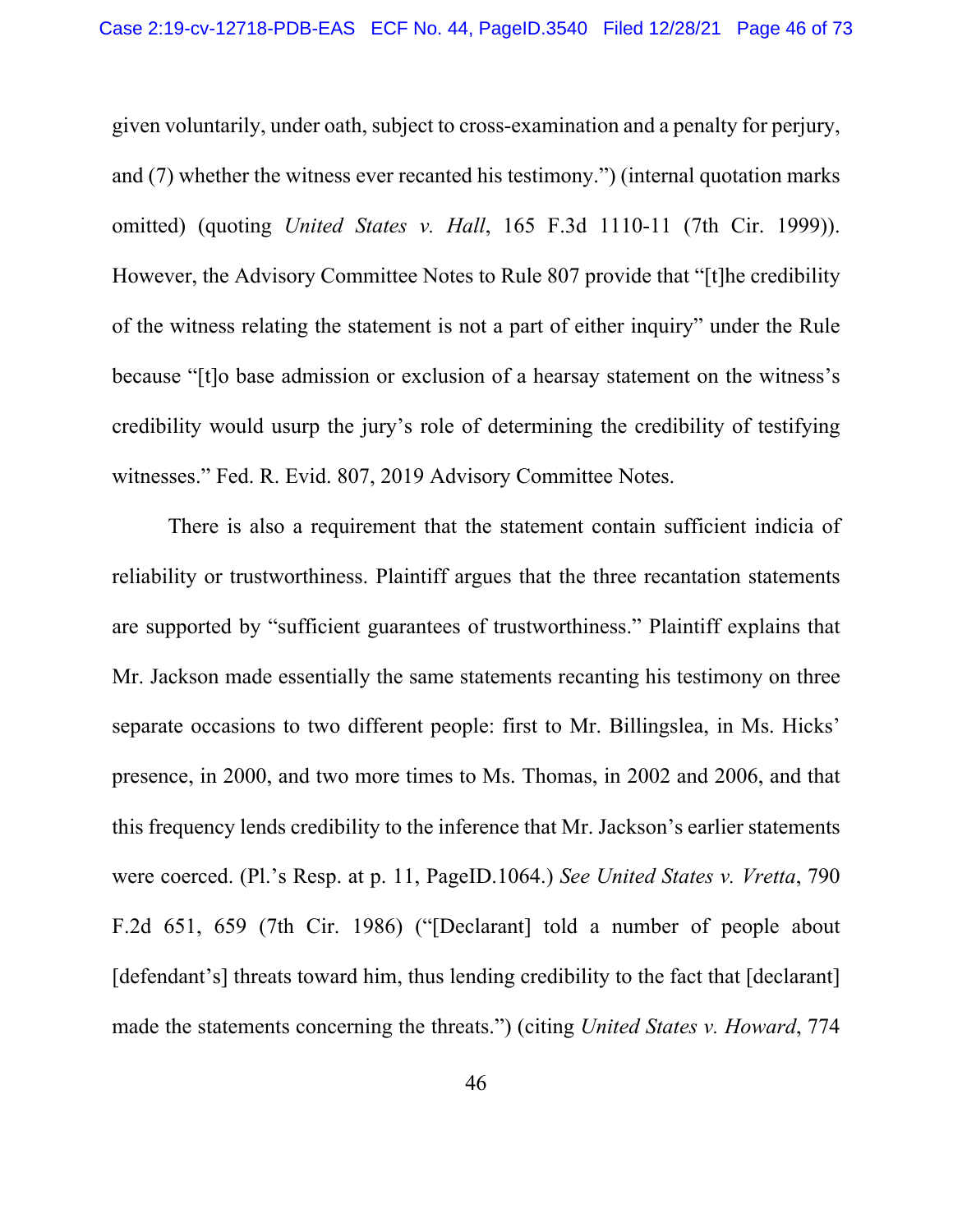F.2d 838, 845 (7th Cir. 1985) (noting that the defendant made the same statement "not only once, but twice" to witnesses)). And, as Plaintiff further contends, Mr. Bernette's testimony that he was coerced and threatened by the same officers into making a very similar statement (that Scott and Johnson "hit a lick") to inculpate Plaintiffs Scott and Johnson, after Mr. Jackson's first statement but prior to his second statement, further lends credibility to the testimony regarding Mr. Jackson's recantations. (Pl.'s Resp. at pp. 11-12, PageID.1064-65.) *See F.T.C. v. Figgie Int'l, Inc.*, 994 F.2d 595, 608 (9th Cir. 1993) (noting that "[t]he fact that [the letters] all reported roughly similar experiences suggests their truthfulness.").

 Plaintiff also contends that Mr. Jackson's statements had circumstantial guarantees of trustworthiness because Mr. Jackson made the statements to persons with whom he had a close relationship – Ms. Thomas was Mr. Jackson's cousin, and Mr. Jackson was close friends with Mr. Billingslea and his girlfriend Ms. Hicks. (Pl.'s Resp. at pp. 12-13 & fn. 7, PageID.1065-66.) *See Brumley*, 727 F.3d at 578 ("[T]he statements should be considered more reliable than not given that Brumley, Sr. and Brumley, Jr. are father and son and not strangers."); *Kiniun v. Minnesota Life Ins. Co.*, No. 3:10cv399, 2013 WL 12146384, at \*2 (N.D. Fla. Jan. 14, 2013) (outof-court statement by deceased declarant to a long-time friend in whom she confided was trustworthy and admissible under Rule 807). Thus, it appears that Mr. Jackson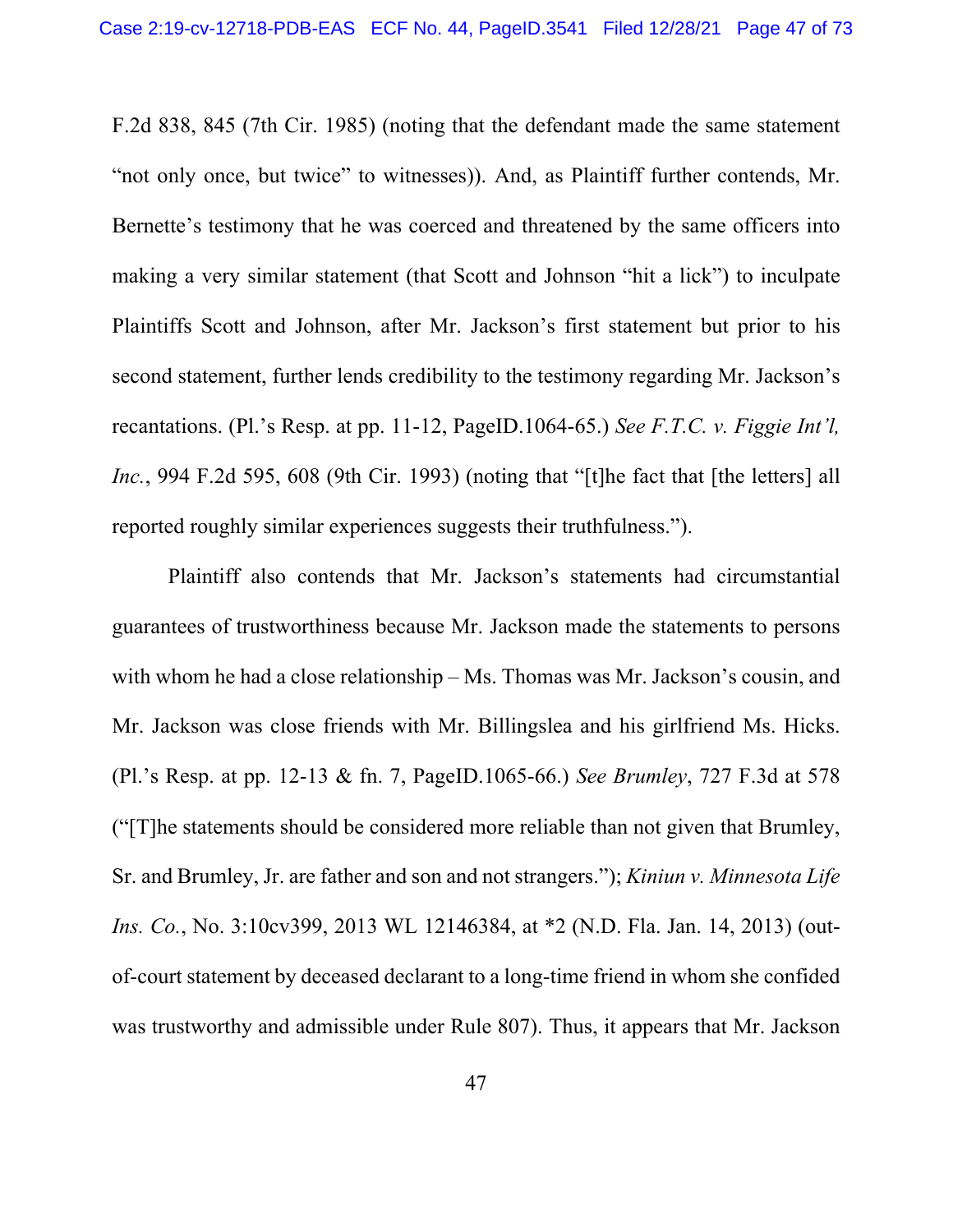was close with the persons he confided in, lending further support to the circumstances of trustworthiness of the statements. In addition, the first statement to Mr. Billingslea, overheard by Ms. Hicks, was made about a year after he made the inculpatory statements to police and around the same time as he was supposed to testify at Mr. Scott's jury trial, and the second and third statements in 2002 and 2006 were consistent, and appear to be voluntary. There is no indication that Mr. Jackson was under any duress to recant his earlier statement, or that he had an improper motivation to tell his cousin and friends that he lied and his statement had been coerced. *See Vretta*, 790 F.2d at 659 ("[T]he fact that [the declarant] informed these disinterested third parties of the threats rebuts and contradicts [defendant's] argument that [the declarant] could have been making these statements to gain sympathy from those who were investigating him." $)$ .<sup>7</sup> The Court finds, based on all

<sup>7</sup> Plaintiff also argues that "Mr. Kindred's invocation of the Fifth Amendment at his deposition further corroborates Mr. Jackson's recantations." (Pl.'s Resp. at p. 12, PageID.1065.) A non-party's invocation of the Fifth Amendment can give rise to an adverse inference against a party to a civil action. *See Davis v. Mut. Life Ins. Co. of New York*, 6 F.3d 367, 384-85 (6th Cir. 1993) ("The refusal of these two witnesses to answer any questions about actions they had taken on behalf of FIA support a rational inference that they had participated in activity that they feared would subject them to liability."). In the instant case, the Court questions the application of the adverse inference because Mr. Kindred had many reasons for invoking his Fifth Amendment right at his deposition, including allegations regarding how he spent settlement proceeds recovered from an automobile accident, and how he treated Lisa and his stepson C.J., Jr. in the past.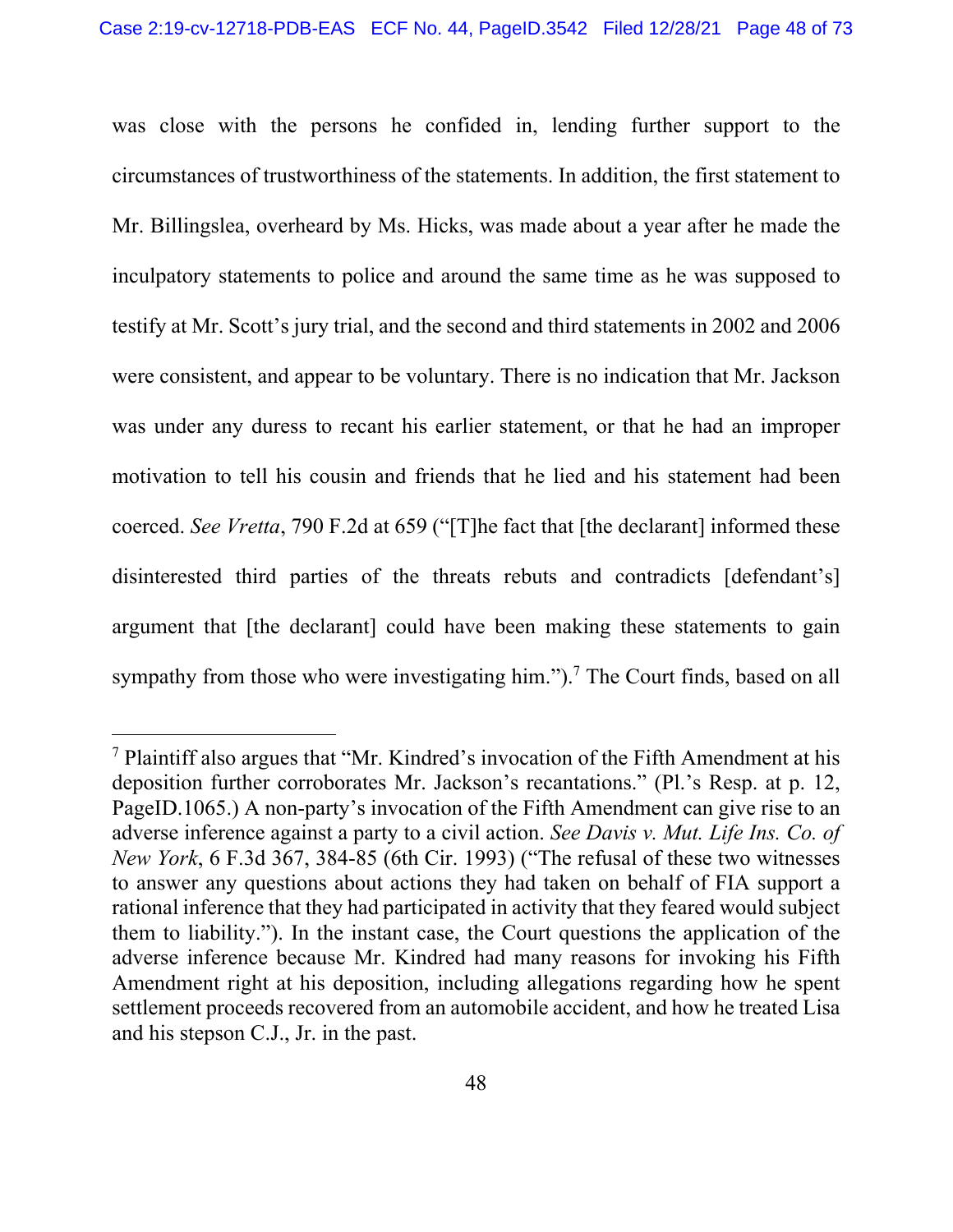of the above, that Mr. Jackson's alleged statements to Ms. Hicks and Ms. Thomas are supported by sufficient guarantees of trustworthiness, as required by Rule 807.

 Plaintiff further argues that Mr. Jackson's recantations are more probative than other evidence that can be obtained through reasonable efforts. Mr. Jackson's statements to Ms. Hicks and Ms. Thomas were relayed, under oath, during two separate depositions, at which the declarants were subject to Defendants' crossexamination, and they are the only evidence of Mr. Jackson's recantations of his statements because of coercion by the police, because Mr. Jackson is deceased. Mr. Jackson's out-of-court statements to Ms. Hicks and Ms. Thomas thus are "more probative on the point for which [they] [are] offered than any other evidence that [Plaintiff] can obtain through reasonable efforts." Fed. R. Evid. 807(a)(2).

 Thus, considering Mr. Bernette's and Mr. Jackson's recantations of their witness statements, the Court finds that there is a material question of fact as to whether Defendants had probable cause to arrest and prosecute Plaintiff Scott, defeating Defendants' motion for partial summary judgment on Plaintiff's malicious prosecution claim. *See Gregory v. City of Louisville*, 444 F.3d 725, 749 n.11 (6th Cir. 2006) ("It is not our job to find whether or not probable cause would have been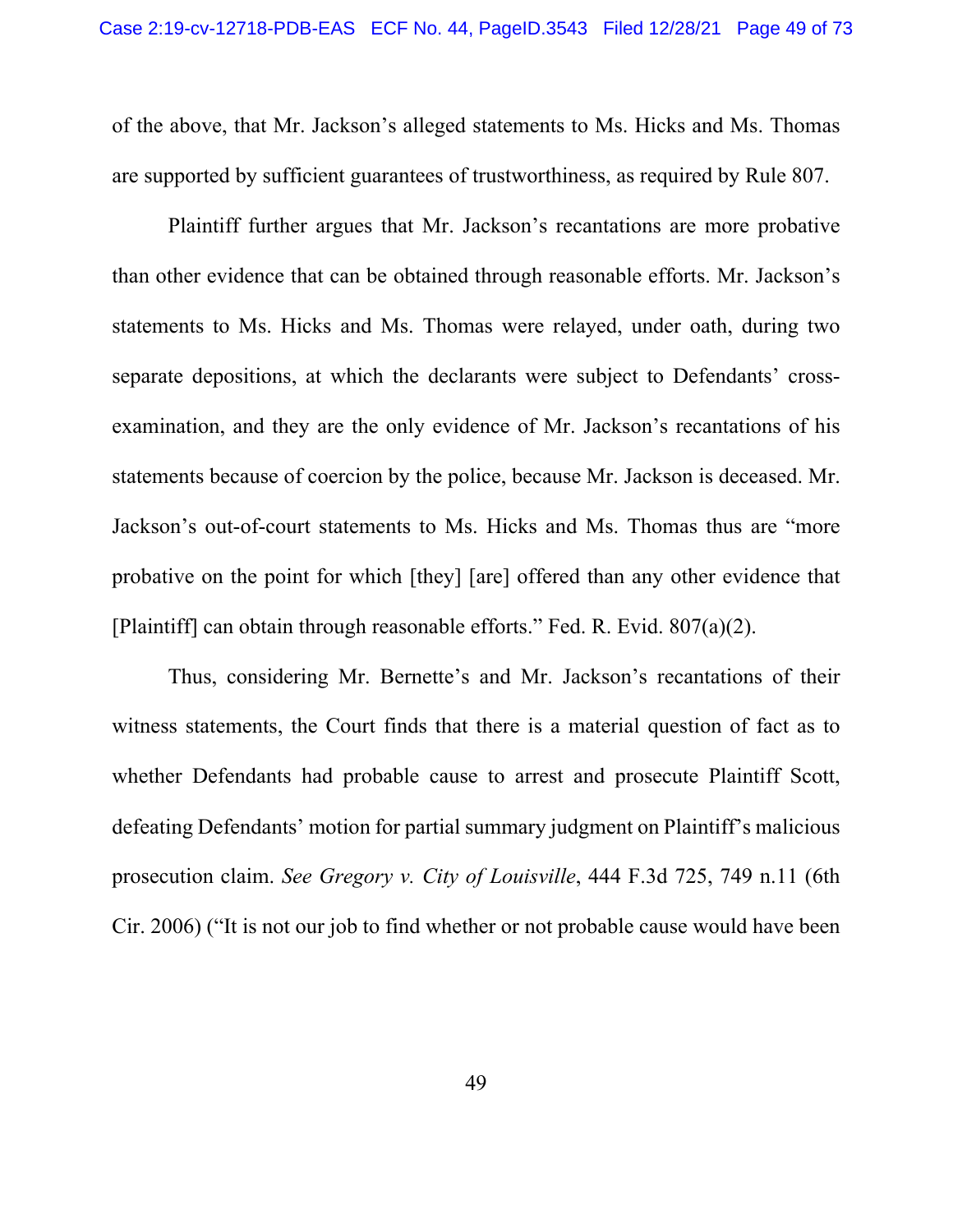dissolved had Katz revealed the exculpatory evidence; this is the precise province of the jury." $)^8$ 

## **B. Plaintiff's** *Brady* **Violation Claim (Count III)**

Plaintiff Scott asserts a cause of action against all defendants for withholding material exculpatory evidence in violation of his rights established by *Brady v. Maryland*, 373 U.S. 83 (1963), and its progeny. (FAC, Third Cause of Action, PageID.113-14.) Specifically, Plaintiff Scott alleges that Ms. Gonterman's full statement that Lisa Kindred said "if anything happens to [Lisa] she wanted [Jodi] to look at Will as a suspect," is material exculpatory evidence, and that Defendant Officer Anthony Jackson only recorded a partial statement that omitted any reference to Lisa's fear of being killed or injured by Will, and that he then produced only that partial statement to the prosecution. (FAC ¶¶ 122-24, PageID.113.)

Plaintiff further contends that Defendants Pritchett, Adams, and Simon "were all aware that they had assaulted, threatened, and coerced Antonio B[e]rnette into signing his statement," and that they had a "duty to report the true circumstances of

<sup>&</sup>lt;sup>8</sup> The Court notes that, "[a]s with any hearsay statement offered under an exception, the court's threshold finding that admissibility requirements are met merely means that the jury may consider the statement and not that it must assume the statement to be true." Fed. R. Evid. 807, 2019 Advisory Committee Notes. Defendants will have an opportunity at trial to discredit Mr. Jackson, and introduce evidence, under Fed. R. Evid. 806, to attack his credibility.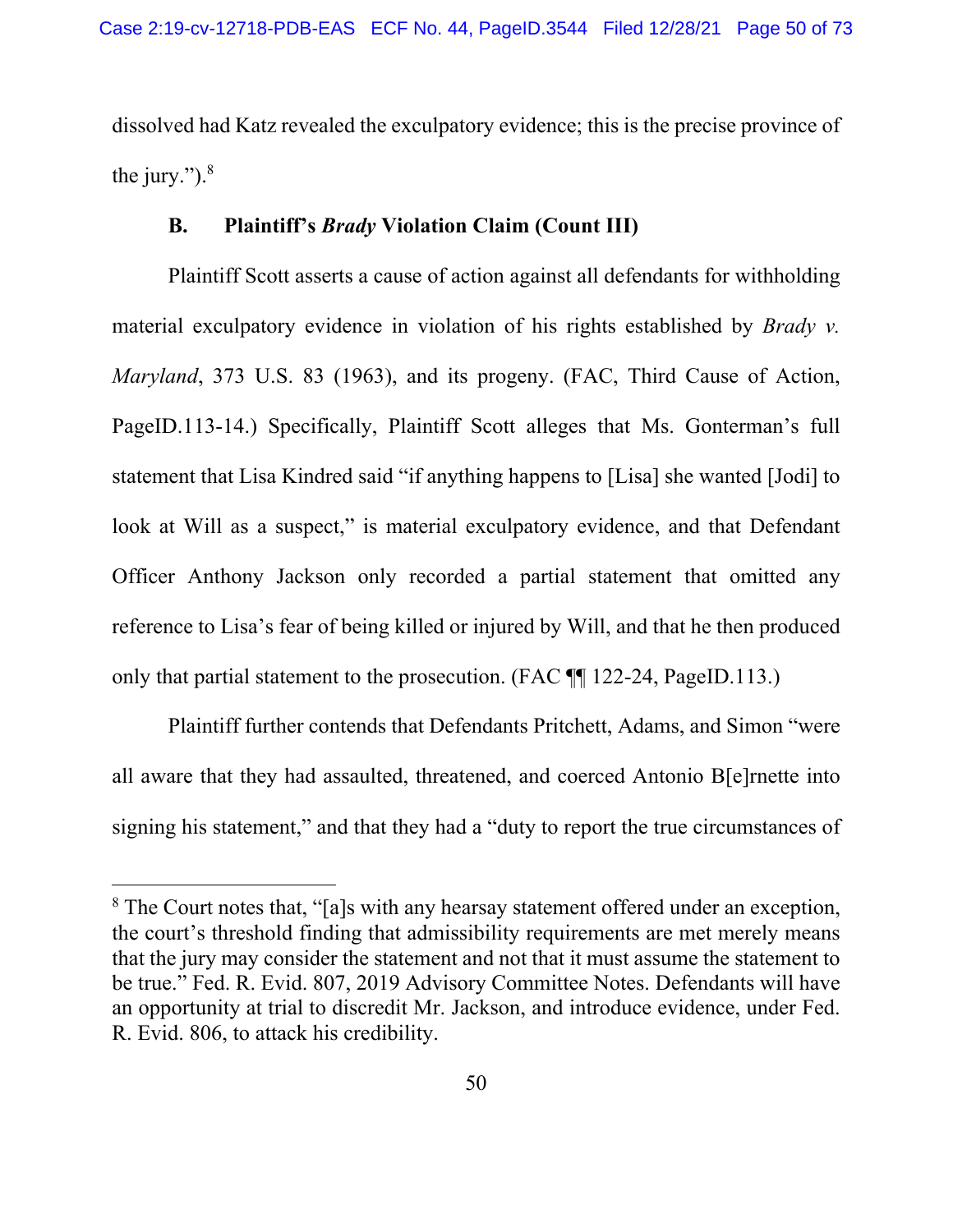Antonio B[e]rnette's interrogation to the prosecutor [including the coercion] so that it could be disclosed to the defense," but they failed to do so. (*Id.* ¶¶ 125-26, PageID.113-14.) Plaintiff also alleges that Defendants Adams and Simon "were all aware that they had threatened and coerced Raymond Jackson into signing his statement," and that they "all had a duty to report the true circumstances surrounding Raymond Jackson's interrogation to the prosecutor so that it could be disclosed to the defense," but they failed to do so. (*Id.* ¶¶ 126-28, PageID.114.)

In their motion for partial summary judgment, Defendants address only Plaintiffs' *Brady* claim regarding the Jodi Gonterman statement, and do not argue that they are entitled to summary judgment on the *Brady* claim regarding Mr. Bernette's and Mr. Jackson's statements. (See Defs.' Mot. at pp. 15-17, PageID.280- 82.)

A *Brady* claim has three elements: "[1] The evidence at issue must be favorable to the accused, either because it is exculpatory, or because it is impeaching; [2] that evidence must have been suppressed by the State, either willfully or inadvertently; and [3] prejudice must have ensued." *Banks v. Dretke*, 540 U.S. 668, 691 (2004) (quoting *Strickler v. Greene*, 527 U.S. 263, 281-82 (1999)). "The third component is sometimes referred to as the 'materiality' requirement." *Bies v. Sheldon*, 775 F.3d 386, 397 (6th Cir. 2014). "Reversal is only required … where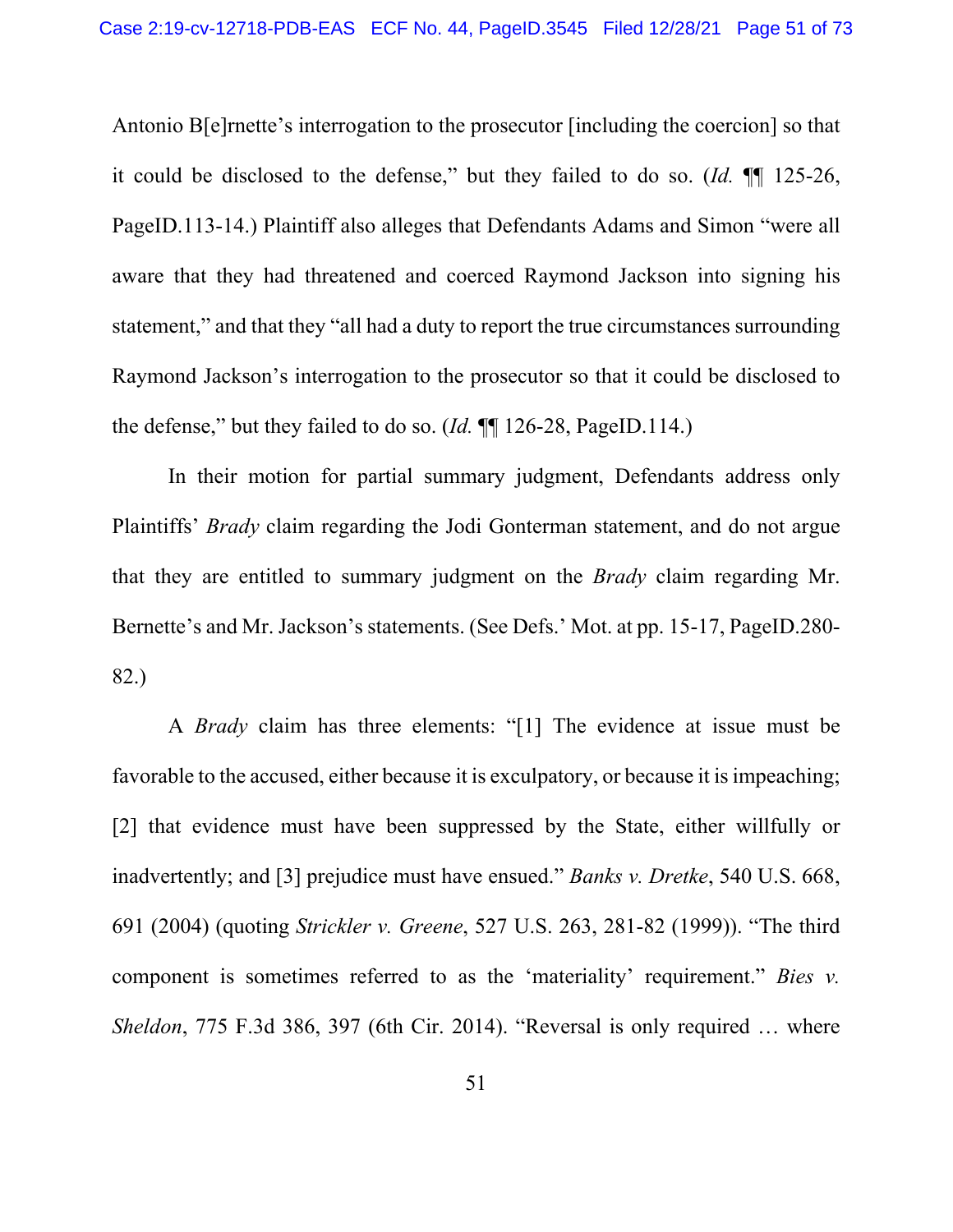'there is a "reasonable probability" that, had the evidence been disclosed to the defense, the result of the proceeding would have been different. A reasonable probability is a probability sufficient to undermine the confidence in the outcome.'" *United States v. Mullins*, 22 F.3d 1365, 1371 (6th Cir. 1994) (citations omitted).

Police officers are obligated to turn over potentially exculpatory evidence to the prosecutor's office. *Moldowan v. City of Warren*, 578 F.3d 351, 378-79 (6th Cir. 2009). However, a police officer need only disclose evidence "when its exculpatory value is 'apparent' to the officer, that is, when the officer is aware that the evidence 'could form a basis for exonerating the defendant.'" *D'Amborsio v. Marino*, 747 F.3d 378, 389-90 (6th Cir. 2014) (internal citations omitted) (quoting *Moldowan*, 578 F.3d at 384, 388 n.14). Bad faith is not required where "materially exculpatory" evidence has been withheld, regardless of whether the claim involves a failure-topreserve, or failure-to-disclose evidence. *Moldowan*, 578 F.3d at 385. In such an instance, "where the evidence withheld or destroyed by the police falls into that more serious category, the defendant is not required to make any further showing regarding the mental state of the police." *Moldowan*, 578 F.3d at 386.

Defendants argue in their motion that, even assuming Lisa Kindred's statement to Ms. Gonterman was relayed to Defendant Jackson, and that Defendant Jackson failed to include it in Ms. Gonterman's written statement (as the Court must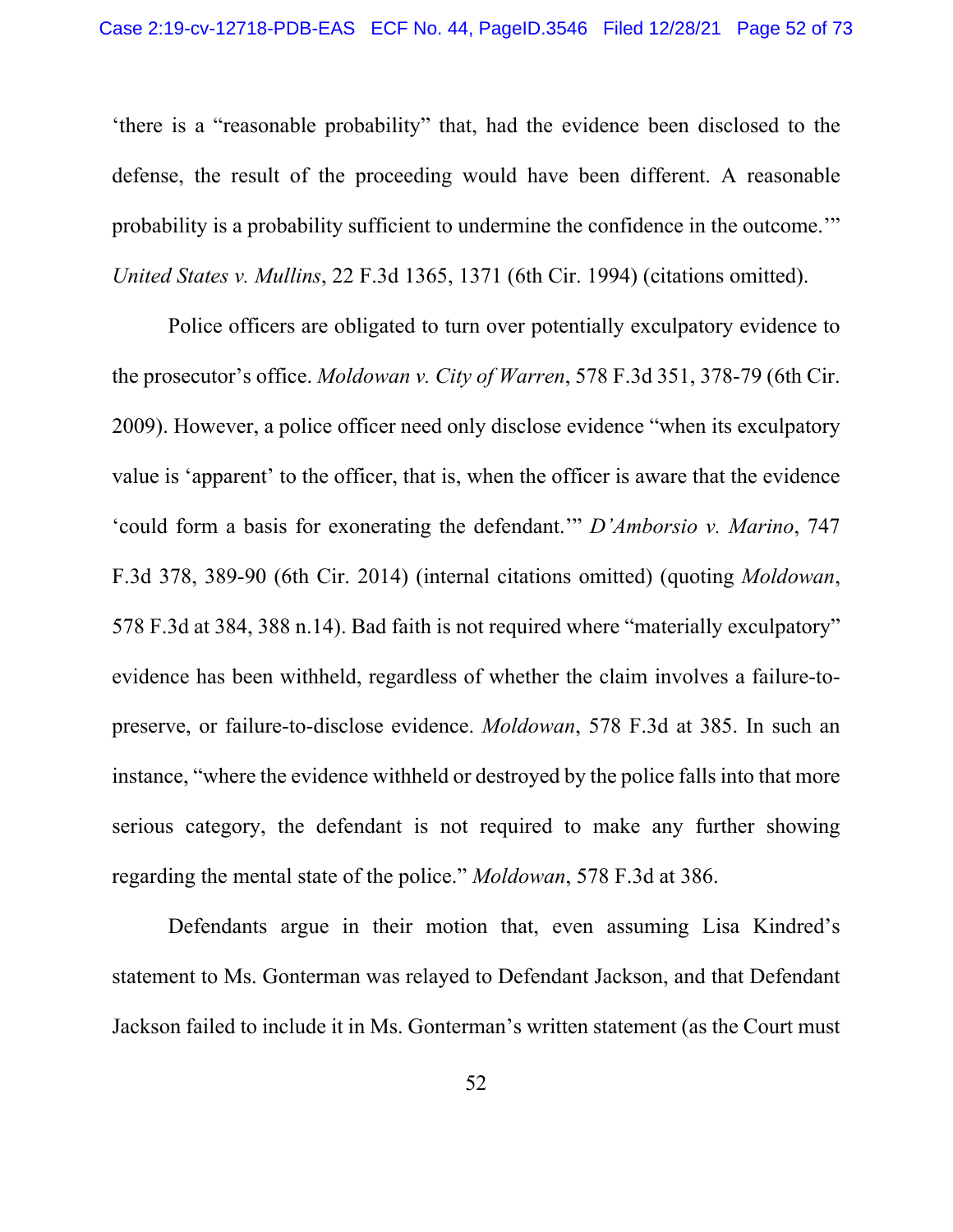on a motion for summary judgment), Defendants are entitled to summary judgment on this *Brady* claim because the statement was not "material." (Defs.' Mot. at pp. 16-17, PageID.281-82.) Specifically, Defendants contend that: (1) Ms. Gonterman's statement to Defendant Jackson, that Lisa told her in a 1998 telephone conversation that if something happened to her, to look at her husband Will as a suspect, which was not put in Ms. Gonterman's written witness statement, was "simply not exculpatory with respect to the two plaintiffs" because "Will had an airtight alibi via his sister and Verlin Miller whom he was with when the shoot [ing] occurred;" (2) once probable cause was established, there was no duty by DPD to investigate further to prove that Will hired the persons who killed his wife; and (3) the alleged statement is inadmissible hearsay. (Defs.' Mot. at pp. 16-17, PageID.281-82.)

Plaintiff responds that the statement was both exculpatory and impeaching because Lisa Kindred's warning tended to incriminate an alternative suspect for her murder, and it could have been used to impeach Mr. Kindred at Plaintiff Scott's trial. (Pl.'s Resp. at pp. 15-16, PageID.1068-69). Plaintiff further argues that Lisa Kindred's statement to her sister is subject to *Brady* because it would have led directly to other admissible evidence – the 17 domestic violence complaints against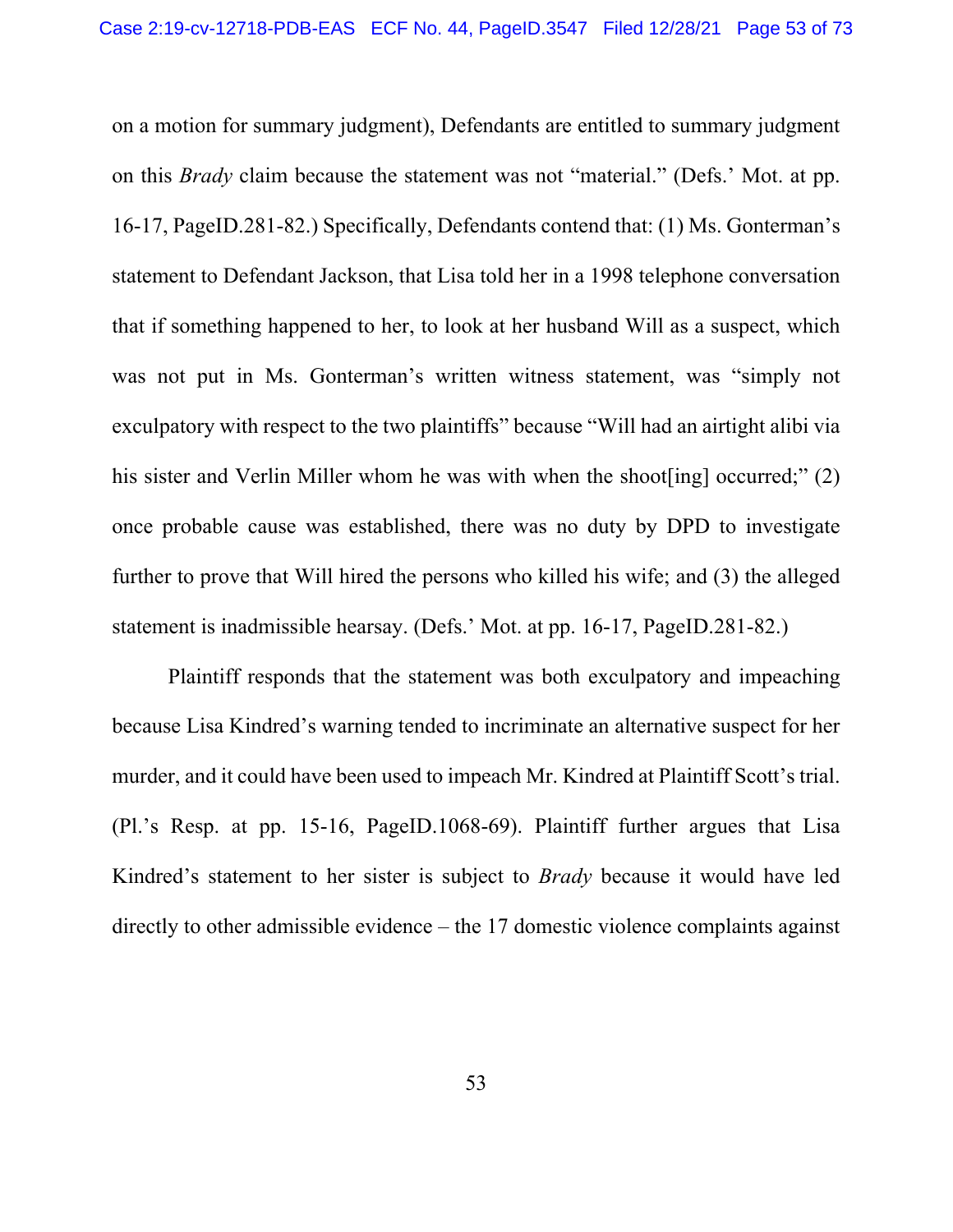Will Kindred, the personal protection order obtained by Lisa Kindred, and Lisa

Kindred's prior divorce complaint. *(Id.* at pp. 19-20, PageID.1072-73.)<sup>9</sup>

Defense counsel had an obligation to prepare an adequate defense, which would presumably include looking to other potential suspects. Ms. Gonterman was not called as a witness by either party at either Plaintiff Scott's or Justly Johnson's trials. (Gonterman Dep. at pp. 67, 70, PageID.969, 972) "There can be no *Brady* violation where a defendant 'knew *or should have known* the essential facts permitting him to take advantage of any exculpatory information.'" *United States v. Castano*, 906 F.3d 458, 466 (6th Cir. 2018) (emphasis added) (quoting *United States v. Clark*, 928 F.2d 733, 738 (6th Cir. 1991)). Moreover, information discoverable with "minimal investigation" cannot give rise to a *Brady* claim. *Jalowiec v. Bradshaw*, 657 F.3d 293, 311 (6th Cir. 2011) (quoting *Coleman v. Mitchell*, 268 F.3d 417, 438 (6th Cir. 2001)). "[T]he *Brady* rule does not assist a defendant who is aware of essential facts that would allow him to take advantage of the exculpatory evidence at issue," such as when the evidence in question "would have been discoverable with minimal investigation by [defense] counsel." *Coleman,* 268 F.3d at 438; *see also Benge v. Johnson,* 474 F.3d 236, 243 (6th Cir. 2007) (finding no *Brady* violation because evidence about what the witness could testify to was not suppressed by the state); *United States v. Todd*, 920 F.2d 399, 405 (6th Cir. 1990) (holding government's failure to disclose FBI reports containing exculpatory

<sup>&</sup>lt;sup>9</sup> One significant issue the Court notes is whether Jodi Gonterman's statement regarding Lisa's warning was "withheld" or "suppressed" for purposes of a *Brady* violation, which requires that the evidence be in the exclusive control of the state. *McNeill v. Bagley*, 10 F.4th 588, 600 (6th Cir. 2021) (citing *United States v. Graham*, 484 F.3d 413, 414-15 (6th Cir. 2007)). Plaintiff contends that the information from Ms. Gonterman to the police, that Lisa said if anything happened to her that Will should be a suspect, was "suppressed" because it was not "disclose[d]." (Pl.'s Resp. at p. 16, PageID.1069.) Ms. Gonterman, Lisa Kindred's sister, was available to the defense and could have shared this same evidence with the defense. Plaintiff's defense counsel, Mr. Williams, admitted that he was aware of Ms. Gonterman and her witness statement prior to trial, and that there was not anything keeping him from contacting her. (Williams Dep. at p. 66, PageID.1562.) Similarly, the records of the domestic violence incidents and divorce complaint involving the Kindreds were not in the exclusive control of the State.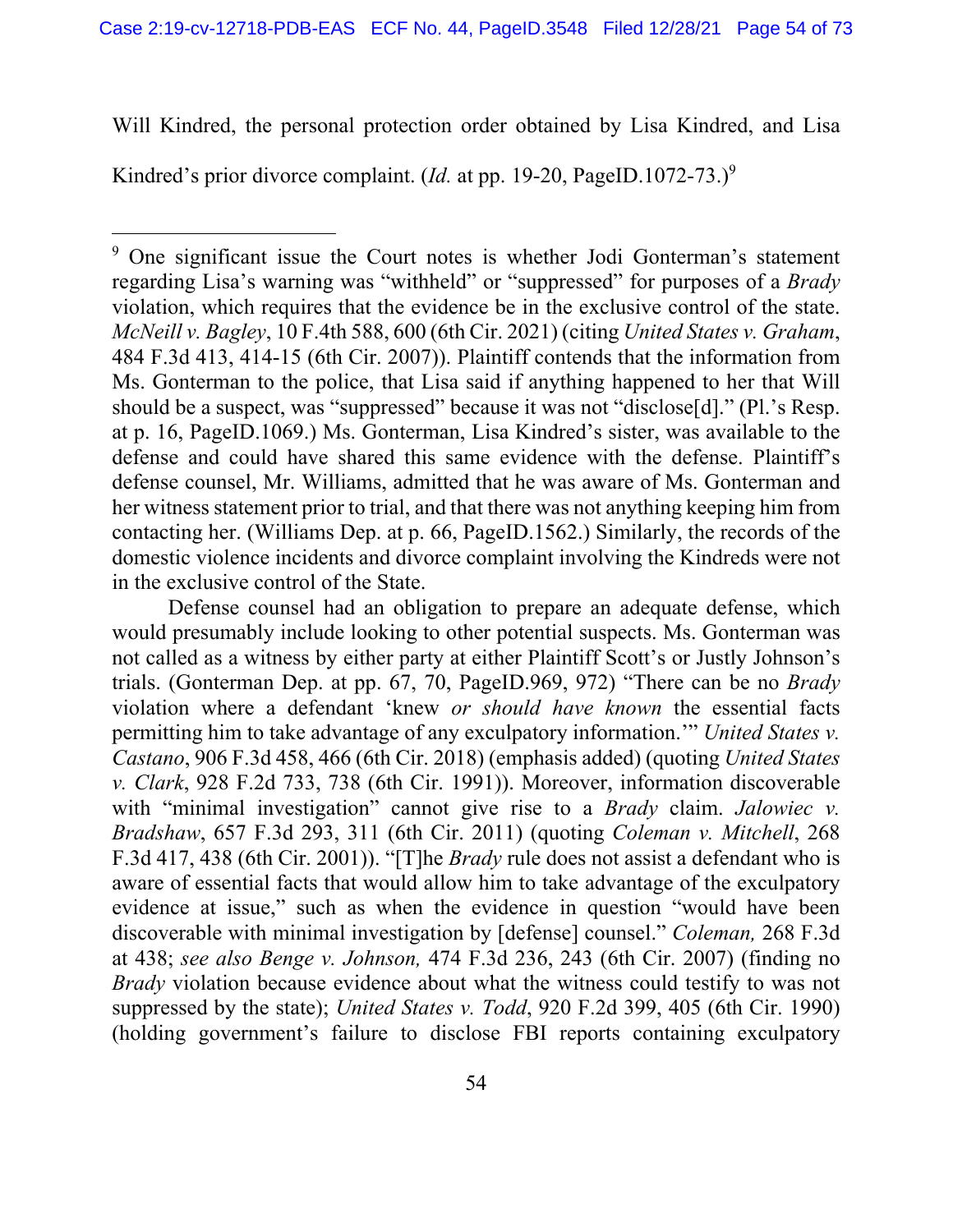The Court notes that, at this stage of the proceedings, it must consider the facts in the light most favorable to Plaintiff and draw all reasonable inferences in his favor. Accordingly, this Court finds that this statement could be considered potential exculpatory evidence, and thus it is material. Evidence is material for purposes of *Brady* if the undisclosed evidence "could reasonably be taken to put the whole case in such a different light as to undermine confidence in the verdict." *Kyles v. Whitley,* 514 U.S. 419, 435 (1995). The United States Supreme Court has emphasized that a defendant is not required to show that the disclosure of the evidence would have ultimately led to an acquittal. *Id.* at 434–35. In fact, a defendant is not even required

information was not a *Brady* violation because the defendant was aware of the identities of two witnesses who could provide the same information). *But see United States v. Paulus*, 952 F.3d 717, 725 (6th Cir. 2020) ("*Brady* 'does not allow the State simply to turn over *some* evidence, on the assumption that defense counsel will find the cookie from a trail of crumbs.'") (alteration and citation omitted). In deciding whether evidence was suppressed, the relevant question is whether the defendant "would have had to follow a long trail of crumbs to get the missing details or whether he could have gotten the same information with minimal investigation." *Paulus*, 952 F.3d at 725 (explaining that "minimal investigation" is limited to "a simple search or request," such as an easy search of public records, and does not include subpoenaing information). On the other hand, Ms. Gonterman's statement to the police does not include any allegations that Mr. Kindred was violent toward Lisa (only to C.J. and himself), and thus an argument can be made that it would not have put defense counsel on notice that Mr. Kindred could be a possible suspect associated with Lisa's murder, or lead to the discovery of the multiple domestic violence charges. Indeed, Ms. Gonterman testified that she did not think that Will Kindred had anything to do with Lisa's murder. (Gonterman Dep. at pp. 111-12, PageID.1739-40.)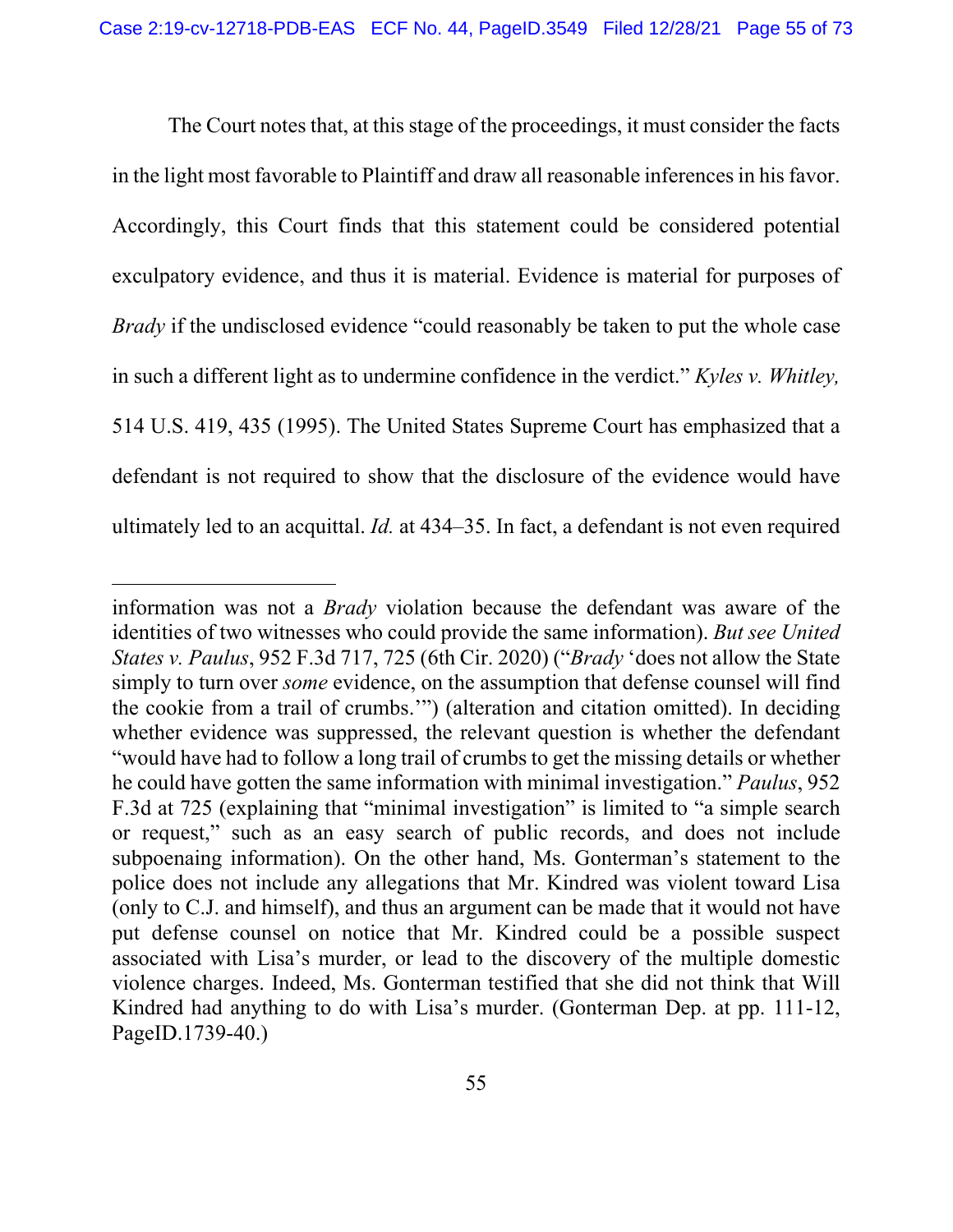to show that he "would more likely than not have received a different verdict with the evidence[.]" *Smith v. Cain,* 565 U.S. 73, 75-76 (2012). Rather, he must show "only that the likelihood of a different result is great enough to undermine confidence in the outcome of the trial." *Id.*; *see also United States v. Bagley,* 473 U.S. 667, 682 (1985) (adopting and applying the "prejudice" standard from *Strickland v. Washington,* 466 U.S. 668 (1984)). Further, to that effect, the Supreme Court has made clear that it is not necessary that "every item of the State's case would have been directly undercut if the *Brady* evidence had been disclosed." *Kyles,* 514 U.S. at 451 (granting habeas relief where the "evidence remaining unscathed" would not have amounted to "overwhelming proof" of the defendant's guilt). "*Bagley* materiality ... is not a sufficiency of evidence test. A defendant need not demonstrate that after discounting the inculpatory evidence in light of the undisclosed evidence, there would not have been enough left to convict." *Id.* at 434-35; *see also Strickler v. Greene,* 527 U.S. 263, 290 (1999). And "[w]hen the State fails to turn over numerous pieces of favorable evidence … the proper focus of *Brady*'s materiality inquiry is on the cumulative effect of the suppressed evidence on the outcome of the trial." *Bies*, 775 F.3d at 399 (citing *Kyles*, 514 U.S. at 436-37); *see also Kyles*, 514 U.S. at 421 ("the state's obligation under *Brady* … to disclose evidence favorable to the defense, turns on the cumulative effect of all such evidence suppressed by the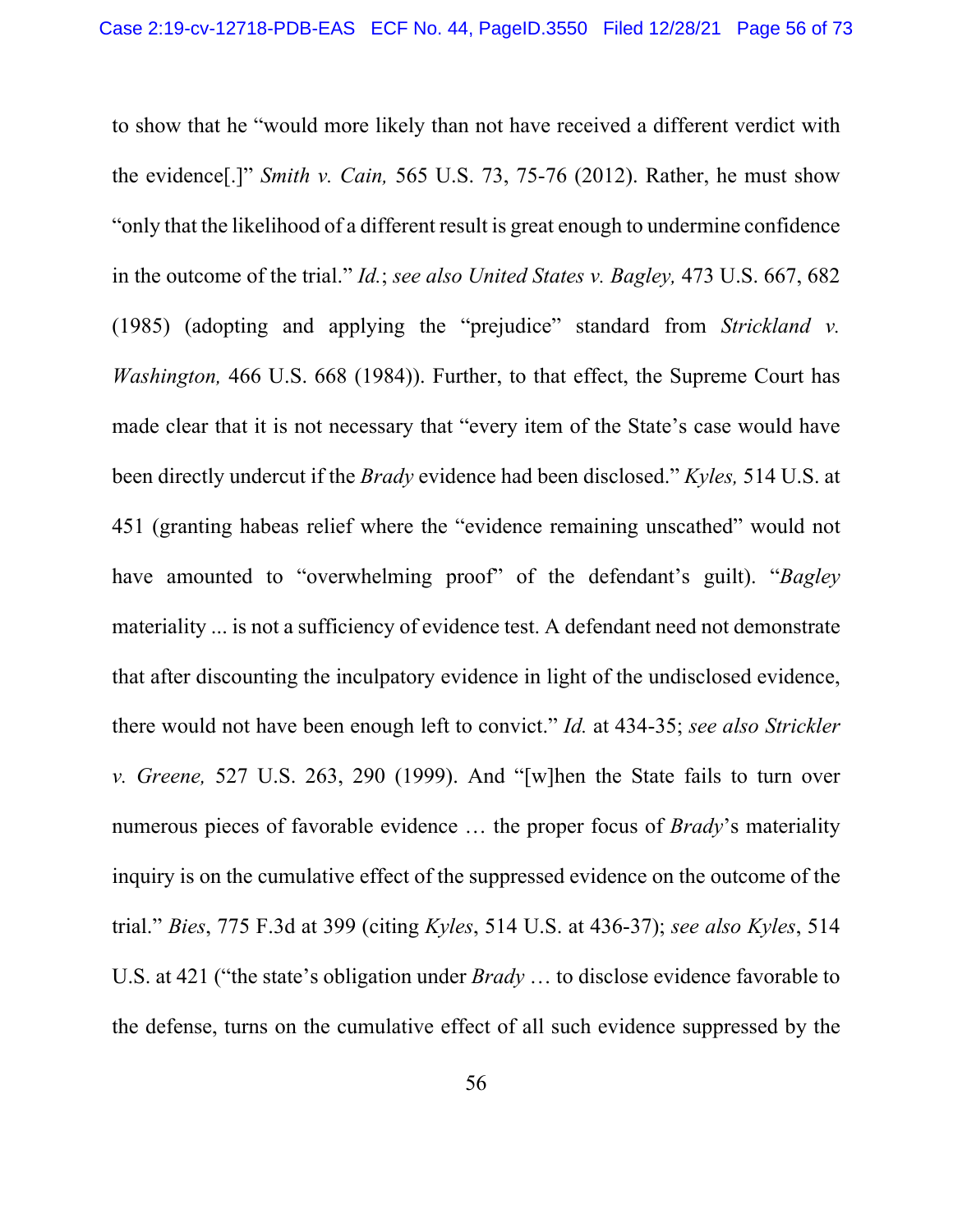government"). As Plaintiff states in his Response brief, "the entire case against Plaintiff was built on the testimony of two witnesses who were coerced by Defendants into giving false statements (another *Brady* violation…)" and "[a]ny evidence attacking the victim's husband's credibility and implicating him in the murder – especially when presented in conjunction with the evidence of Defendants' coercion of the two key witnesses, as *Kyles* instructs – would have reasonably produced a different verdict at trial." (Pl.'s Resp. at p. 17, PageID.1070.)

Evidence of a second suspect is generally material. *Bies*, 775 F.3d at 400 ("While the State is not necessarily required to disclose every stray lead and anonymous tip, it must disclose the existence of "legitimate suspect[s.]"). "Withholding knowledge of a second suspect conflicts with the Supreme Court's directive that 'the criminal trial, as distinct from the prosecutor's private deliberations, [be preserved] as the chosen forum for ascertaining the truth about criminal accusations.'" *United States v. Jernigan*, 492 F.3d 1050, 1056-57, (9th Cir. 2007) (en banc) (quoting *Kyles*, 514 U.S. at 440). Mr. Kindred's purported "airtight alibi" – based only statements by his sister and her boyfriend – does not affect this analysis, as the omitted statement by Lisa could tend to implicate Mr. Kindred in Lisa's murder, either directly or indirectly by hiring others. *See Cristini v. City of Warren*, No. 07-11141, 2012 WL 5508369, at \*10 (E.D. Mich. Nov. 14, 2012) ("[A]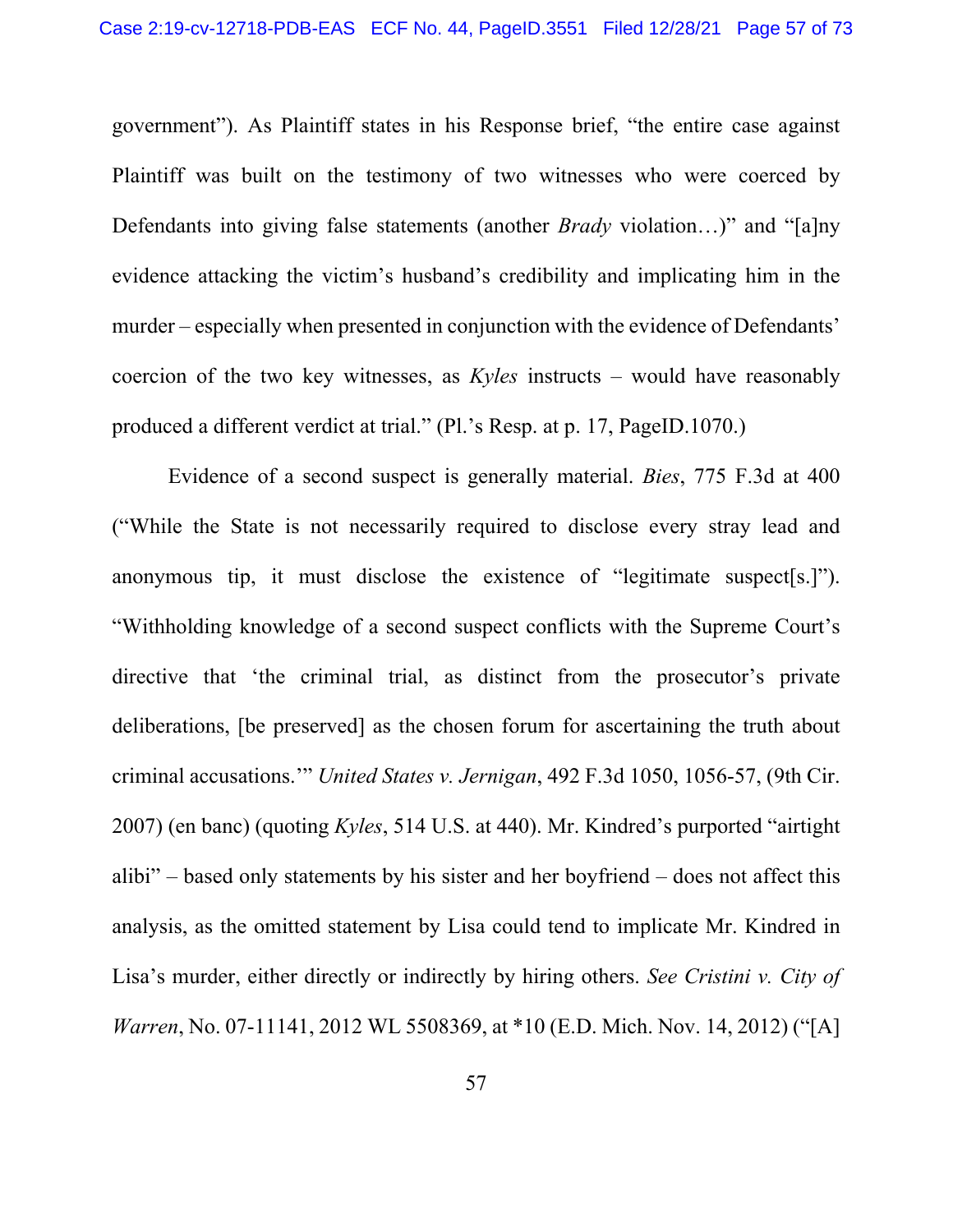statement directly implicating others in the attack on the victim could have been expected to play a significant role in the plaintiff's defense. There is little doubt that a jury could find that the withheld evidence was apparently exculpatory[.]"). Neither does Defendants' assertion that they had no duty to investigate further once probable cause was established, impact this *Brady* issue. Ms. Gonterman's statement was made before Raymond Jackson's second statement inculpating Plaintiff. And, as Plaintiff explains, "[e]vidence of Ms. Kindred's fear that her husband might harm or kill her would also have 'raised opportunities to attack the thoroughness and even the good faith of the investigation' … which failed to investigate Mr. Kindred and uncover at least 17 incidents of prior domestic abuse." (Pl.'s Resp. at p. 16, PageID.1069, quoting *Bies*, 775 F.3d at 400.) Indeed, Plaintiff's trial counsel in the state court, Curtis Williams, testified that such evidence would have changed his examination of Mr. Kindred at trial. (Williams Dep. at pp. 25-26, PageID.1521-22 (stating that "[Mr. Kindred's] credibility could have been brought very seriously into question if we had had information about his being a threat and a possible suspect in the killing.").).

The issue remains whether Ms. Gonterman's testimony regarding Lisa Kindred's statement to her is inadmissible hearsay. Defendants summarily assert in their motion, without any further argument or analysis, that "the alleged statement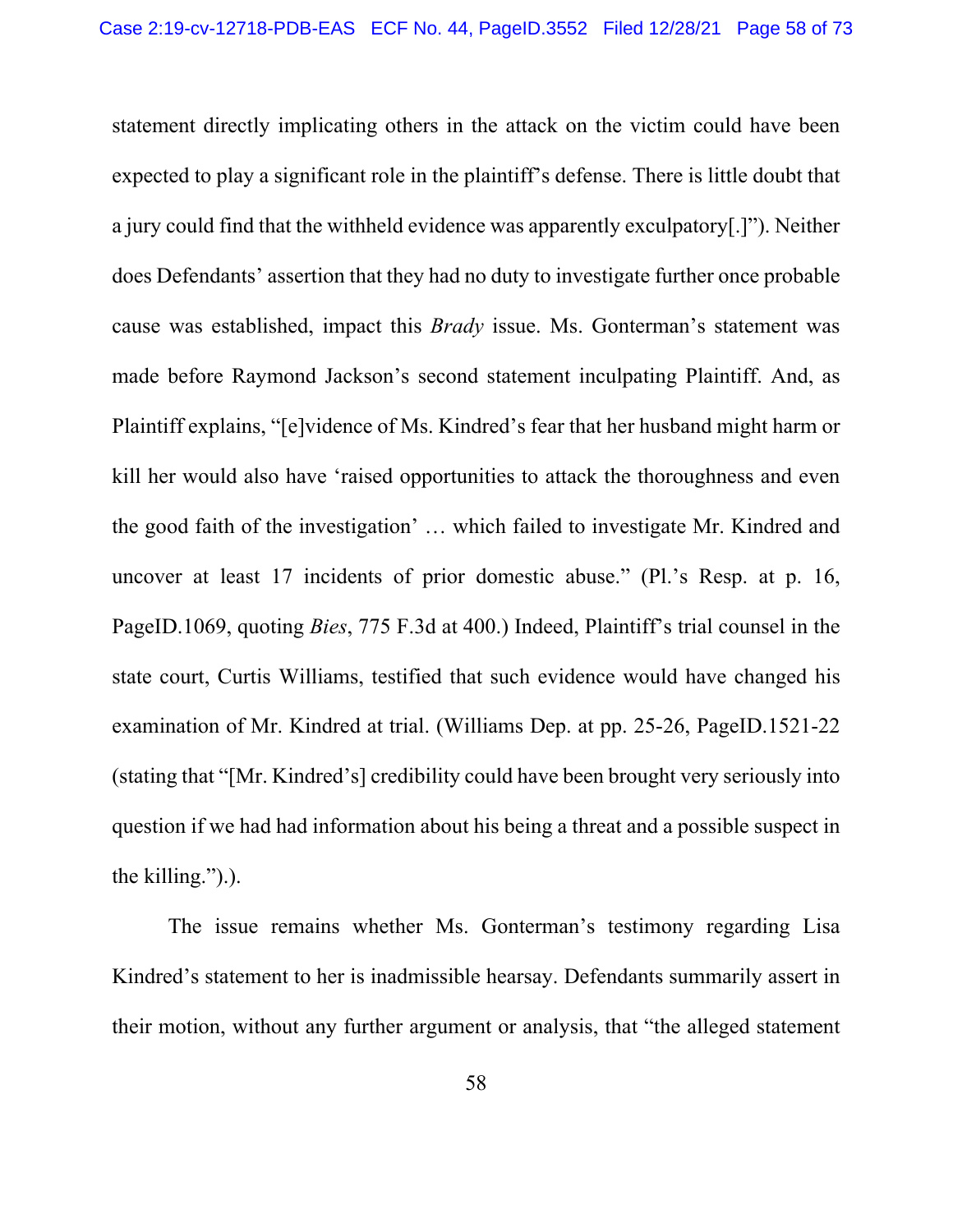is rank hearsay, which is totally inadmissible, and as such, simply not material." (Defs.' Mot. at p. 17, PageID.282, citing *Wood v. Bartholomew*, 516 U.S. 1 (2012).) Defendants similarly failed to substantively address this argument during the hearing on Defendants' motion. Courts routinely decline to consider perfunctory arguments of the sort made by Defendants here. *See McPherson v. Kelsey*, 125 F.3d 989, 995 (6th Cir. 1997) (holding that "[i]ssues adverted to in a perfunctory manner, unaccompanied by some effort at developed argumentation, are deemed waived" (quoting *Citizens Awareness Network, Inc. v. U.S. Nuclear Regulatory Comm'n*, 59 F.3d 284, 293 (1st Cir. 1995)). It is not enough for a party to "mention a possible argument in the most skeletal way" and leave the court to "put flesh on its bones." *Id.* at 995-96 (quoting *Citizens Awareness Network*, 59 F.3d at 293-94). Defendants were obligated to explain why the statement is inadmissible hearsay, but they made no attempt to do so.

Further, *Wood v. Bartholomew*, cited by Defendants, fails to support Defendants' blanket assertion. In *Wood*, the Supreme Court held that the suppressed evidence – a witness's failed polygraph test – was inadmissible, and the petitioner could offer only speculation that disclosure of such evidence would have led to "additional evidence that could have been utilized." *Wood*, 516 U.S. at 6-7 (noting petitioner's own trial counsel testified that the suppressed evidence would not have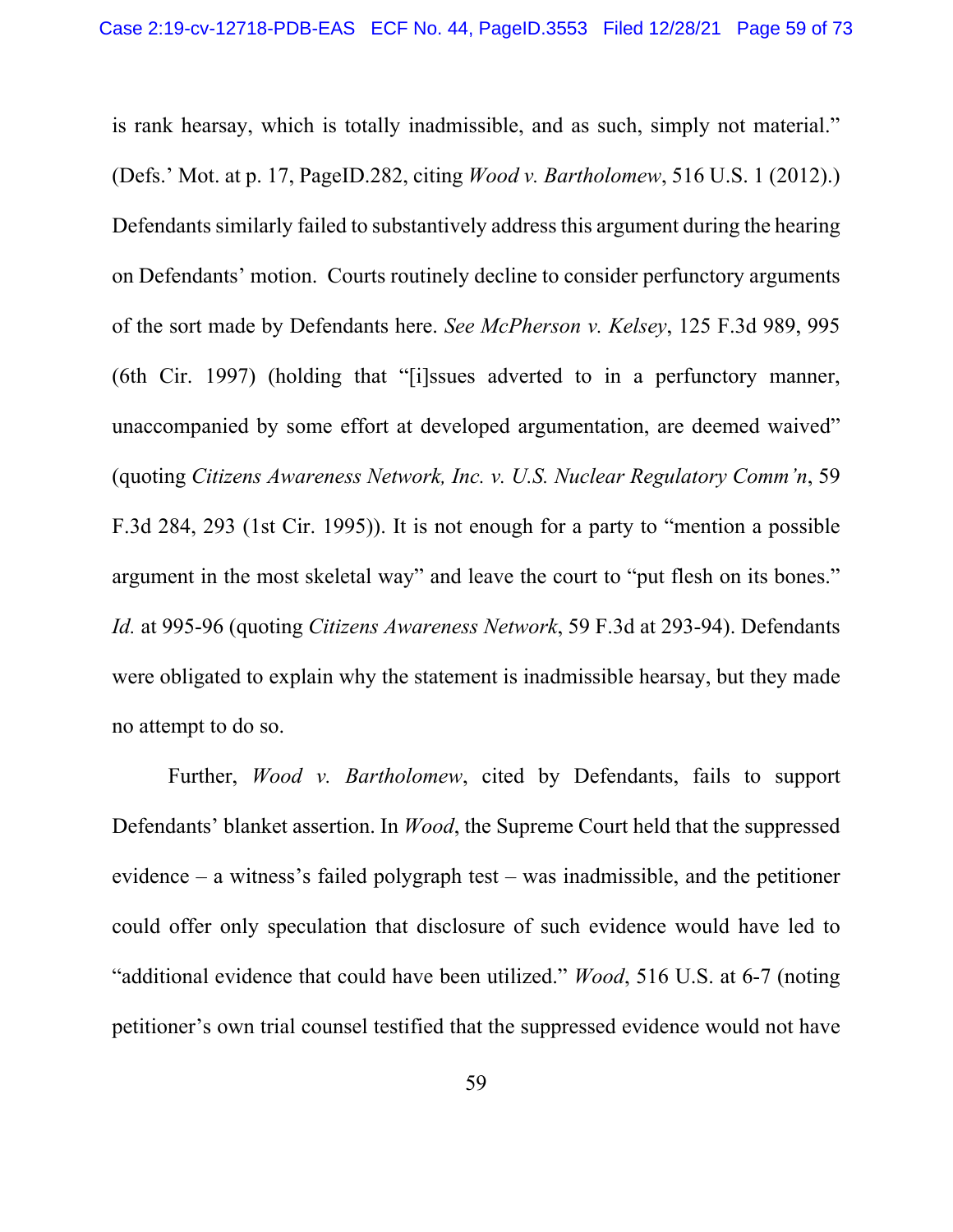"affected the outcome of the case"). Here, Plaintiff's counsel has testified that "[Mr. Kindred's] credibility could have been brought very seriously into question if we had had information about his being a threat and a possible suspect in the killing." (Williams Dep. at pp. 25-26, PageID.1521-22.)

Plaintiff argues that Lisa Kindred's statement to her sister would have been admissible in the trial court as substantive evidence under Michigan law, even though Lisa was deceased and unable to testify, as a "statement of the [unavailable] declarant's then existing state of mind." (Pl.'s Resp. at pp. 17-18, PageID.1070-71, citing MRE 803(3).) The Michigan Supreme Court has "made clear … that statements of murder victims as to plans or feelings are admissible where relevant to material issues, including motive." *People v. Hubbard*, No. 256831, 2005 WL 3304121, at \*3 (Mich. Ct. App. Dec. 6, 2005) (citing *People v. Fisher*, 449 Mich. 441, 449-50 (Mich. 1995)); *see also People v. Davis*, No. 335051, 2018 WL 1768072, at \*7 (Mich. Ct. App. Apr. 12, 2018) ("The victim's statements to her mother that she intended to break up with defendant, to her friends that she and defendant were having problems and that she did not want him to find out about an upcoming girls' trip to Florida, and to her cousin that she was afraid of defendant, were admissible under MRE 803(3) as evidence of the victim's state of mind leading up to her death."); *People v. Ortiz*, 249 Mich. App. 297, 307, 310 (2001) (holding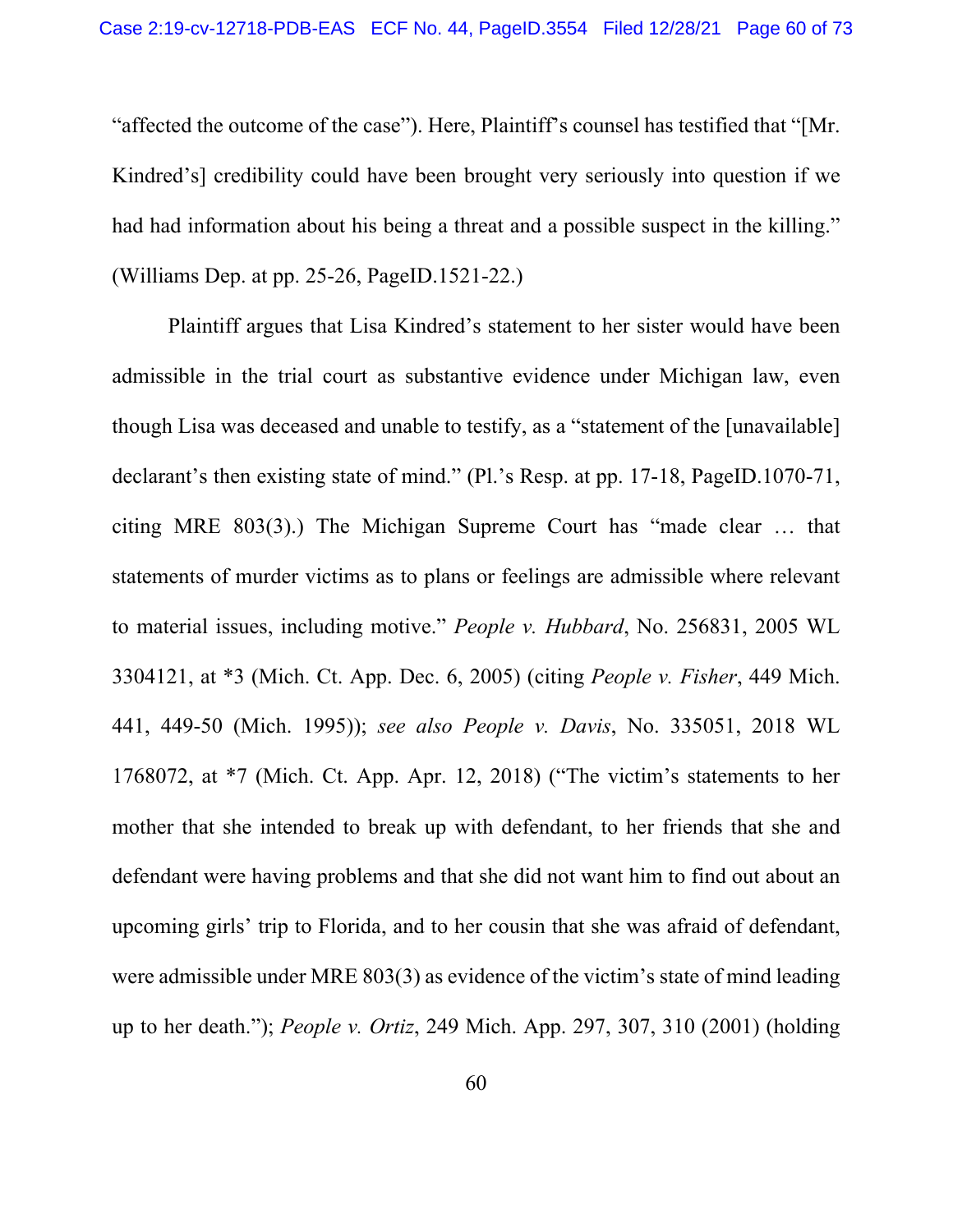that the trial court did not abuse its discretion by admitting, under MRE 803(3), statements made by the defendant's deceased wife that he had threatened to kill her and that she did not want to get back together with him). And "[i]t is well-established that the state of mind exception to the hearsay rule is a firmly established exception for Confrontation Clause purposes." *Norris v. Davis*, No. 05-60126, 2006 WL 1581410, at \*14 (E.D. Mich. May 3, 2006) (collecting cases). Thus, "a witness may testify that someone expressed to them fear of someone or something, but they may not testify as to that person's explanations of *why* they were afraid." *Apanovitch v. Houk*, 466 F.3d 460, 487 (6th Cir. 2006) (applying Fed. R. Evid. 803(3)) (emphasis in original, end citations omitted); *see also Cunningham v. Berghuis*, No. 2:12-CV-12196, 2014 WL 4265786, at \*5 (E.D. Mich. Aug. 28, 2014) (finding that the state court properly admitted evidence of statements by the murder victim that she feared the petitioner under MRE 803(3), and that the "statements were offered to show that the victim was afraid of petitioner and to rebut petitioner's claim that the victim's death was an accident"). Thus, Ms. Gonterman's statement regarding Lisa Kindred's warning would have been admissible at trial under MRE 803(3), and is admissible here under Fed. R. Evid. 803(3) as evidence of Lisa's state of mind. *See Apanovitch*, 466 F.3d at 487; *Daniels v. Lafler*, 192 F. App'x 408, 422 (6th Cir. 2006) (noting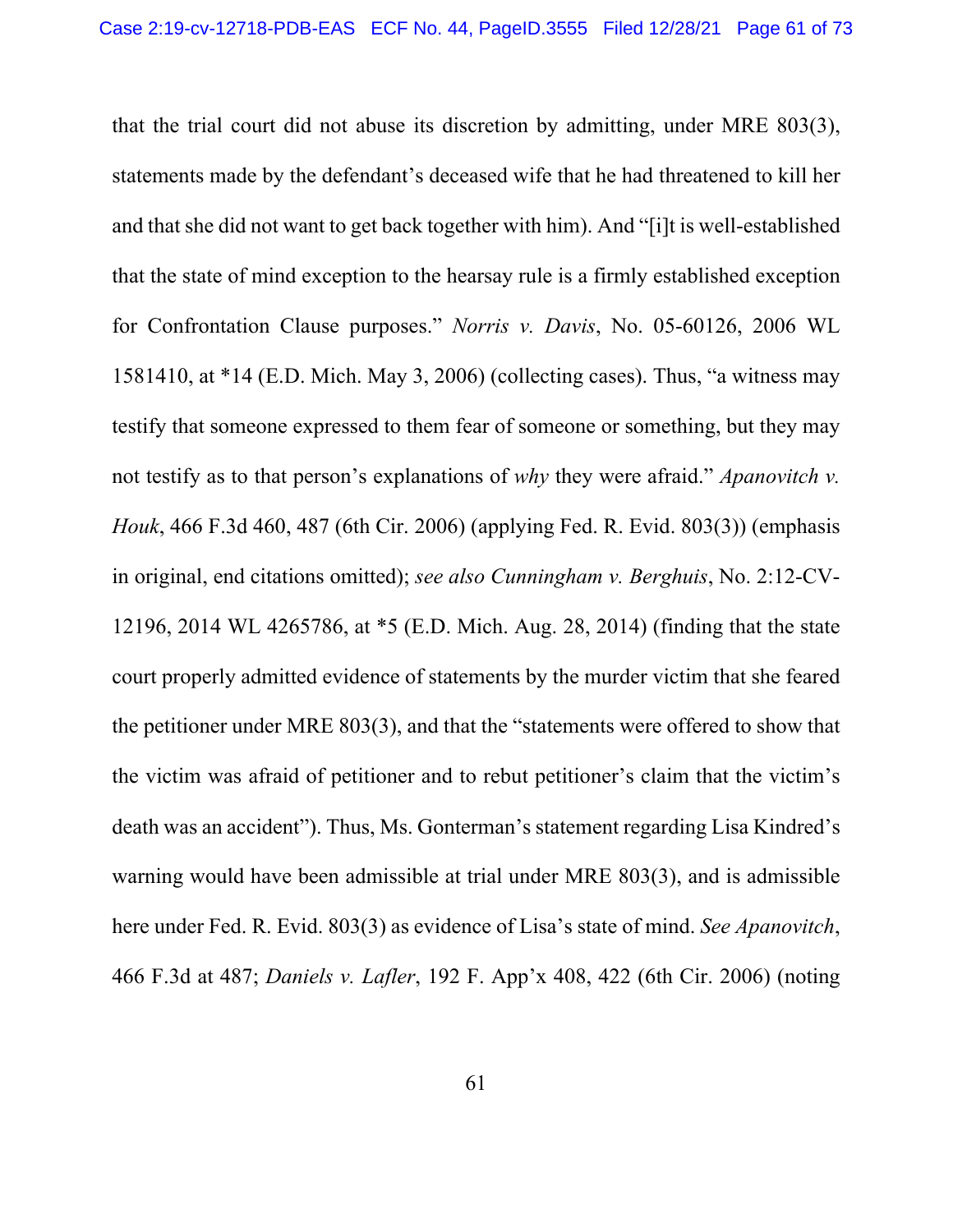that "MRE 803(3) utilizes the exact same language as Federal Rule of Evidence 803(3)").

Plaintiff further argues that Lisa Kindred's statement to Ms. Gonterman is subject to *Brady* for the additional reason that it would have led directly to other admissible evidence – namely the 17 domestic violence complaints and Lisa Kindred's prior divorce complaint and personal protection order. Inadmissible evidence may be material under *Brady* if it would "lead directly" to admissible evidence. *Barton v. Warden, Southern Ohio Corr. Fac.*, 786 F.3d 450, 465-66 (6th Cir. 2015) (citations omitted) ("Although the Kellys' unrecorded statements might have been inadmissible hearsay, disclosure of the substance of these statements might have led directly to admissible evidence."). "The purpose of *Brady* and its progeny is to enforce an independent duty upon the State to hand over all of the material exculpatory evidence that it collects. It is not for the State to weigh the evidence and decide what the jury would ultimately find to be material and exculpatory—that is something that the jury itself must decide." *Id.* at 466. Plaintiff's trial counsel testified that knowledge of Lisa Kindred's warning to her sister would have changed his approach to his examination of Mr. Kindred, (Williams Dep. at pp. 25-26, PageID.1521-22), and Plaintiff argues that this information would have led to a "treasure trove of admissible evidence," including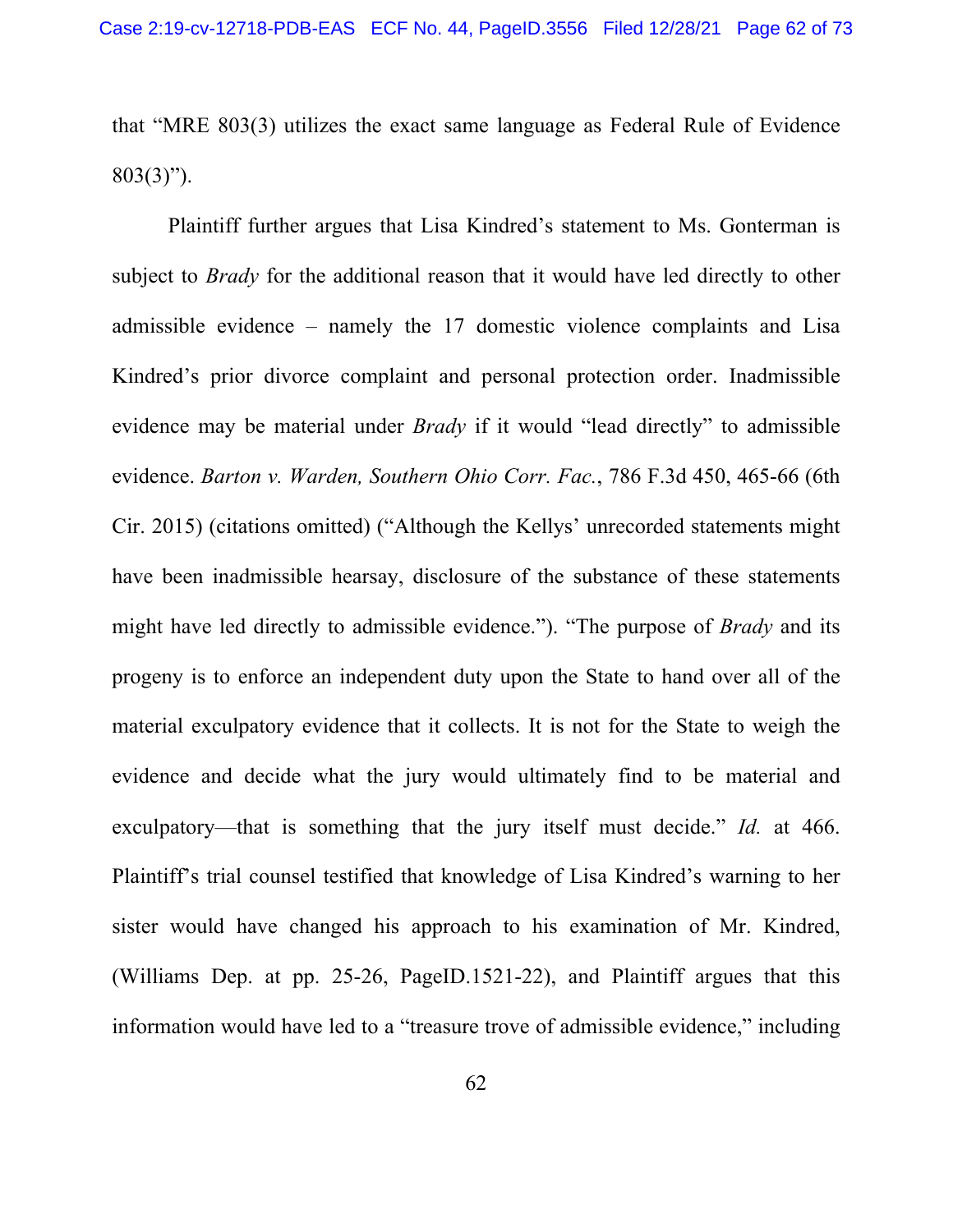the divorce complaint and request for an order of protection filed by Lisa Kindred, as well as police records detailing at least 17 incidents of domestic violence by Mr. Kindred, including an episode where Mr. Kindred slammed Lisa Kindred on the toilet and threatened to "kill [Lisa] and the whole family," and that the police twice confiscated a .22 LR rifle from Mr. Kindred – the same type of weapon used in Lisa's murder. (ECF No. 41-4, Roseville Police Department Records and Divorce Complaint, pp. 3, 4, 12, PageID.1600-27.). *See* MRE 404(b)(1) (allowing admission of evidence of "other crimes, wrongs, or acts" for "proof of motive, opportunity, intent, preparation, scheme, plan, or system of doing an act"); Fed. R. Evid. 404(b)(1), (2) (same).

Therefore, at this stage of the proceedings, considering all the facts in the light most favorable to Plaintiff, the Court finds that whether Defendant Officer Jackson is liable under *Brady* for suppressing Ms. Gonterman's statement is a fact issue for the jury to decide.

## **C. Defendants Argue They Are Entitled to Qualified Immunity as to "Some of Plaintiff's Claims"**

Defendants argue that Defendant Officer Jackson is entitled to qualified immunity on Plaintiff's malicious prosecution claim, and that Defendants Pritchett, Adams and Simon are entitled to qualified immunity on Plaintiff's *Brady* claim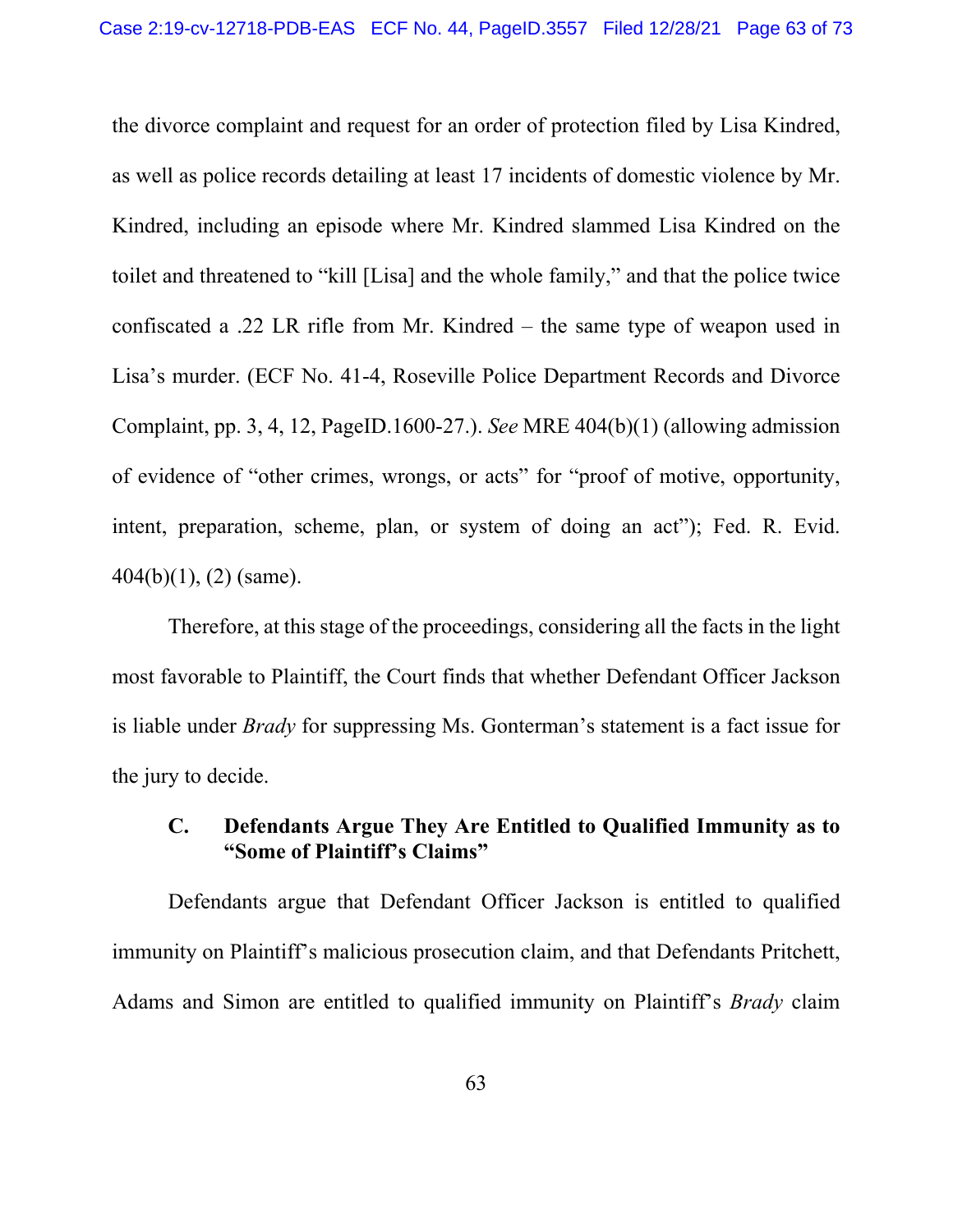arising out the alleged failure of Defendant Jackson to write down Ms. Gonterman's statement regarding Lisa Kindred's warning. (Defs.' Mot. at p. 19, PageID.284.)

Plaintiff first responds that Defendants' qualified immunity arguments should be denied because Defendants fail to support their cursory arguments with any legal analysis. (Pl.'s Resp. at p. 21, PageID.1074.) Plaintiff further argues that, drawing all facts and inferences in Plaintiff's favor, Defendants are not entitled to qualified immunity on either the malicious prosecution or *Brady* claims. (*Id.* at pp. 21-25, PageID.1074-78.)

Qualified immunity protects federal and state officials performing discretionary functions from liability for civil damages for constitutional violations. *Ashcroft v. al-Kidd*, 563 U.S. 731, 735 (2011); *Harlow v. Fitzgerald*, 457 U.S. 800, 818 (1982). To overcome a qualified immunity defense, a plaintiff must show that the official violated a constitutional right that was "clearly established at the time" of the official's conduct. *Wesby*, 138 S. Ct. at 589 (quoting *Reichle v. Howards*, 566 U.S. 658, 664 (2012)). "In so doing, the plaintiff must, at a minimum, offer sufficient evidence to create a 'genuine issue of fact,' that is, 'evidence on which [a] jury could reasonably find for the plaintiff.'" *DiLuzio v. Village of Yorkville*, 796 F.3d 604, 608-09 (6th Cir. 2015) (alteration in original) (quoting *Anderson v. Liberty Lobby Inc.*, 477 U.S. 242, 252, 256 (1986)). When determining whether a right was clearly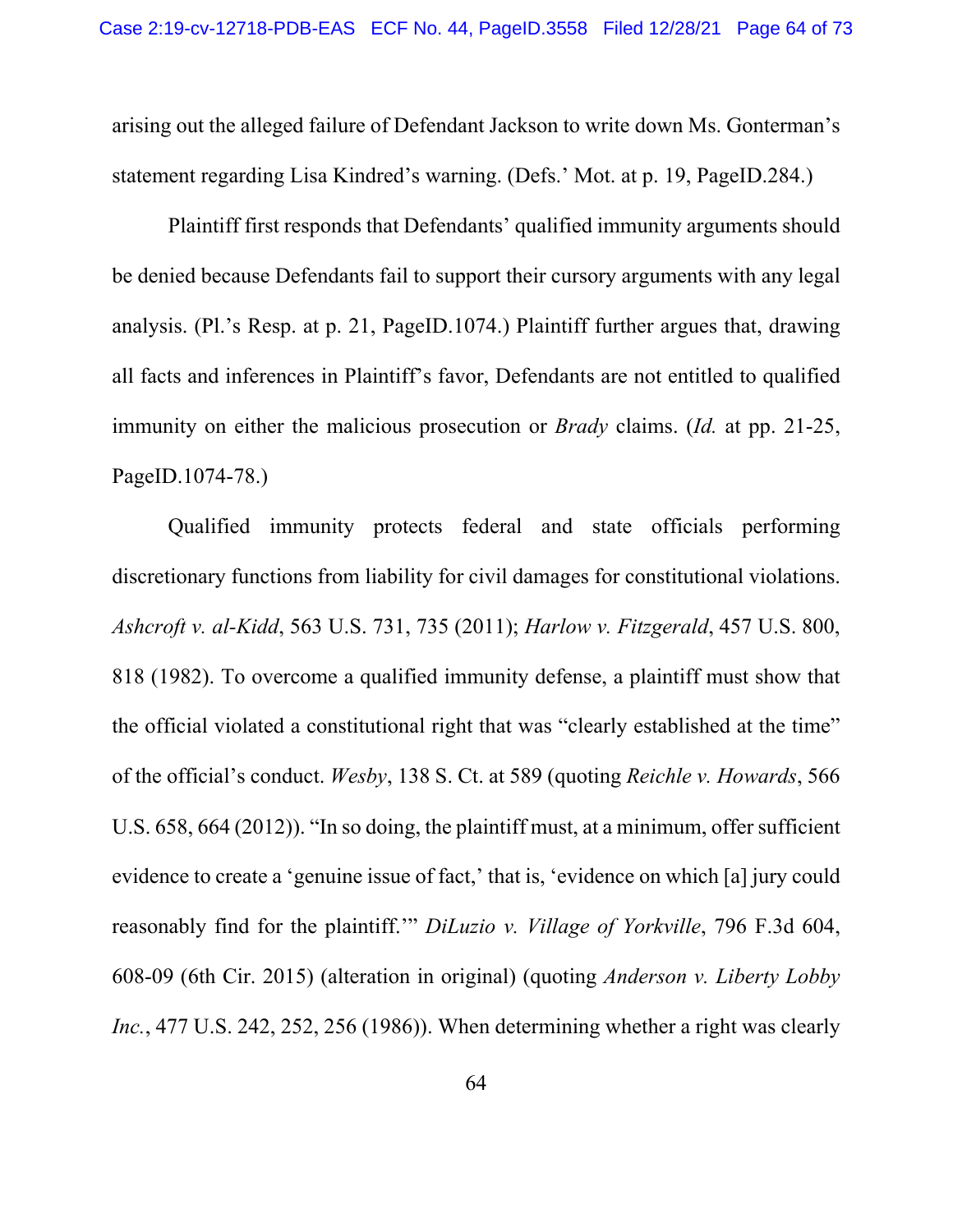established, the court examines whether the law was "sufficiently clear that a reasonable official would [have understood] that what he [was] doing violate[d] that right." *Tlapanco v. Elges*, 969 F.3d 638, 648 (6th Cir. 2020) (internal quotation marks and citation omitted). In cases with multiple defendants, the court assesses qualified immunity "in the context of each individual's specific conduct." *Hopper v. Plummer*, 887 F.3d 744, 756 (6th Cir. 2018) (internal quotation marks and citation omitted); *see also Bey v. Falk*, 946 F.3d 304, 316 (6th Cir. 2019) (reversing a denial of qualified immunity where "there [was] no evidence that [the officer] personally participated in or directed" the alleged constitutional violation).

Defendants concede in their motion that "[s]ince it is clearly established that people have a right to only be arrested/prosecuted when probable cause exists, and not have exculpatory/impeachment evidence withheld from them, it becomes the courts duty to determine whether, in light of the totality of the circumstances, the officers [and which officers] violated plaintiff's 4th Amendment rights and/or due process rights under the 14th Amendment." (Defs.' Mot. at p. 18, PageID.283.) At the hearing on Defendants' motion, Defendants' counsel nevertheless argued that it was not "clearly established" that Defendant Jackson had a duty to record or pass along Ms. Gonterman's statement regarding Lisa Kindred's warning. However, as Plaintiff correctly argues in his response brief, and at the hearing, it is clearly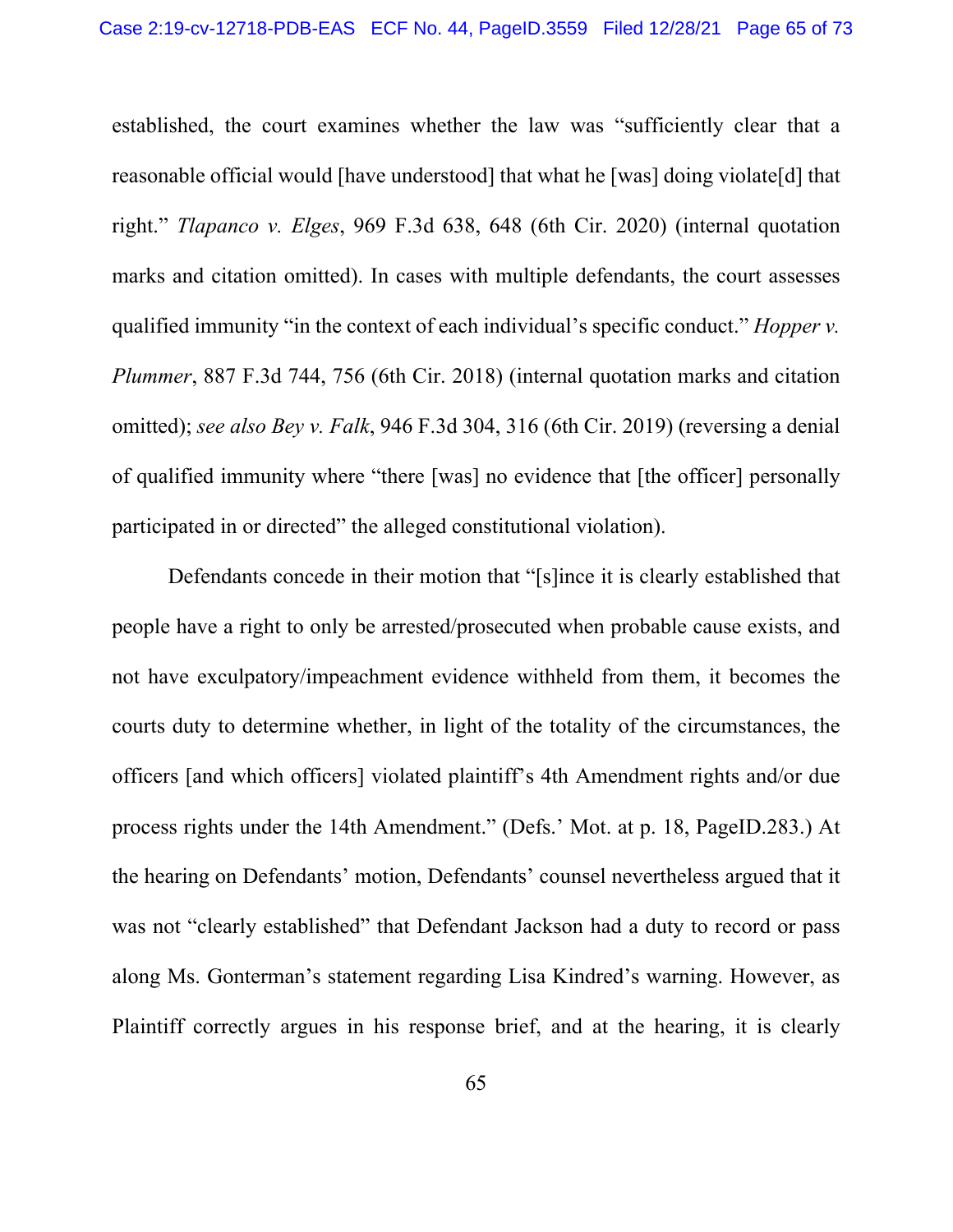established law, well before 1999, that a police officer could be held liable under *Brady* and for malicious prosecution for withholding exculpatory evidence and for coercing a witness into making a fabricated statement. *See Jackson v. City of Cleveland*, 925 F.3d 793, 823-24, 826-27 (6th Cir. 2019) *.* 

Thus, the issue to be determined is whether any of these individual Defendants, and, if so, then which of the Defendants, violated Plaintiff's constitutional rights with respect to the two claims at issue. (*See id.*)

## **1. Plaintiff's malicious prosecution claim against Defendant Jackson**

 Defendants first contend that Defendant Jackson is entitled to qualified immunity on Plaintiff's claim for malicious prosecution because "it is undisputed fact that [Defendant Jackson] had absolutely nothing to do with the instigation, participation or decision to prosecute the case against Mr. Scott" and that Defendant Jackson's "only involvement in the subject case was taking the statement of witness Jody [sic] Gonterman … and he was not even on the homicide team headed by defendant OIC, Cathy Adams." (Defs.' Mot. at p. 19, PageID.284.) Defendants do not offer any further argument or any legal analysis to support their conclusory argument. Plaintiff argues in response that Defendant Jackson sufficiently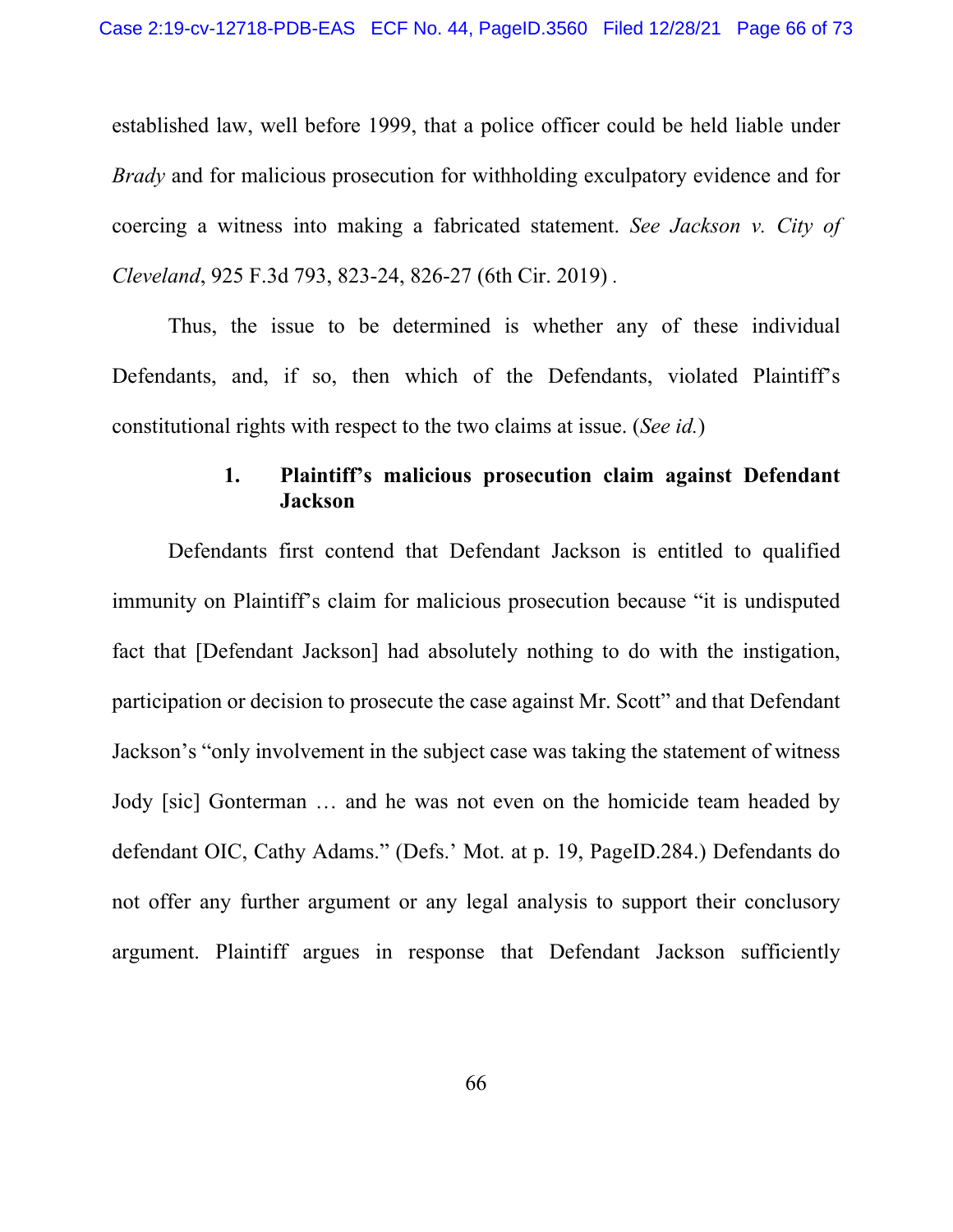"influenced" the decision to prosecute Plaintiff to be liable for malicious prosecution. (Pl.'s Resp. at pp. 24-25, PageID.1077-78.)

 As discussed *supra*, "[t]o succeed on a Fourth Amendment malicious prosecution claim … a plaintiff must prove the following: (1) a criminal prosecution was initiated against the plaintiff and the defendant made, influenced, or participated in the decision to prosecute; (2) there was no probable cause for the criminal prosecution; (3) as a consequence of the legal proceeding, the plaintiff suffered a deprivation of liberty apart from the initial seizure; and (4) the criminal proceeding was resolved in the plaintiff's favor." *Robertson v. Lucas*, 753 F.3d 606, 616 (6th Cir. 2014) (citing *Sykes*, 625 F.3d at 308-09). Defendants appear to be arguing that Defendant Jackson is entitled to qualified immunity with regard to Plaintiff's malicious prosecution claim because he did not participate in or influence the decision to prosecute Plaintiff Scott.

 The term "participated" in a malicious prosecution claim is construed "within the context of tort causation principles." *Webb v. United States*, 789 F.3d 647, 660 (6th Cir. 2015) (quoting *Sykes*, 625 F.3d at 311). "Investigators are deemed to have participated in a prosecution where 'misstatements and falsehoods in [their] investigatory materials … ultimately influenced [a plaintiff's] continued detention." *Sykes*, 625 F.3d at 316. "[T]he fact that [a defendant] did not *make* the decision to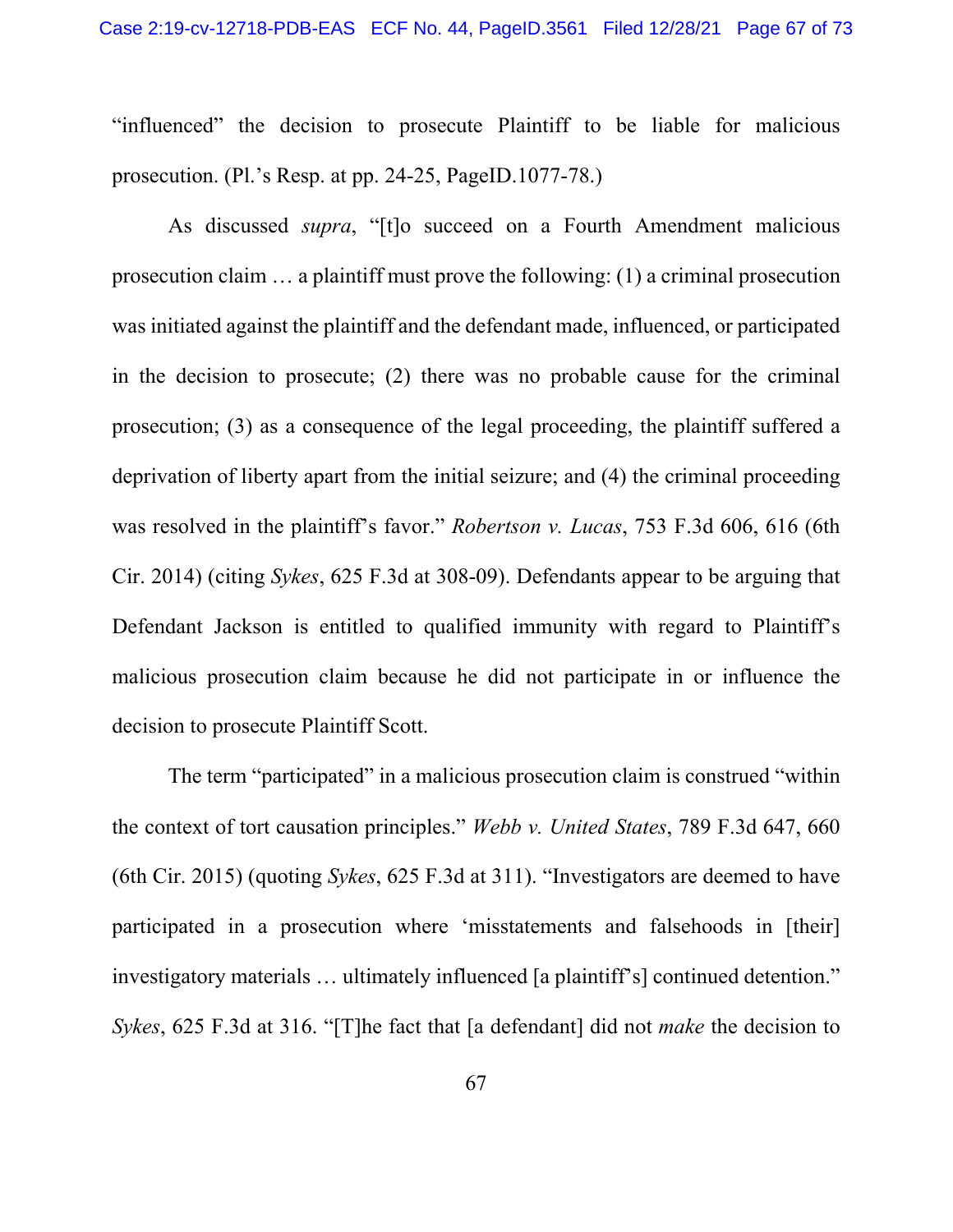prosecute does not per se absolve [him] from liability." *Id.* (emphasis in original). "Providing reports, affidavits, or other investigative materials containing falsehoods, omissions, or misstatements to a prosecutor can constitute participation when (1) those materials formed the basis for the charge or otherwise 'ultimately influenced [a plaintiff's] continued detention,' and (2) the falsehoods, omissions, or misstatements were made deliberately or with reckless disregard for the truth." *Meeks v. City of Detroit, Michigan.*, 727 F. App'x 171, 178-79 (6th Cir. 2018) (internals citations omitted).

 Defendant Jackson's only "participation" in Plaintiff Scott's case involved the taking of Ms. Gonterman's witness statement. Defendant Jackson also took the statement of Justly Johnson, and Defendant Jackson testified that he "relayed all information that [he] came across to the officer in charge," Defendant Adams. (Jackson Dep. at pp. 18, 35-36, PageID.1790, 1807-08.) He was not otherwise involved in the homicide team investigating Lisa Kindred's murder, or the decision to prosecute Plaintiff Scott.

The Court finds that Defendant Jackson is entitled to qualified immunity on Plaintiff's malicious prosecution claim because he did not sufficiently participate in or influence the decision to prosecute Plaintiff Scott for Lisa Kindred's murder. *See Bey v. Falk*, 946 F.3d at 316 (reversing a denial of qualified immunity where the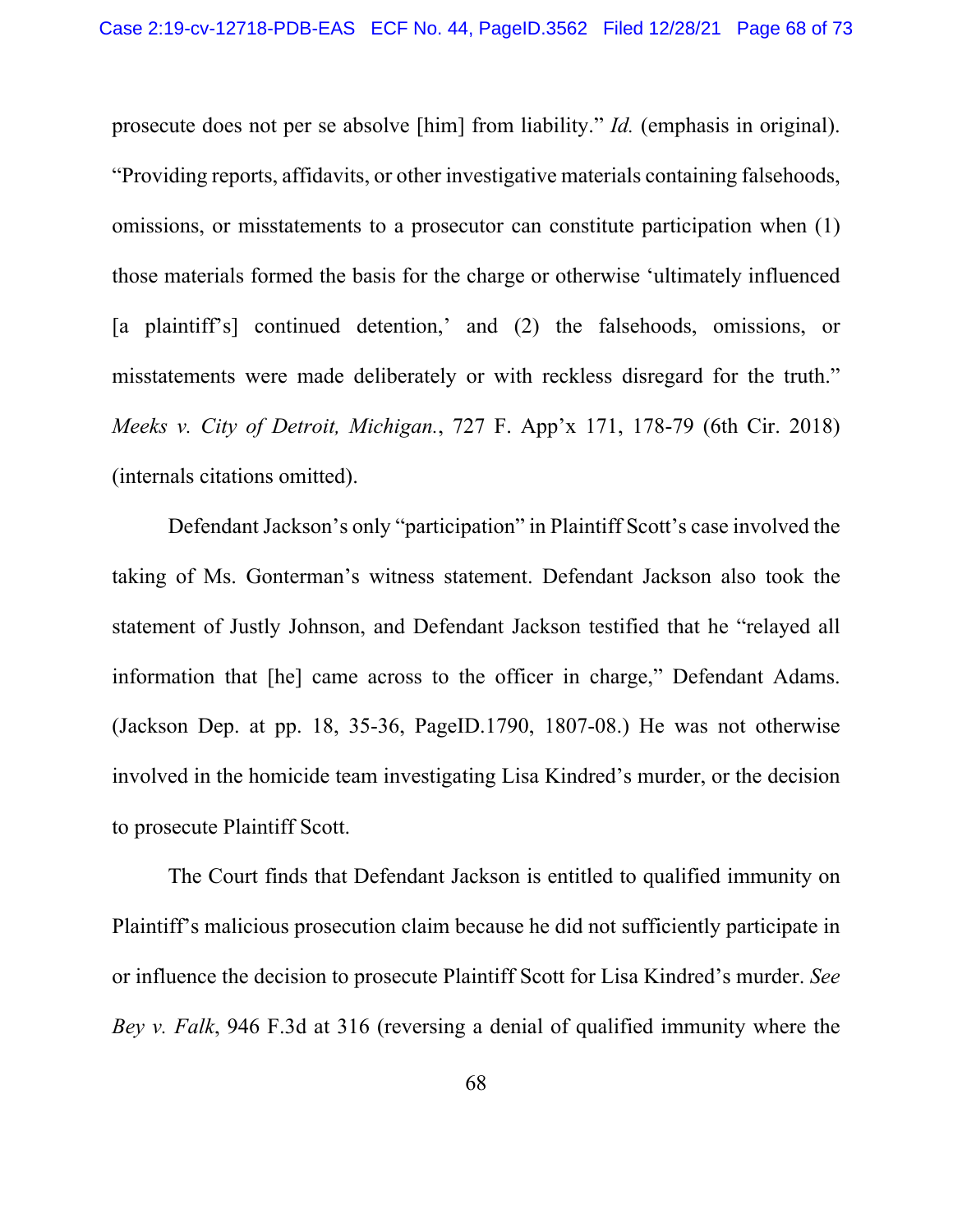officer was present at the arrest and drafted a police report summarizing the events of the arrest because "there [was] no evidence that [the officer] personally participated in or directed" the alleged constitutional violation).10

## **2. Plaintiff's** *Brady* **claim against Defendants Pritchett, Adams and Simon regarding alleged suppression of the Gonterman statement**

Defendants next contend that Defendants Pritchett, Adams, and Simon are entitled to qualified immunity with regard to Plaintiff's *Brady* claim arising out of the alleged failure of Defendant Jackson to write down Ms. Gonterman's statement regarding Lisa Kindred's fear of her husband. Defendants argue that only Defendant Jackson was present when Ms. Gonterman's statement was taken, and there is no evidence that Defendant Jackson told the other three defendants that he omitted

<sup>&</sup>lt;sup>10</sup> Plaintiff notes that Defendants assert in their Statement of Issues that Defendant Jackson is immune from Plaintiff's failure to intervene claim, but that Defendants do not mention that claim anywhere in their brief, and accordingly Defendants have waived that issue. (Pl.'s Resp. at p. 25, fn. 13, PageID.1078.) Nor did Defendants' counsel address Plaintiffs' failure to intervene claim at the hearing. The Court agrees with Plaintiff and finds that Defendants have waived any argument that Defendant Jackson is entitled to qualified immunity on Plaintiff's failure to intervene claim. *See Clemente v. Vaslo*, 679 F.3d 482, 497 (6th Cir. 2012) (issues "adverted to … in a perfunctory manner, unaccompanied by some effort at developed argumentation," are deemed waived); *Stanley v. ExpressJet Airlines, Inc.*, 356 F. Supp. 3d 667, 694- 95 (E.D. Mich. 2018) (granting summary judgment to defendant where plaintiff failed to offer any substantive arguments to support her retaliation claims "and indeed doesn't even endeavor to address the basic elements of the claim").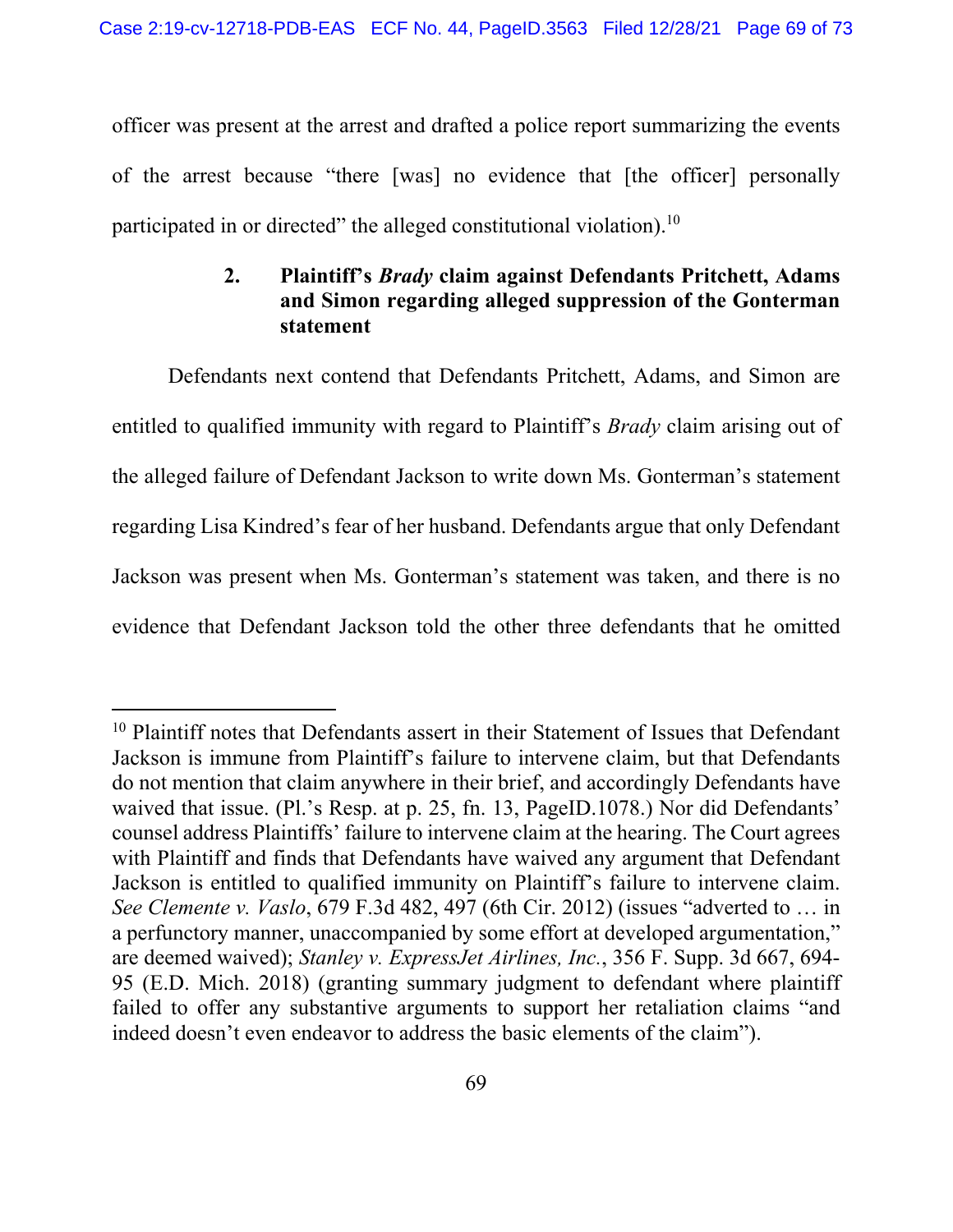anything from Ms. Gonterman's statement. (Defs.' Mot. at p. 19, PageID.284.) Again, as before, Defendants do not offer any further argument or any legal analysis to support their argument.

Plaintiff first notes in his response brief that his *Brady* claim is not based solely on Defendant Jackson's suppression of Ms. Gonterman's statement, but also on the remaining defendants' "failure to inform the prosecutor of the threats, physical assault, and coercion that had led [Mr. Bernette and Mr. Jackson] to sign the statement[s] implicating Mr. Scott and Mr. Johnson." (Pl.'s Resp. at p. 22, PageID.1075, citing FAC  $\P$  125-28, PageID.113-14.) Plaintiff asserts that "Defendants Adams, Pritchett, and Simon all participated in this suppression" and "[i]t is irrelevant whether Defendants Pritchett, Adams, and Simon also had knowledge of Ms. Gonterman's statement." (*Id.*) Plaintiff then argues that Defendants Pritchett, Adams, and Simon violated *Brady* with respect to their involvement in the statements obtained from Mr. Bernette and Mr. Jackson. (*Id.* at p. 23, PageID.1076.)

As the Sixth Circuit recently explained in *Ricks v. Pauch*, No. 20-1778, 2021 WL 4775145 (6th Cir. Oct. 13, 2021), when a plaintiff alleges a *Brady* claim against multiple defendants, stemming from different instances, the court must consider whether summary judgment was proper as to *each* defendant for each alleged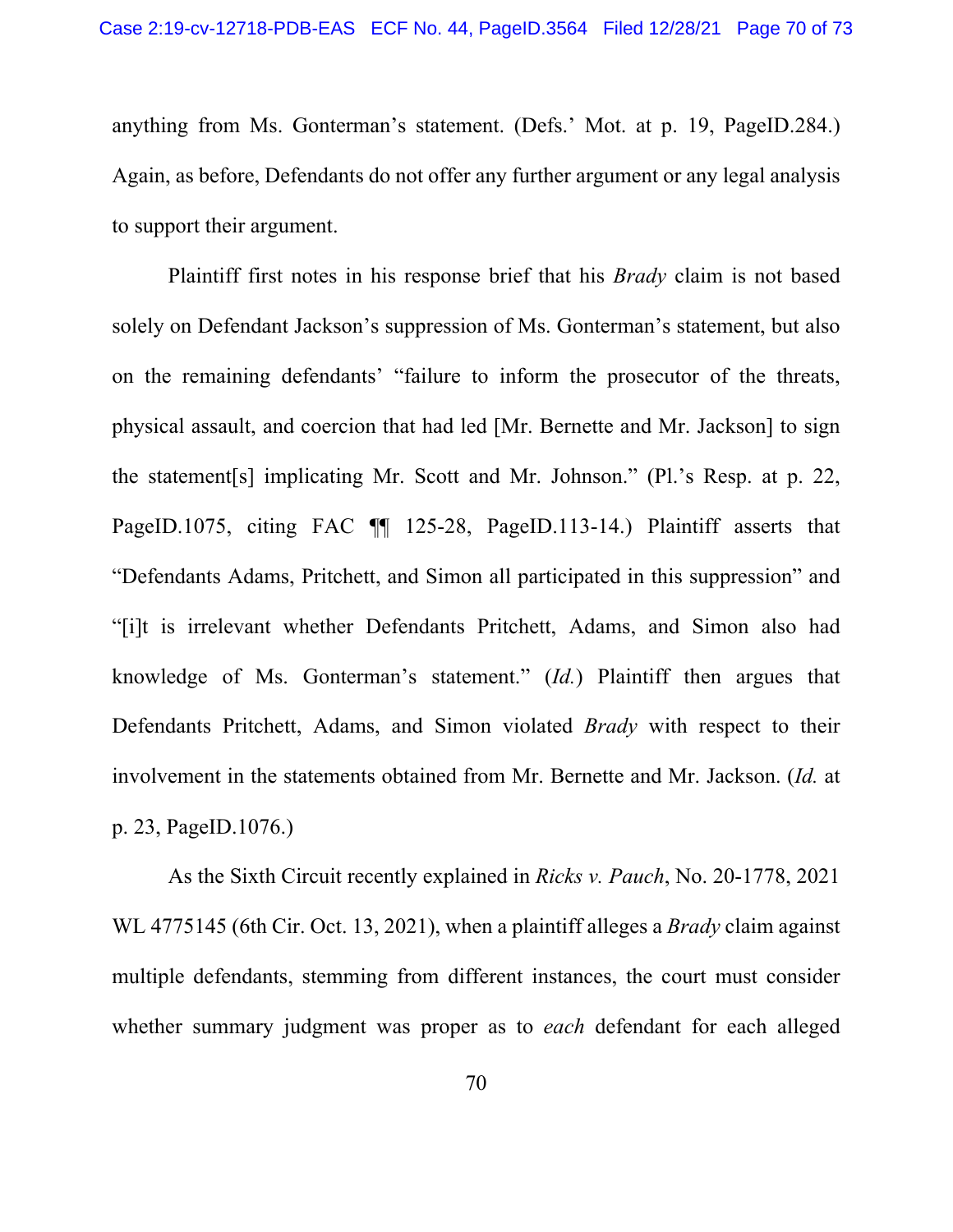incident. *Id.* at \*6 (concluding that an individual defendant was entitled to qualified immunity for the first of two separate incidents because there was no evidence connecting that defendant with the first incident). Like in *Ricks*, there are two separate *Brady* incidents alleged in this case  $- (1)$  the failure to include in Ms. Gonterman's statement Lisa's concerns, and (2) the coercion of the Bernette and Jackson statements. Defendants' motion focuses solely on the suppression of the Gonterman statement, and thus the second incident – Plaintiff's *Brady* claim with respect to the alleged coercion of Bernette and Jackson statements – is not at issue in this motion. Rather, Defendants assert only that Defendants Pritchett, Adams, and Simon were not present during the taking of the Jodi Gonterman statement and that there is no evidence that any of those defendants knew anything about the alleged omitted statement. (Defs.' Mot. at p. 19, PageID.284.)

Although Defendants failed to cite any record evidence in support of their assertions, or include any legal analysis, Plaintiff in his Response fails to offer any evidence that Defendants Pritchett, Adams, and Simon participated in the taking of the Gonterman statement or the alleged omission of Lisa Kindred's warning, or were otherwise involved in the alleged suppression of that evidence. Plaintiff in fact argues that "[i]t is irrelevant whether Defendants Pritchett, Adams, and Simon also had knowledge of Mr. Gonterman's statement." (Pl.'s Resp. at p. 22, PageID.1075.)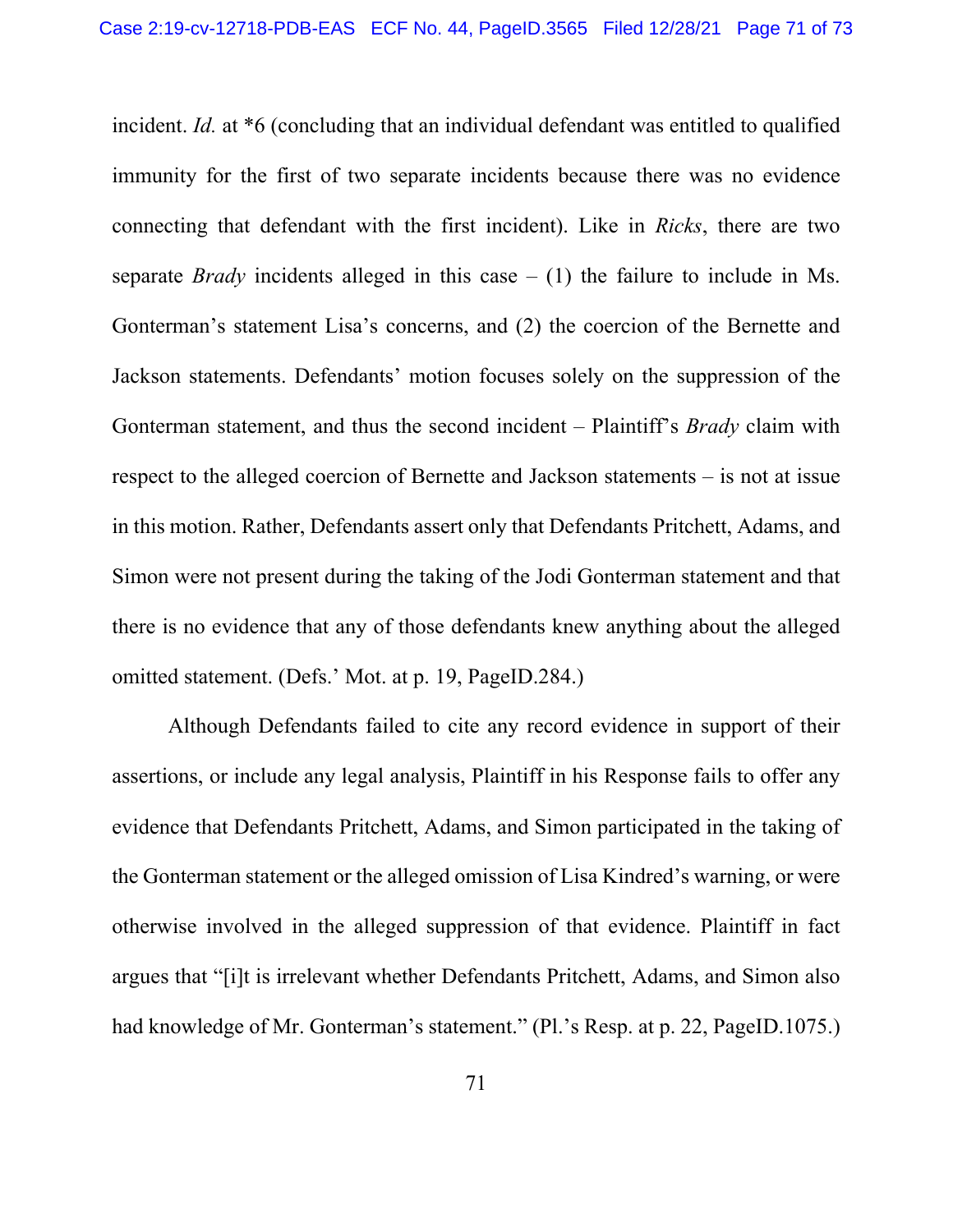Plaintiff's Response instead focuses solely on the Bernette and Jackson statements, which are not at issue in this qualified immunity argument.

At the summary judgment hearing, Plaintiff's counsel argued that because Defendant Adams was the officer-in-charge of the investigation, and all information was supposed to have been relayed to her, a reasonable jury could infer that Defendant Jackson did tell Defendant Adams that he omitted the statement. This claim does not "track." On this record, there is no basis for the jury to reasonably reach that inference, beyond mere speculation or conjecture, which is not permitted. Plaintiff therefore simply cannot sustain his summary judgment burden to show that Defendants Adams, Pritchett and Simon are *not* entitled to qualified immunity on Plaintiff's *Brady* claim related to the Gonterman statement. *Everson v. Leis*, 556 F.3d 484, 494 (6th Cir. 2009) ("When, as here, a defendant raises qualified immunity as a defense, the plaintiff bears the burden of demonstrating that the defendant is not entitled to qualified immunity.").

Accordingly, Defendants Pritchett, Adams, and Simon are entitled to qualified immunity with regard to Plaintiff's *Brady* claim based on the suppression of the Gonterman statement, because there is no evidence that these three defendants personally participated in, or directed the alleged constitutional violation.